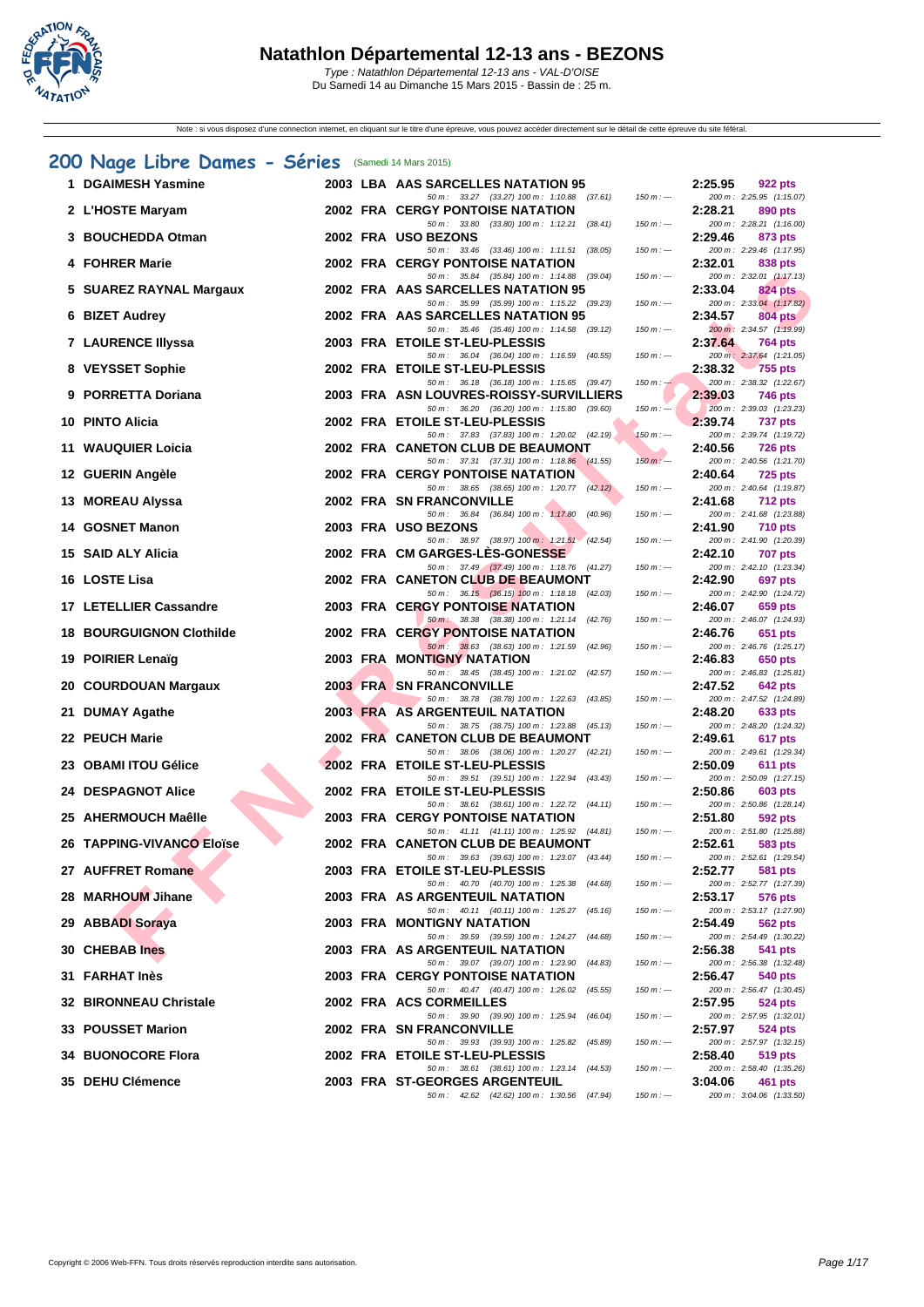

|  |  | 200 Nage Libre Dames - Séries (suite) |  |
|--|--|---------------------------------------|--|
|  |  |                                       |  |

| 36 AZZOUG Amel                |  | <b>2003 FRA SN FRANCONVILLE</b>                                                                                              |         | $3:05.37$ 448 pts                                                                             |
|-------------------------------|--|------------------------------------------------------------------------------------------------------------------------------|---------|-----------------------------------------------------------------------------------------------|
|                               |  | 50 m: 40.93 (40.93) 100 m: 1:27.75 (46.82) 150 m: --- 200 m: 3:05.37 (1:37.62)                                               |         |                                                                                               |
| 37 ZINAOUI Malek              |  | 2003 FRA AAS SARCELLES NATATION 95 3:05.54 446 pts                                                                           |         |                                                                                               |
|                               |  | 50 m : 42.46 (42.46) 100 m : 1:30.51 (48.05) 150 m :-- 200 m : 3:05.54 (1:35.03)                                             |         |                                                                                               |
| 38 GOSNET Andrea              |  | 2003 FRA USO BEZONS                                                                                                          | 3:10.81 | 396 pts                                                                                       |
|                               |  | 50 m : 44.18 (44.18) 100 m : 1:33.56 (49.38)                                                                                 |         | $150 \text{ m}$ : $-200 \text{ m}$ : $3:10.81$ (1:37.25)                                      |
| 39 KARBAL Rim                 |  | 2003 FRA USO BEZONS<br>50 m : 44.35 (44.35) 100 m : 1:33.94 (49.59)                                                          | 3:11.56 | 389 pts<br>150 m :--- 200 m : 3:11.56 (1:37.62)                                               |
| <b>40 VEGA DELGADO Lucy</b>   |  | <b>2003 FRA MONTIGNY NATATION</b>                                                                                            |         | $3:11.85$ 386 pts                                                                             |
|                               |  | 50 m: 38.37 (38.37) 100 m: 1:38.94 (1:00.57) 150 m: --- 200 m: 3:11.85 (1:32.91)                                             |         |                                                                                               |
| <b>41 DGAIMESH Nisrine</b>    |  | 2003 LBA AAS SARCELLES NATATION 95                                                                                           |         | 3:12.68 378 pts                                                                               |
|                               |  | 50 m : 43.74 (43.74) 100 m : 1:34.31 (50.57)                                                                                 |         | $150 \text{ m}$ : $-200 \text{ m}$ : $3:12.68$ (1:38.37)                                      |
| <b>42 KINDERSTUTH Solenne</b> |  | 2003 FRA ST-GEORGES ARGENTEUIL                                                                                               |         | $3:13.00$ $376 \text{ pts}$                                                                   |
|                               |  | 50 m : 41.49 (41.49) 100 m : 1:31.50 (50.01)                                                                                 |         | $150 \text{ m}$ : $-200 \text{ m}$ : $3:13.00$ $(1.41.50)$                                    |
| 43 SAGUET Morgane             |  | 2002 FRA ASN LOUVRES-ROISSY-SURVILLIERS                                                                                      |         | $3.14.14$ 365 pts                                                                             |
|                               |  | 50 m : 42.62 (42.62) 100 m : 1:24.87 (42.25)                                                                                 |         | $150 \text{ m}$ : $-200 \text{ m}$ : $3:14.14$ (1:49.27)                                      |
| 44 LEGER Lucie                |  | <b>2002 FRA CERGY PONTOISE NATATION</b>                                                                                      |         | $3:14.28$ 364 pts                                                                             |
|                               |  | 50 m : 45.78 (45.78) 100 m : 1:36.90 (51.12) 150 m : 200 m : 3:14.28 (1:37.38)<br><b>Contract Contract Contract Contract</b> |         |                                                                                               |
| 45 MALLIARD Manon             |  | 2003 FRA CANETON CLUB DE BEAUMONT                                                                                            |         | $3:14.96$ 358 pts                                                                             |
| <b>46 BOUZERAND Lucie</b>     |  | 50 m : 43.37 (43.37) 100 m : 1:33.27 (49.90)<br>2003 FRA CERGY PONTOISE NATATION                                             |         | $150 \text{ m}$ : $-200 \text{ m}$ : $3.14.96$ (1.41.69)<br>$\frac{3.15.77}{3.15.77}$ 351 pts |
|                               |  | 50 m: 44.84 (44.84) 100 m: 1:34.19 (49.35) 150 m: -- 200 m: 3:15.77 (1:41.58)                                                |         |                                                                                               |
| 47 ANGELO Enola               |  | 2002 FRA ACS CORMEILLES                                                                                                      |         | $3:25.13$ 274 pts                                                                             |
|                               |  | 50 m : 46.11 (46.11) 100 m : 1:38.75 (52.64) 150 m :---                                                                      |         | 200 m: 3:25.13 (1:46.38)                                                                      |
| 48 HO Anaïs                   |  | 2003 FRA SN FRANCONVILLE                                                                                                     |         | $3:25.23$ 273 pts                                                                             |
|                               |  | 50 m : 47.04 (47.04) 100 m : 1:40.62 (53.58)<br>$150 m : -$                                                                  |         | 200 m: 3:25.23 (1:44.61)                                                                      |
| <b>49 SANTILLI Eva</b>        |  | 2002 FRA ETOILE ST-LEU-PLESSIS                                                                                               |         | $3:27.54$ 256 pts                                                                             |
|                               |  | 50 m: 46.24 (46.24) 100 m: 1:39.74 (53.50) 150 m: --- 200 m: 3:27.54 (1:47.80)                                               |         |                                                                                               |
| 50 DOS SANTOS Marion          |  | 2002 FRA AAS SARCELLES NATATION 95                                                                                           |         | $3:29.26$ 243 pts                                                                             |
|                               |  | 50 m: 42.43 (42.43) 100 m: 1:34.18 (51.75) 150 m: --- 200 m: 3:29.26 (1:55.08)                                               |         |                                                                                               |
| 51 AGBANGLANON Maissa         |  | 2003 FRA AAS SARCELLES NATATION 95 3:38.29 182 pts                                                                           |         |                                                                                               |
|                               |  | 50 m: 45.84 (45.84) 100 m: 1:41.18 (55.34) 150 m: -- 200 m: 3:38.29 (1:57.11,                                                |         |                                                                                               |

# **100 Dos Dames - Séries** (Dimanche 15 Mars 2015)

| πυ | VLUA DLLUADU LUU              |                         | <b>INA WONTGIT ITATATION</b>                                                          |        |                  | J. I I.UJ | งขบ pเจ                                                      |
|----|-------------------------------|-------------------------|---------------------------------------------------------------------------------------|--------|------------------|-----------|--------------------------------------------------------------|
|    | <b>41 DGAIMESH Nisrine</b>    |                         | 50 m: 38.37 (38.37) 100 m: 1:38.94 (1:00.57)<br>2003 LBA AAS SARCELLES NATATION 95    |        | $150 m: -$       | 3:12.68   | 200 m: 3:11.85 (1:32.91)<br>378 pts                          |
|    |                               |                         | 50 m: 43.74 (43.74) 100 m: 1:34.31 (50.57)                                            |        | $150 m : -$      |           | 200 m: 3:12.68 (1:38.37)                                     |
|    | <b>42 KINDERSTUTH Solenne</b> |                         | 2003 FRA ST-GEORGES ARGENTEUIL<br>50 m: 41.49 (41.49) 100 m: 1:31.50 (50.01)          |        | $150 m: -$       | 3:13.00   | <b>376 pts</b><br>200 m: 3:13.00 (1:41.50)                   |
|    | 43 SAGUET Morgane             |                         | 2002 FRA ASN LOUVRES-ROISSY-SURVILLIERS                                               |        |                  | 3:14.14   | 365 pts                                                      |
|    | 44 LEGER Lucie                |                         | 50 m: 42.62 (42.62) 100 m: 1:24.87 (42.25)<br><b>2002 FRA CERGY PONTOISE NATATION</b> |        | $150 m: -$       | 3:14.28   | 200 m: 3:14.14 (1:49.27)<br>364 pts                          |
|    |                               |                         | 50 m: 45.78 (45.78) 100 m: 1:36.90 (51.12)                                            |        | $150 m$ : $-$    |           | 200 m: 3:14.28 (1:37.38)                                     |
|    | 45 MALLIARD Manon             |                         | 2003 FRA CANETON CLUB DE BEAUMONT<br>50 m: 43.37 (43.37) 100 m: 1:33.27 (49.90)       |        | $150 m: -$       | 3:14.96   | 358 pts<br>200 m: 3:14.96 (1:41.69)                          |
|    | <b>46 BOUZERAND Lucie</b>     |                         | <b>2003 FRA CERGY PONTOISE NATATION</b>                                               |        |                  | 3:15.77   | 351 pts                                                      |
|    |                               |                         | 50 m: 44.84 (44.84) 100 m: 1:34.19 (49.35)                                            |        | $150 m : -$      |           | 200 m: 3:15.77 (1:41.58)                                     |
|    | 47 ANGELO Enola               |                         | 2002 FRA ACS CORMEILLES<br>50 m: 46.11 (46.11) 100 m: 1:38.75 (52.64)                 |        | $150 m$ : ---    | 3:25.13   | <b>274 pts</b><br>200 m: 3:25.13 (1:46.38)                   |
|    | 48 HO Anaïs                   |                         | <b>2003 FRA SN FRANCONVILLE</b>                                                       |        |                  | 3:25.23   | <b>273 pts</b>                                               |
|    | 49 SANTILLI Eva               |                         | 50 m: 47.04 (47.04) 100 m: 1:40.62 (53.58)<br>2002 FRA ETOILE ST-LEU-PLESSIS          |        | $150 m: -$       | 3:27.54   | 200 m: 3:25.23 (1:44.61)<br><b>256 pts</b>                   |
|    |                               |                         | 50 m : 46.24 (46.24) 100 m : 1:39.74 (53.50)                                          |        | $150 m: -$       |           | 200 m: 3:27.54 (1:47.80)                                     |
|    | 50 DOS SANTOS Marion          |                         | 2002 FRA AAS SARCELLES NATATION 95                                                    |        |                  | 3:29.26   | <b>243 pts</b>                                               |
|    | 51 AGBANGLANON Maissa         |                         | 50 m: 42.43 (42.43) 100 m: 1:34.18 (51.75)<br>2003 FRA AAS SARCELLES NATATION 95      |        | $150 m : -$      | 3:38.29   | 200 m: 3:29.26 (1:55.08)<br><b>182 pts</b>                   |
|    |                               |                         | 50 m : 45.84 (45.84) 100 m : 1:41.18 (55.34)                                          |        | $150 m : -$      |           | 200 m: 3:38.29 (1:57.11)                                     |
|    | 00 Dos Dames - Séries         | (Dimanche 15 Mars 2015) |                                                                                       |        |                  |           |                                                              |
|    | 1 L'HOSTE Maryam              |                         | <b>2002 FRA CERGY PONTOISE NATATION</b>                                               |        |                  | 1:15.07   | 974 pts                                                      |
|    |                               |                         |                                                                                       |        | 50 m : 35.50     |           | $(35.50)$ 100 m : 1:15.07 $(39.57)$                          |
|    | 2 BOUCHEDDA Otman             |                         | 2002 FRA USO BEZONS                                                                   |        |                  | 1:19.05   | 874 pts                                                      |
|    | 3 WAUQUIER Loicia             |                         | 2002 FRA CANETON CLUB DE BEAUMONT                                                     |        | 50 m: 38.23      | 1:20.52   | (38.23) 100 m: 1:19.05 (40.82)<br>838 pts                    |
|    |                               |                         |                                                                                       |        | $50 m$ : $40.96$ |           | $(40.96)$ 100 m : 1:20.52 $(39.56)$                          |
|    | 4 SUAREZ RAYNAL Margaux       |                         | 2002 FRA AAS SARCELLES NATATION 95                                                    |        |                  | 1:20.53   | 838 pts                                                      |
|    | 5 MOREAU Alyssa               |                         | 2002 FRA SN FRANCONVILLE                                                              |        |                  | 1:21.12   | 50 m: 39.16 (39.16) 100 m: 1:20.53 (41.37)<br>823 pts        |
|    |                               |                         |                                                                                       |        | 50 m: 38.22      |           | $(38.22)$ 100 m : 1:21.12 $(42.90)$                          |
|    | 6 SAID ALY Alicia             |                         | 2002 FRA CM GARGES-LES-GONESSE                                                        |        |                  | 1:21.17   | 822 pts<br>50 m: 38.76 (38.76) 100 m: 1:21.17 (42.41)        |
|    | 7 FOHRER Marie                |                         | <b>2002 FRA CERGY PONTOISE NATATION</b>                                               |        |                  | 1:22.27   | <b>796 pts</b>                                               |
|    | 8 LOSTE Lisa                  |                         | 2002 FRA CANETON CLUB DE BEAUMONT                                                     | 50 m : | 38.62            | 1:22.57   | $(38.62)$ 100 m : 1:22.27 $(43.65)$<br><b>789 pts</b>        |
|    |                               |                         |                                                                                       |        | 50 m: 39.16      |           | $(39.16)$ 100 m : 1:22.57 $(43.41)$                          |
|    | 9 VEYSSET Sophie              |                         | 2002 FRA ETOILE ST-LEU-PLESSIS                                                        |        |                  | 1:22.98   | <b>779 pts</b>                                               |
|    | 10 PORRETTA Doriana           |                         | 2003 FRA ASN LOUVRES-ROISSY-SURVILLIERS                                               |        | 50 m: 41.38      | 1:23.53   | $(41.38)$ 100 m : 1:22.98 $(41.60)$<br><b>767 pts</b>        |
|    |                               |                         |                                                                                       |        | $50 m$ : 39.85   |           | $(39.85)$ 100 m : 1:23.53 $(43.68)$                          |
|    | 11 LAURENCE Illyssa           |                         | 2003 FRA ETOILE ST-LEU-PLESSIS                                                        |        |                  | 1:24.01   | <b>756 pts</b><br>50 m: 40.70 (40.70) 100 m: 1:24.01 (43.31) |
|    | 12 PINTO Alicia               |                         | 2002 FRA ETOILE ST-LEU-PLESSIS                                                        |        |                  | 1:24.26   | <b>750 pts</b>                                               |
|    |                               |                         |                                                                                       |        |                  |           | 50 m: 41.46 (41.46) 100 m: 1:24.26 (42.80)                   |
|    | 13 PEUCH Marie                |                         | 2002 FRA CANETON CLUB DE BEAUMONT                                                     |        | 50 m : 40.64     | 1:24.85   | <b>737 pts</b><br>(40.64) 100 m: 1:24.85 (44.21)             |
|    | 14 GUERIN Angèle              |                         | 2002 FRA CERGY PONTOISE NATATION                                                      |        |                  | 1:26.70   | 695 pts                                                      |
|    | 15 GOSNET Manon               |                         | 2003 FRA USO BEZONS                                                                   |        |                  | 1:26.88   | 50 m: 42.59 (42.59) 100 m: 1:26.70 (44.11)<br>691 pts        |
|    |                               |                         |                                                                                       |        |                  |           | 50 m: 43.73 (43.73) 100 m: 1:26.88 (43.15)                   |
|    | 16 DEHU Clémence              |                         | 2003 FRA ST-GEORGES ARGENTEUIL                                                        |        |                  | 1:27.00   | <b>689 pts</b>                                               |
|    | 17 DUMAY Agathe               |                         | 2003 FRA AS ARGENTEUIL NATATION                                                       |        |                  | 1:27.06   | 50 m: 42.65 (42.65) 100 m: 1:27.00 (44.35)<br>687 pts        |
|    |                               |                         |                                                                                       |        |                  |           | 50 m: 42.12 (42.12) 100 m: 1:27.06 (44.94)                   |
|    | 18 DURAND Poé-Lani            |                         | 2002 FRA ASN LOUVRES-ROISSY-SURVILLIERS                                               |        |                  | 1:27.48   | 678 pts<br>50 m: 42.26 (42.26) 100 m: 1:27.48 (45.22)        |
|    | <b>19 AUFFRET Romane</b>      |                         | 2003 FRA ETOILE ST-LEU-PLESSIS                                                        |        |                  | 1:27.97   | 668 pts                                                      |
|    |                               |                         |                                                                                       |        |                  |           | 50 m: 43.06 (43.06) 100 m: 1:27.97 (44.91)                   |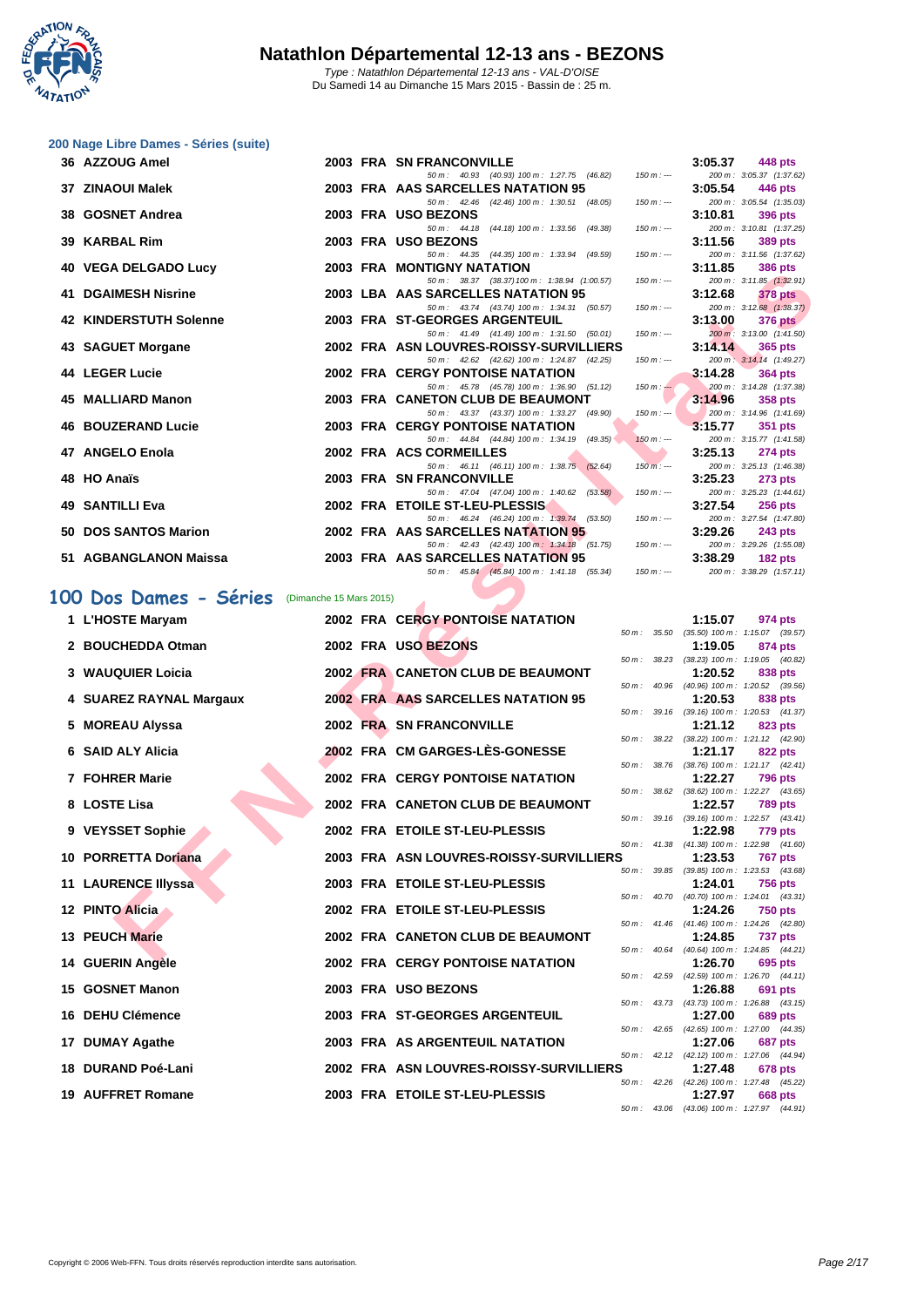

|    | 100 Dos Dames - Séries (suite)  |  |                                         |                  |              |         |                                                              |
|----|---------------------------------|--|-----------------------------------------|------------------|--------------|---------|--------------------------------------------------------------|
|    | 20 CHEBAB Ines                  |  | 2003 FRA AS ARGENTEUIL NATATION         |                  |              | 1:28.22 | 662 pts<br>50 m: 41.94 (41.94) 100 m: 1:28.22 (46.28)        |
|    | 21 TAPPING-VIVANCO Eloïse       |  | 2002 FRA CANETON CLUB DE BEAUMONT       |                  |              | 1:28.37 | 659 pts<br>50 m: 42.48 (42.48) 100 m: 1:28.37 (45.89)        |
|    | 22 SAUSSEREAU Eva               |  | 2002 FRA C.N VALLEE DE MONTMORENCY      |                  |              | 1:28.38 | 659 pts<br>50 m: 43.73 (43.73) 100 m: 1:28.38 (44.65)        |
|    | 23 ABBADI Soraya                |  | <b>2003 FRA MONTIGNY NATATION</b>       |                  |              | 1:28.47 | 657 pts<br>50 m: 43.05 (43.05) 100 m: 1:28.47 (45.42)        |
|    | <b>24 BOURGUIGNON Clothilde</b> |  | <b>2002 FRA CERGY PONTOISE NATATION</b> | 50 m :           |              | 1:29.02 | 645 pts<br>42.72 (42.72) 100 m : 1:29.02 (46.30)             |
|    | 25 OBAMI ITOU Gélice            |  | 2002 FRA ETOILE ST-LEU-PLESSIS          |                  |              | 1:29.28 | <b>640 pts</b>                                               |
|    | 26 LETELLIER Cassandre          |  | <b>2003 FRA CERGY PONTOISE NATATION</b> |                  |              | 1:29.98 | 50 m: 43.36 (43.36) 100 m: 1:29.28 (45.92)<br>625 pts        |
|    | 26 BIZET Audrey                 |  | 2002 FRA AAS SARCELLES NATATION 95      | 50 m :           | 43.91        | 1:29.98 | $(43.91)$ 100 m : 1.29.98 $(46.07)$<br>625 pts               |
|    | 28 DE DEMO Léa                  |  | 2002 FRA CN 95 EZANVILLE                |                  | 50 m: 42.67  | 1:30.76 | (42.67) 100 m: 1:29.98 (47.31)<br>609 pts                    |
|    | 29 COURDOUAN Margaux            |  | <b>2003 FRA SN FRANCONVILLE</b>         |                  |              | 1:31.13 | 50 m: 45.71 (45.71) 100 m: 1:30.76 (45.05)<br>601 pts        |
| 30 | <b>BUONOCORE Flora</b>          |  | 2002 FRA ETOILE ST-LEU-PLESSIS          | $50 m$ :         | 44.59        | 1:31.28 | $(44.59)$ 100 m : 1:31.13 $(46.54)$<br>598 pts               |
| 31 | <b>POIRIER Lenaïg</b>           |  | <b>2003 FRA MONTIGNY NATATION</b>       | $50 m$ :         |              | 1:31.68 | 44.34 (44.34) 100 m: 1:31.28 (46.94)<br>590 pts              |
|    | 32 ZINAOUI Malek                |  | 2003 FRA AAS SARCELLES NATATION 95      | $50 m$ :         | 44.98        | 1:32.00 | $(44.98)$ 100 m : 1:31.68 $(46.70)$<br>584 pts               |
|    | 33 MARHOUM Jihane               |  | 2003 FRA AS ARGENTEUIL NATATION         |                  |              | 1:32.72 | 50 m: 47.10 (47.10) 100 m: 1:32.00 (44.90)<br>569 pts        |
|    | 34 VEGA DELGADO Lucy            |  | 2003 FRA MONTIGNY NATATION              | 50 m :           |              | 1:32.94 | 45.07 (45.07) 100 m : 1:32.72 (47.65)<br>565 pts             |
| 35 | <b>KARBAL Rim</b>               |  | 2003 FRA USO BEZONS                     |                  |              | 1:33.42 | 50 m: 43.79 (43.79) 100 m: 1:32.94 (49.15)<br>556 pts        |
|    | 36 AMY Juliette                 |  | 2003 FRA CN 95 EZANVILLE                |                  |              | 1:33.75 | 50 m: 44.55 (44.55) 100 m: 1:33.42 (48.87)<br>549 pts        |
|    | 37 AZZOUG Amel                  |  | 2003 FRA SN FRANCONVILLE                | 50 m :           | 45.68        | 1:34.69 | $(45.68)$ 100 m : 1:33.75 $(48.07)$<br>531 pts               |
| 38 | <b>BIRONNEAU Christale</b>      |  | 2002 FRA ACS CORMEILLES                 |                  |              | 1:35.80 | 50 m: 46.96 (46.96) 100 m: 1:34.69 (47.73)<br>510 pts        |
|    | <b>39 KINDERSTUTH Solenne</b>   |  | 2003 FRA ST-GEORGES ARGENTEUIL          | 50 m :           | 46.90        | 1:35.96 | (46.90) 100 m: 1:35.80 (48.90)<br>507 pts                    |
|    | <b>40 DESPAGNOT Alice</b>       |  | 2002 FRA ETOILE ST-LEU-PLESSIS          |                  |              | 1:36.05 | 50 m: 47.23 (47.23) 100 m: 1:35.96 (48.73)<br>505 pts        |
| 40 | <b>AHERMOUCH Maêlle</b>         |  | <b>2003 FRA CERGY PONTOISE NATATION</b> |                  |              | 1:36.05 | 50 m: 47.47 (47.47) 100 m: 1:36.05 (48.58)<br>505 pts        |
|    | 42 GOSNET Andrea                |  | 2003 FRA USO BEZONS                     |                  |              | 1:36.81 | 50 m: 47.76 (47.76) 100 m: 1:36.05 (48.29)<br>491 pts        |
|    | 43 HO Anaïs                     |  | <b>2003 FRA SN FRANCONVILLE</b>         |                  |              | 1:36.86 | 50 m: 46.88 (46.88) 100 m: 1:36.81 (49.93)<br>490 pts        |
|    |                                 |  |                                         | 50 m :           | 45.69        |         | (45.69) 100 m: 1:36.86 (51.17)                               |
|    | 44 GABAY Laura                  |  | 2002 FRA C.N VALLEE DE MONTMORENCY      | $50 m$ : $48.50$ |              | 1:37.01 | 487 pts<br>$(48.50)$ 100 m : 1:37.01 $(48.51)$               |
|    | 45 ROBERT Laura                 |  | 2002 FRA C.N VALLEE DE MONTMORENCY      | 50 m: 48.09      |              | 1:37.74 | 474 pts<br>(48.09) 100 m: 1:37.74 (49.65)                    |
|    | 46 CAFFIAUX-OYARZABAL Fanny     |  | 2003 FRA CN 95 EZANVILLE                |                  |              | 1:37.84 | 472 pts<br>50 m: 47.73 (47.73) 100 m: 1:37.84 (50.11)        |
|    | 47 FARHAT Inès                  |  | <b>2003 FRA CERGY PONTOISE NATATION</b> |                  |              | 1:38.20 | 466 pts<br>50 m: 47.59 (47.59) 100 m: 1:38.20 (50.61)        |
|    | 48 PHOMSOUPHA Julie             |  | 2003 FRA ENTENTE 95 SANNOIS-MONTIGNY    |                  |              | 1:38.55 | 459 pts<br>50 m: 47.40 (47.40) 100 m: 1:38.55 (51.15)        |
|    | <b>49 GENOLINI Victoire</b>     |  | 2003 FRA C.N VALLEE DE MONTMORENCY      |                  |              | 1:40.36 | 428 pts<br>50 m: 49.57 (49.57) 100 m: 1:40.36 (50.79)        |
|    | 50 DOS SANTOS Marion            |  | 2002 FRA AAS SARCELLES NATATION 95      |                  | 50 m : 49.21 | 1:40.98 | 417 pts<br>(49.21) 100 m: 1:40.98 (51.77)                    |
|    | 51 CORNETTE Emma                |  | 2002 FRA ERAGNY-SUR-OISE AQUATIQUE CLUB |                  |              | 1:41.34 | 411 pts<br>50 m: 45.92 (45.92) 100 m: 1:41.34 (55.42)        |
|    | 52 DGAIMESH Nisrine             |  | 2003 LBA AAS SARCELLES NATATION 95      |                  |              | 1:43.48 | <b>376 pts</b>                                               |
|    | 53 ROURER Solène                |  | 2003 FRA CN 95 EZANVILLE                |                  |              | 1:46.84 | 50 m: 51.24 (51.24) 100 m: 1:43.48 (52.24)<br>323 pts        |
|    | 54 CALLY Alice                  |  | 2003 FRA ENTENTE 95 SANNOIS-MONTIGNY    |                  |              | 1:47.97 | 50 m: 49.57 (49.57) 100 m: 1:46.84 (57.27)<br>307 pts        |
|    | 55 BOUZERAND Lucie              |  | <b>2003 FRA CERGY PONTOISE NATATION</b> |                  |              | 1:48.78 | 50 m: 50.98 (50.98) 100 m: 1:47.97 (56.99)<br><b>295 pts</b> |

|          |       | 1:28.22                      | <b>662 pts</b>                   |
|----------|-------|------------------------------|----------------------------------|
| 50 m :   | 41.94 | $(41.94) 100 m$ :            | 1:28.22<br>(46.28)               |
| 50 m :   | 42.48 | 1:28.37<br>(42.48) 100 m :   | 659 pts<br>1:28.37<br>(45.89)    |
|          |       | 1:28.38                      | 659 pts                          |
| 50 m :   | 43.73 | (43.73) 100 m :              | 1:28.38<br>(44.65)               |
|          |       | 1:28.47                      | 657 pts                          |
| $50 m$ : | 43.05 | (43.05) 100 m :              | 1:28.47<br>(45.42)               |
|          |       | 1:29.02                      | 645 pts                          |
| 50 m :   | 42.72 | $(42.72) 100 m$ :            | 1:29.02<br>(46.30)               |
| 50 m :   | 43.36 | 1:29.28<br>$(43.36) 100 m$ : | 640 pts<br>1:29.28<br>(45.92)    |
|          |       | 1:29.98                      | <b>625 pts</b>                   |
| 50 m:    | 43.91 | $(43.91)$ 100 m :            | 1:29.98<br>(46.07)               |
|          |       | 1:29.98                      | <b>625 pts</b>                   |
| 50 m :   | 42.67 | $(42.67)$ 100 m;             | 1:29.98<br>(47.31)               |
|          |       | 1:30.76                      | 609 pts                          |
| 50 m :   | 45.71 | $(45.71)$ 100 m :            | 1:30.76<br>(45.05)               |
| 50 m :   | 44.59 | 1:31.13<br>$(44.59) 100 m$ : | 601 pts<br>1:31.13<br>(46.54)    |
|          |       | 1:31.28                      | 598 pts                          |
| 50 m :   | 44.34 | (44.34) 100 m :              | 1:31.28<br>(46.94)               |
|          |       | 1:31.68                      | 590<br>pts                       |
| 50 m :   | 44.98 | (44.98) 100 m :              | 1:31.68<br>(46.70)               |
|          |       | 1:32.00                      | 584<br>pts                       |
| $50 m$ : | 47.10 | $(47.10) 100 m$ :            | 1:32.00<br>(44.90)               |
| $50 m$ : | 45.07 | 1:32.72<br>$(45.07) 100 m$ : | 569 pts<br>1:32.72<br>(47.65)    |
|          |       | 1:32.94                      | 565 pts                          |
| 50 m :   | 43.79 | (43.79) 100 m :              | 1:32.94<br>(49.15)               |
|          |       | 1:33.42                      | <b>556 pts</b>                   |
| $50 m$ : | 44.55 | (44.55) 100 m :              | 1:33.42<br>(48.87)               |
|          |       | 1:33.75                      | 549 pts                          |
| 50 m :   | 45.68 | $(45.68) 100 m$ :            | 1:33.75<br>(48.07)               |
| 50 m :   | 46.96 | 1:34.69<br>$(46.96) 100 m$ : | 531<br>pts<br>1:34.69<br>(47.73) |
|          |       | 1:35.80                      | 510 pts                          |
| 50 m :   | 46.90 | (46.90) 100 m :              | 1:35.80<br>(48.90)               |
|          |       | 1:35.96                      | 507<br>pts                       |
| 50 m :   | 47.23 | (47.23) 100 m :              | 1:35.96<br>(48.73)               |
|          |       | 1:36.05                      | 505<br>pts                       |
| 50 m :   | 47.47 | $(47.47) 100 m$ :<br>1:36.05 | 1:36.05<br>(48.58)<br>505<br>pts |
| 50 m :   | 47.76 | (47.76) 100 m :              | 1:36.05<br>(48.29)               |
|          |       | 1:36.81                      | 491<br>pts                       |
| 50 m :   | 46.88 | (46.88) 100 m :              | 1:36.81<br>(49.93)               |
|          |       | 1:36.86                      | 490 pts                          |
| 50 m :   | 45.69 | $(45.69) 100 m$ :            | 1:36.86<br>(51.17)               |
| 50 m :   | 48.50 | 1:37.01<br>(48.50) 100 m :   | 487<br>pts<br>1:37.01<br>(48.51) |
|          |       | 1:37.74                      | 474 pts                          |
| $50 m$ : | 48.09 | $(48.09) 100 m$ :            | 1:37.74 (49.65)                  |
|          |       | 1:37.84                      | 472 pts                          |
| $50 m$ : | 47.73 | $(47.73) 100 m$ :            | 1:37.84<br>(50.11)               |
|          |       | 1:38.20                      | <b>466 pts</b>                   |
| $50 m$ : | 47.59 | (47.59) 100 m:<br>1:38.55    | 1:38.20<br>(50.61)               |
| $50 m$ : | 47.40 | $(47.40)$ 100 m :            | 459 pts<br>1:38.55<br>(51.15)    |
|          |       | 1:40.36                      | 428 pts                          |
| $50 m$ : | 49.57 | (49.57) 100 m:               | 1:40.36<br>(50.79)               |
|          |       | 1:40.98                      | 417 pts                          |
| $50 m$ : | 49.21 | $(49.21)$ 100 m :            | 1:40.98<br>(51.77)               |
| в        |       | 1:41.34                      | 411 pts                          |
| $50 m$ : | 45.92 | $(45.92) 100 m$ :            | 1:41.34<br>(55.42)               |
| $50 m$ : | 51.24 | 1:43.48<br>$(51.24) 100 m$ : | 376 pts<br>1:43.48<br>(52.24)    |
|          |       | 1:46.84                      | 323 pts                          |
| $50 m$ : | 49.57 | (49.57) 100 m :              | 1:46.84<br>(57.27)               |
|          |       | 1:47.97                      | <b>307 pts</b>                   |
| $50 m$ : | 50.98 | $(50.98)$ 100 m :            | 1:47.97<br>(56.99)               |
|          |       | 1:48.78                      | 295 pts                          |
| $50 m$ : | 51.77 | $(51.77)$ 100 m :            | 1:48.78<br>(57.01)               |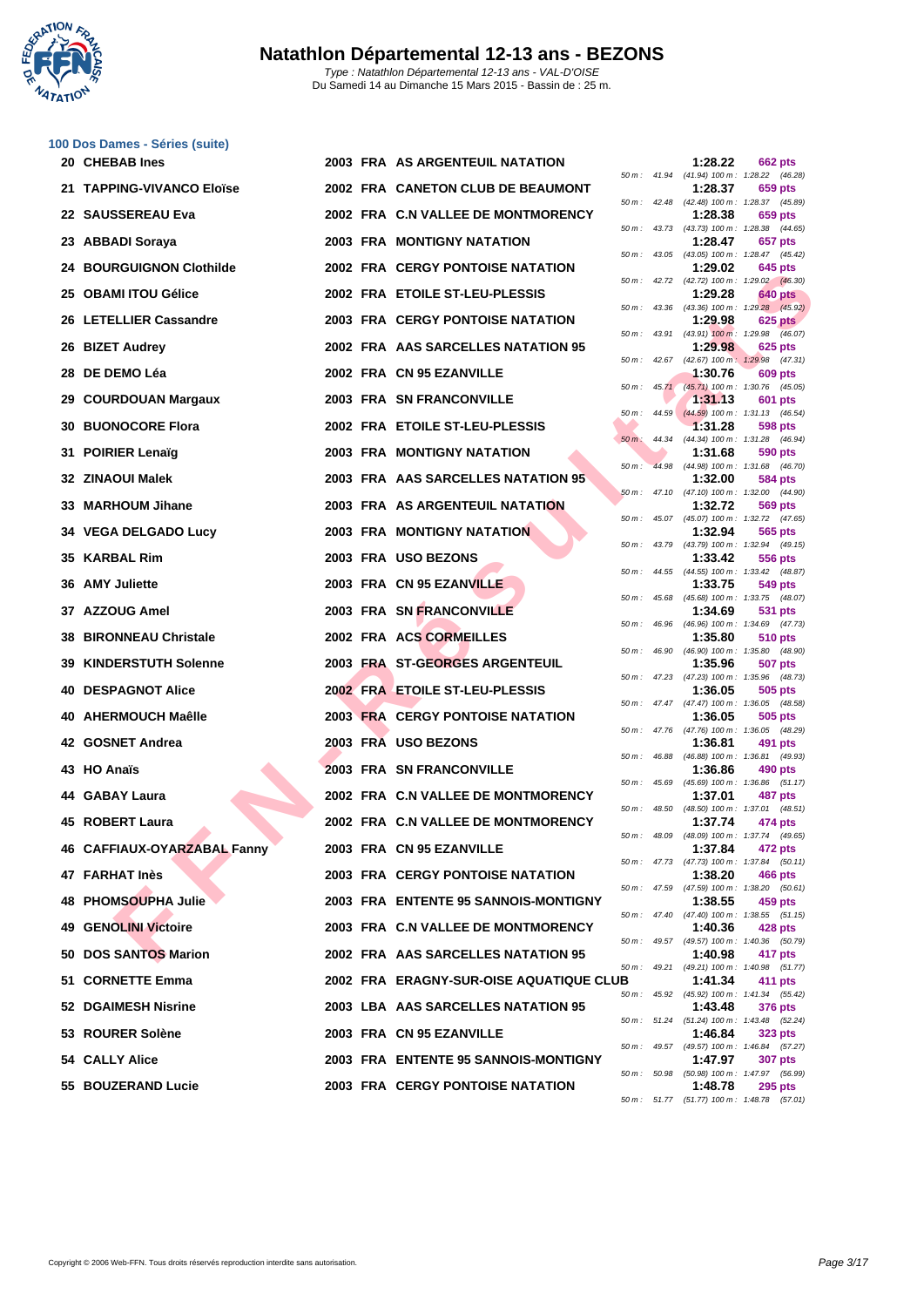

# **[100 Dos D](http://www.ffnatation.fr/webffn/index.php)ames - Séries (suite)**

| 56 BRET Tatiana           |                       | 2002 FRA C.N VALLEE DE MONTMORENCY      |                          | 1:49.44                                        | <b>286 pts</b> |
|---------------------------|-----------------------|-----------------------------------------|--------------------------|------------------------------------------------|----------------|
|                           |                       |                                         | $50 m$ : $51.16$         | $(51.16)$ 100 m : 1:49.44 $(58.28)$            |                |
| 57 SANTILLI Eva           |                       | 2002 FRA ETOILE ST-LEU-PLESSIS          | 50 m : 57.30             | 1:51.19<br>$(57.30)$ 100 m : 1:51.19 $(53.89)$ | <b>261 pts</b> |
| 58 AGBANGLANON Maissa     |                       | 2003 FRA AAS SARCELLES NATATION 95      |                          | 1:52.98                                        | <b>238 pts</b> |
|                           |                       |                                         | $50 \text{ m}$ : $54.13$ | $(54.13)$ 100 m : 1:52.98 $(58.85)$            |                |
| --- DGAIMESH Yasmine      |                       | 2003 LBA AAS SARCELLES NATATION 95      |                          | <b>DSQ Vi</b>                                  |                |
| --- ANGELO Enola          |                       | 2002 FRA ACS CORMEILLES                 |                          | <b>DSQ Vi</b>                                  |                |
| --- POUSSET Marion        |                       | 2002 FRA SN FRANCONVILLE                |                          | <b>DSQ Vi</b>                                  |                |
| --- MALLIARD Manon        |                       | 2003 FRA CANETON CLUB DE BEAUMONT       |                          | <b>DSQ Vi</b>                                  |                |
| --- MARTINUZZI Anna       |                       | 2002 FRA CN 95 EZANVILLE                |                          | <b>DSQ Vi</b>                                  |                |
| --- COLLET Barbara        |                       | 2002 FRA CN 95 EZANVILLE                |                          | <b>DSQ Vi</b>                                  |                |
| --- PREVOST CLECH Camille |                       | 2003 FRA ERAGNY-SUR-OISE AQUATIQUE CLUB |                          | <b>DSQ Ai</b>                                  |                |
| --- HEUCLIN Juliette      |                       | 2003 FRA C.N VALLEE DE MONTMORENCY      |                          | <b>DSQ Ai</b>                                  |                |
| --- BALBACHA Wafaa        |                       | 2002 FRA C.N VALLEE DE MONTMORENCY      |                          | <b>DNS Nd</b>                                  |                |
| 200 Brasse Dames - Séries | (Samedi 14 Mars 2015) |                                         |                          |                                                |                |
| 1 DGAIMESH Yasmine        |                       | 2003 IRA AAS SARCELLES NATATION 95      |                          | 3.05.46                                        | $911$ nts      |

## **200 Brasse Dames - Séries** (Samedi 14 Mars 2015)

| --- POUSSET Marion                             |  | 2002 FRA SN FRANCONVILLE                                                                                                            | <b>DSQ Vi</b> |                |
|------------------------------------------------|--|-------------------------------------------------------------------------------------------------------------------------------------|---------------|----------------|
| --- MALLIARD Manon                             |  | 2003 FRA CANETON CLUB DE BEAUMONT                                                                                                   | <b>DSQ Vi</b> |                |
| --- MARTINUZZI Anna                            |  | 2002 FRA CN 95 EZANVILLE                                                                                                            | <b>DSQ Vi</b> |                |
| --- COLLET Barbara                             |  | 2002 FRA CN 95 EZANVILLE                                                                                                            | <b>DSQ Vi</b> |                |
| --- PREVOST CLECH Camille                      |  | 2003 FRA ERAGNY-SUR-OISE AQUATIQUE CLUB                                                                                             | <b>DSQ Ai</b> |                |
| --- HEUCLIN Juliette                           |  | 2003 FRA C.N VALLEE DE MONTMORENCY                                                                                                  | <b>DSQ Ai</b> |                |
| --- BALBACHA Wafaa                             |  | 2002 FRA C.N VALLEE DE MONTMORENCY                                                                                                  | <b>DNS Nd</b> |                |
|                                                |  |                                                                                                                                     |               |                |
| 00 Brasse Dames - Séries (Samedi 14 Mars 2015) |  |                                                                                                                                     |               |                |
| 1 DGAIMESH Yasmine                             |  | 2003 LBA AAS SARCELLES NATATION 95                                                                                                  | 3:05.46       | 911 pts        |
|                                                |  | 50 m : 42.09 (42.09) 100 m : 1:29.78 (47.69) 150 m : 2:17.91 (48.13) 200 m : 3:05.46 (47.55)                                        |               |                |
| 2 BOUCHEDDA Otman                              |  | 2002 FRA USO BEZONS                                                                                                                 | 3:07.19       | 892 pts        |
| 3 LAURENCE Illyssa                             |  | 50 m: 42.22 (42.22) 100 m: 1:30.12 (47.90) 150 m: 2:19.25 (49.13) 200 m: 3:07.19 (47.94)<br>2003 FRA ETOILE ST-LEU-PLESSIS          | 3:10.72       | 854 pts        |
|                                                |  | 50 m: 41.96 (41.96) 100 m: 1:31.40 (49.44) 150 m: 2:21.34 (49.94) 200 m: 3:10.72 (49.38)                                            |               |                |
| 4 FOHRER Marie                                 |  | <b>2002 FRA CERGY PONTOISE NATATION</b>                                                                                             | 3:12.46       | 836 pts        |
| 5 PINTO Alicia                                 |  | 50 m: 43.36 (43.36) 100 m: 1:33.31 (49.95) 150 m: 2:24.28 (50.97) 200 m: 3:12.46 (48.18)<br>2002 FRA ETOILE ST-LEU-PLESSIS          | 3:12.85       | 832 pts        |
|                                                |  | 50 m: 43.98 (43.98) 100 m: 1:32.76 (48.78) 150 m: 2:23.06 (50.30) 200 m: 3:12.85 (49.79)                                            |               |                |
| 6 GUERIN Angèle                                |  | <b>2002 FRA CERGY PONTOISE NATATION</b>                                                                                             | 3:14.79       | 812 pts        |
| 7 PORRETTA Doriana                             |  | 50 m: 45.54 (45.54) 100 m: 1:35.60 (50.06) 150 m: 2:26.01 (50.41) 200 m: 3:14.79 (48.78)<br>2003 FRA ASN LOUVRES-ROISSY-SURVILLIERS | 3:15.81       | 801 pts        |
|                                                |  | 50 m: 43.68 (43.68) 100 m: 1:33.59 (49.91) 150 m: 2:25.13 (51.54) 200 m: 3:15.81 (50.68)                                            |               |                |
| 8 DUMAY Agathe                                 |  | 2003 FRA AS ARGENTEUIL NATATION                                                                                                     | 3:16.46       | 794 pts        |
| 9 SUAREZ RAYNAL Margaux                        |  | 50 m : 43.44 (43.44) 100 m : 1:35.37 (51.93) 150 m : 2:26.16 (50.79) 200 m : 3:16.46 (50.30)<br>2002 FRA AAS SARCELLES NATATION 95  | 3:18.38       | 775 pts        |
|                                                |  | 50 m: 46.24 (46.24) 100 m: 1:36.91 (50.67) 150 m: 2:27.41 (50.50) 200 m: 3:18.38 (50.97)                                            |               |                |
| 10 SAID ALY Alicia                             |  | 2002 FRA CM GARGES-LES-GONESSE<br>50 m: 45.75 (45.75) 100 m: 1:36.57 (50.82) 150 m: 2:27.26 (50.69) 200 m: 3:18.46 (51.20)          | 3:18.46       | 774 pts        |
| 11 LOSTE Lisa                                  |  | 2002 FRA CANETON CLUB DE BEAUMONT                                                                                                   | 3:20.11       | <b>758 pts</b> |
|                                                |  | 50 m: 45.12 (45.12) 100 m: 1:37.07 (51.95) 150 m: 2:29.73 (52.66) 200 m: 3:20.11 (50.38)                                            |               |                |
| 12 VEYSSET Sophie                              |  | 2002 FRA ETOILE ST-LEU-PLESSIS<br>50 m: 46.74 (46.74) 100 m: 1:38.28 (51.54) 150 m: 2:30.98 (52.70) 200 m: 3:20.94 (49.96)          | 3:20.94       | 749 pts        |
| 13 GOSNET Manon                                |  | 2003 FRA USO BEZONS                                                                                                                 | 3:22.57       | 733 pts        |
|                                                |  | 50 m: 46.74 (46.74) 100 m: 1:37.89 (51.15) 150 m: 2:29.89 (52.00) 200 m: 3:22.57 (52.68)                                            |               |                |
| 14 MOREAU Alyssa                               |  | <b>2002 FRA SN FRANCONVILLE</b><br>50 m : 45.96 (45.96) 100 m : 1:38.02<br>(52.06) 150 m: 2:30.49 (52.47) 200 m: 3:22.84 (52.35)    | 3:22.84       | <b>731 pts</b> |
| <b>15 DESPAGNOT Alice</b>                      |  | 2002 FRA ETOILE ST-LEU-PLESSIS                                                                                                      | 3:25.49       | 705 pts        |
|                                                |  | 50 m: 46.94 (46.94) 100 m: 1:39.62 (52.68) 150 m: 2:33.55 (53.93) 200 m: 3:25.49 (51.94)<br>2003 FRA SN FRANCONVILLE                |               |                |
| 16 COURDOUAN Margaux                           |  | 50 m: 48.35 (48.35) 100 m: 1:40.24 (51.89) 150 m: 2:33.43 (53.19) 200 m: 3:27.41 (53.98)                                            | 3:27.41       | <b>686 pts</b> |
| 17 FARHAT Inès                                 |  | <b>2003 FRA CERGY PONTOISE NATATION</b>                                                                                             | 3:28.04       | <b>681 pts</b> |
| 18 AZZOUG Amel                                 |  | 50 m: 47.53 (47.53) 100 m: 1:38.90 (51.37) 150 m: 2:34.35 (55.45) 200 m: 3:28.04 (53.69)<br>2003 FRA SN FRANCONVILLE                | 3:28.31       | 678 pts        |
|                                                |  | 50 m: 47.22 (47.22) 100 m: 1:40.38<br>(53.16) 150 m: 2:34.80 (54.42) 200 m: 3:28.31 (53.51)                                         |               |                |
| <b>19 BUONOCORE Flora</b>                      |  | 2002 FRA ETOILE ST-LEU-PLESSIS                                                                                                      | 3:29.81       | <b>664 pts</b> |
| 20 CHEBAB Ines                                 |  | 50 m: 46.29 (46.29) 100 m: 1:39.34 (53.05) 150 m: 2:35.03 (55.69) 200 m: 3:29.81 (54.78)<br>2003 FRA AS ARGENTEUIL NATATION         | 3:30.76       | 655 pts        |
|                                                |  | 50 m: 49.18 (49.18) 100 m: 1:42.41 (53.23) 150 m: 2:36.03 (53.62) 200 m: 3:30.76 (54.73)                                            |               |                |
| 21   TAPPING-VIVANCO Eloïse                    |  | 2002 FRA CANETON CLUB DE BEAUMONT                                                                                                   | 3:33.50       | 630 pts        |
| 22 PEUCH Marie                                 |  | 50 m : 48.06 (48.06) 100 m : 1:42.37 (54.31) 150 m : 2:38.12 (55.75) 200 m : 3:33.50 (55.38)<br>2002 FRA CANETON CLUB DE BEAUMONT   | 3:33.65       | 629 pts        |
|                                                |  | 50 m : 49.30 (49.30) 100 m : 1:43.21 (53.91) 150 m : 2:39.11 (55.90) 200 m : 3:33.65 (54.54)                                        |               |                |
| 23 POUSSET Marion                              |  | <b>2002 FRA SN FRANCONVILLE</b>                                                                                                     | 3:33.95       | 626 pts        |
| 24 ANGELO Enola                                |  | 50 m: 48.69 (48.69) 100 m: 1:42.19 (53.50) 150 m: 2:37.66 (55.47) 200 m: 3:33.95 (56.29)<br>2002 FRA ACS CORMEILLES                 | 3:35.58       | <b>611 pts</b> |
|                                                |  | 50 m : 50.77 (50.77) 100 m : 1:46.41 (55.64) 150 m : 2:40.91 (54.50) 200 m : 3:35.58 (54.67)                                        |               |                |
| 25 DGAIMESH Nisrine                            |  | 2003 LBA AAS SARCELLES NATATION 95<br>50 m: 48.94 (48.94) 100 m: 1:43.15 (54.21) 150 m: 2:40.77 (57.62) 200 m: 3:36.32 (55.55)      | 3:36.32       | 604 pts        |
| 26 KARBAL Rim                                  |  | 2003 FRA USO BEZONS                                                                                                                 | 3:37.80       | 591 pts        |
|                                                |  | 50 m: 50.09 (50.09) 100 m: 1:44.58 (54.49) 150 m: 2:41.10 (56.52) 200 m: 3:37.80 (56.70)                                            |               |                |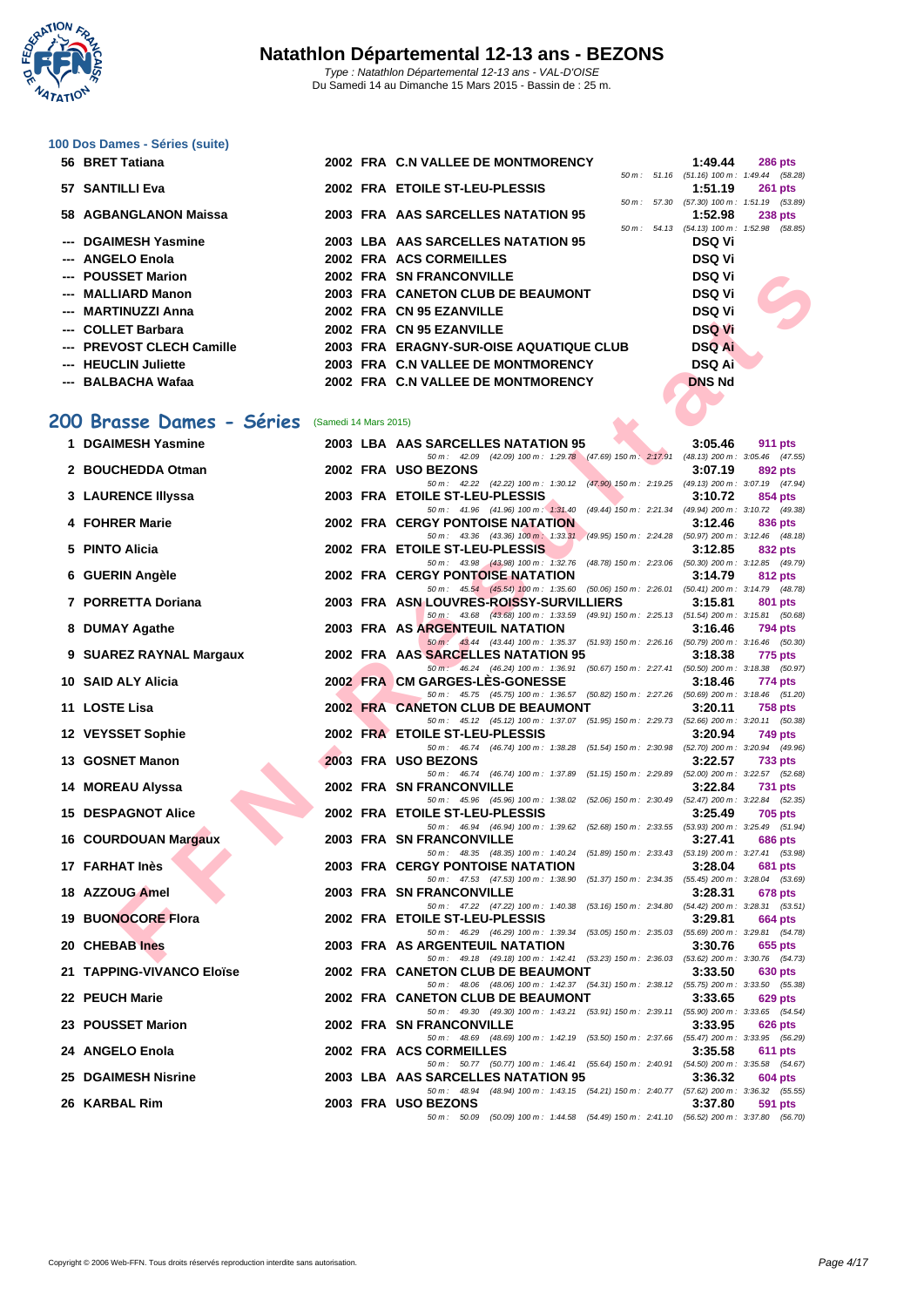**WATATION**  $\cdot$ 

| 27 GOSNET Andrea                |                       | 2003 FRA USO BEZONS                                                                                                                       |                 | 3:38.05                                                            | <b>589 pts</b>                                                           |
|---------------------------------|-----------------------|-------------------------------------------------------------------------------------------------------------------------------------------|-----------------|--------------------------------------------------------------------|--------------------------------------------------------------------------|
| 28 MARHOUM Jihane               |                       | 50 m: 49.91 (49.91) 100 m: 1:45.50 (55.59) 150 m: 2:42.50 (57.00) 200 m: 3:38.05 (55.55)<br>2003 FRA AS ARGENTEUIL NATATION               |                 | 3:38.57                                                            | 585 pts                                                                  |
| 29 L'HOSTE Maryam               |                       | 50 m: 50.25 (50.25) 100 m: 1:42.85 (52.60) 150 m: 2:42.85 (60.00) 200 m: 3:38.57 (55.72)<br><b>2002 FRA CERGY PONTOISE NATATION</b>       |                 | 3:39.61                                                            | <b>576 pts</b>                                                           |
| 30   SANTILLI Eva               |                       | 50 m: 47.69 (47.69) 100 m: 1:44.63<br>2002 FRA ETOILE ST-LEU-PLESSIS                                                                      |                 | (56.94) 150 m: 2:42.14 (57.51) 200 m: 3:39.61 (57.47)<br>3:41.48   | 559 pts                                                                  |
| 31 WAUQUIER Loicia              |                       | 50 m : 49.78 (49.78) 100 m : 1:46.35<br>2002 FRA CANETON CLUB DE BEAUMONT                                                                 |                 | (56.57) 150 m: 2:44.60 (58.25) 200 m: 3:41.48 (56.88)<br>3:41.83   | 556 pts                                                                  |
| 32 AHERMOUCH Maêlle             |                       | 50 m: 49.44 (49.44) 100 m: 1:45.82<br><b>2003 FRA CERGY PONTOISE NATATION</b>                                                             |                 | (56.38) 150 m : 2:44.23 (58.41) 200 m : 3:41.83 (57.60)<br>3:44.87 | <b>531 pts</b>                                                           |
| <b>33 BOURGUIGNON Clothilde</b> |                       | 50 m: 51.09 (51.09) 100 m: 1:47.54<br>2002 FRA CERGY PONTOISE NATATION                                                                    |                 | 3:45.12                                                            | $(56.45)$ 150 m : 2:47.52 $(59.98)$ 200 m : 3:44.87 $(57.35)$<br>529 pts |
| <b>34 DEHU Clémence</b>         |                       | 50 m: 49.85 (49.85) 100 m: 1:47.07<br>2003 FRA ST-GEORGES ARGENTEUIL                                                                      |                 | (57.22) 150 m : 2:46.07 (59.00) 200 m : 3:45.12 (59.05)<br>3:45.15 | <b>528 pts</b>                                                           |
|                                 |                       | 50 m: 52.32 (52.32) 100 m: 1:50.40 (58.08) 150 m: 2:48.28 (57.88) 200 m: 3:45.15 (56.87)                                                  |                 |                                                                    |                                                                          |
| 35 ZINAOUI Malek                |                       | 2003 FRA AAS SARCELLES NATATION 95<br>50 m: 51.15 (51.15) 100 m: 1:49.17 (58.02) 150 m: 2:47.92 (58.75) 200 m: 3:45.63 (57.71)            |                 | 3:45.63                                                            | 524 pts                                                                  |
| 36 LETELLIER Cassandre          |                       | <b>2003 FRA CERGY PONTOISE NATATION</b>                                                                                                   |                 | 3:45.85                                                            | 523 pts                                                                  |
| 37 OBAMI ITOU Gélice            |                       | 50 m: 49.31 (49.31) 100 m: 1:46.57 (57.26) 150 m: 2:45.79 (59.22) 200 m: 3:45.85 (1:00.06)<br>2002 FRA ETOILE ST-LEU-PLESSIS              |                 | 3:47.68                                                            | <b>508 pts</b>                                                           |
|                                 |                       | 50 m: 52.95 (52.95) 100 m: 1:51.98 (59.03) 150 m: 2:51.01 (59.03) 200 m: 3:47.68 (56.67)                                                  |                 |                                                                    |                                                                          |
| 38 MALLIARD Manon               |                       | 2003 FRA CANETON CLUB DE BEAUMONT                                                                                                         |                 | 3:52.77                                                            | 467 pts                                                                  |
| 39   LEGER Lucie                |                       | $50 m : -$<br>100 m: 1:53.70 (1:53.70) 150 m: 2:54.76 (1:01.06) 200 m: 3:52.77 (58.01)<br>2002 FRA CERGY PONTOISE NATATION                |                 | 3:58.49                                                            | 423 pts                                                                  |
|                                 |                       | 50 m: 54.61 (54.61) 100 m: 1:54.35 (59.74) 150 m: 2:56.18 (1:01.83) 200 m: 3:58.49 (1:02.31)                                              |                 |                                                                    |                                                                          |
| 40 AGBANGLANON Maissa           |                       | 2003 FRA AAS SARCELLES NATATION 95                                                                                                        |                 | 3:59.06                                                            | 419 pts                                                                  |
| 41 AUFFRET Romane               |                       | 50 m : 53.32 (53.32) 100 m : 1:54.29 (1:00.97) 150 m : 2:56.37 (1:02.08) 200 m : 3:59.06 (1:02.69)<br>2003 FRA ETOILE ST-LEU-PLESSIS      |                 | 4:02.59                                                            | 393 pts                                                                  |
| 42 SAGUET Morgane               |                       | 50 m: 55.58 (55.58) 100 m: 1:58.56 (1:02.98) 150 m: 3:02.08 (1:03.52) 200 m: 4:02.59 (1:00.51)<br>2002 FRA ASN LOUVRES-ROISSY-SURVILLIERS |                 | 4:04.60                                                            | <b>379 pts</b>                                                           |
| 43 KINDERSTUTH Solenne          |                       | 50 m: 53.55 (53.55) 100 m: 1:53.55 (1:00.00) 150 m: 2:54.30 (1:00.75) 200 m: 4:04.60 (1:10.30)<br>2003 FRA ST-GEORGES ARGENTEUIL          |                 | 4:04.99                                                            | 376 pts                                                                  |
| 44 HO Anaïs                     |                       | 50 m : 55.96 (55.96) 100 m : 1:58.52 (1:02.56) 150 m : 3:02.58 (1:04.06) 200 m : 4:04.99 (1:02.41)<br>2003 FRA SN FRANCONVILLE            |                 |                                                                    |                                                                          |
|                                 |                       | 50 m: 59.77 (59.77) 100 m: 2:07.34 (1:07.57) 150 m: 3:17.28 (1:09.94) 200 m: 4:26.75 (1:09.47)                                            |                 | 4:26.75                                                            | <b>239 pts</b>                                                           |
| --- BIZET Audrey                |                       | 2002 FRA AAS SARCELLES NATATION 95                                                                                                        |                 | <b>DSQ Vi</b>                                                      |                                                                          |
| 00 Papillon Dames - Séries      | (Samedi 14 Mars 2015) |                                                                                                                                           |                 |                                                                    |                                                                          |
| 1 DGAIMESH Yasmine              |                       | 2003 LBA AAS SARCELLES NATATION 95                                                                                                        |                 | 1:19.45                                                            | 804 pts                                                                  |
|                                 |                       |                                                                                                                                           |                 | 50 m: 36.10 (36.10) 100 m: 1:19.45 (43.35)                         |                                                                          |
| 2 MOREAU Alyssa                 |                       | 2002 FRA SN FRANCONVILLE                                                                                                                  |                 | 1:21.53                                                            | <b>755 pts</b>                                                           |
| 3 L'HOSTE Maryam                |                       | <b>2002 FRA CERGY PONTOISE NATATION</b>                                                                                                   | $50 m$ :        | 36.58 (36.58) 100 m: 1:21.53 (44.95)<br>1:22.75                    | <b>726 pts</b>                                                           |
|                                 |                       |                                                                                                                                           |                 | 50 m: 37.54 (37.54) 100 m: 1:22.75 (45.21)                         |                                                                          |
| 4 FOHRER Marie                  |                       | <b>2002 FRA CERGY PONTOISE NATATION</b>                                                                                                   |                 | 1:23.90                                                            | <b>700 pts</b>                                                           |
| 4 LAURENCE Illyssa              |                       | 2003 FRA ETOILE ST-LEU-PLESSIS                                                                                                            |                 | 50 m: 39.05 (39.05) 100 m: 1:23.90 (44.85)<br>1:23.90              | <b>700 pts</b>                                                           |
|                                 |                       |                                                                                                                                           |                 | 50 m: 38.11 (38.11) 100 m: 1:23.90 (45.79)                         |                                                                          |
| 6 SAID ALY Alicia               |                       | 2002 FRA CM GARGES-LES-GONESSE                                                                                                            |                 | 1:25.49                                                            | 665 pts                                                                  |
| 7 PINTO Alicia                  |                       | 2002 FRA ETOILE ST-LEU-PLESSIS                                                                                                            | 50 m :<br>38.87 | 1:25.87                                                            | $(38.87)$ 100 m : 1:25.49 $(46.62)$<br>657 pts                           |
|                                 |                       |                                                                                                                                           | 50 m :          | 39.82 (39.82) 100 m: 1:25.87 (46.05)                               |                                                                          |
| 8 BIZET Audrey                  |                       | 2002 FRA AAS SARCELLES NATATION 95                                                                                                        |                 | 1:26.48                                                            | 643 pts                                                                  |
| 9 BOUCHEDDA Otman               |                       | 2002 FRA USO BEZONS                                                                                                                       | $50 m$ : 37.34  | 1:26.50                                                            | $(37.34)$ 100 m : 1:26.48 $(49.14)$<br>643 pts                           |
|                                 |                       |                                                                                                                                           |                 | 50 m: 39.14 (39.14) 100 m: 1:26.50 (47.36)                         |                                                                          |
| 10 SUAREZ RAYNAL Margaux        |                       | 2002 FRA AAS SARCELLES NATATION 95                                                                                                        |                 | 1:26.84                                                            | <b>636 pts</b>                                                           |
| <b>AA DEUQUAL-A</b>             |                       | 2000 FBA CANFTON OLUB BE BEAUMONT                                                                                                         |                 | 50 m: 39.70 (39.70) 100 m: 1:26.84 (47.14)<br>4.07E2               | - 604 -                                                                  |

## **100 Papillon Dames - Séries** (Samedi 14 Mars 2015)

| 1 DGAIMESH Yasmine        |  | 2003 LBA AAS SARCELLES NATATION 95      |                | 1:19.45                                               | 804 pts        |                |
|---------------------------|--|-----------------------------------------|----------------|-------------------------------------------------------|----------------|----------------|
|                           |  |                                         |                | 50 m: 36.10 (36.10) 100 m: 1:19.45 (43.35)            |                |                |
| 2 MOREAU Alyssa           |  | 2002 FRA SN FRANCONVILLE                |                | 1:21.53                                               | 755 pts        |                |
| 3 L'HOSTE Maryam          |  | <b>2002 FRA CERGY PONTOISE NATATION</b> | $50 m$ : 36.58 | $(36.58)$ 100 m : 1:21.53 $(44.95)$<br>1:22.75        | <b>726 pts</b> |                |
|                           |  |                                         |                | 50 m: 37.54 (37.54) 100 m: 1:22.75 (45.21)            |                |                |
| 4 FOHRER Marie            |  | <b>2002 FRA CERGY PONTOISE NATATION</b> |                | 1:23.90                                               | <b>700 pts</b> |                |
|                           |  |                                         |                | 50 m: 39.05 (39.05) 100 m: 1:23.90 (44.85)            |                |                |
| 4 LAURENCE IIIyssa        |  | 2003 FRA ETOILE ST-LEU-PLESSIS          |                | 1:23.90                                               | <b>700 pts</b> |                |
|                           |  |                                         |                | 50 m: 38.11 (38.11) 100 m: 1:23.90 (45.79)            |                |                |
| 6 SAID ALY Alicia         |  | 2002 FRA CM GARGES-LÈS-GONESSE          |                | 1:25.49                                               | 665 pts        |                |
|                           |  |                                         |                | 50 m: 38.87 (38.87) 100 m: 1:25.49 (46.62)            |                |                |
| 7 PINTO Alicia            |  | 2002 FRA ETOILE ST-LEU-PLESSIS          |                | 1:25.87                                               | 657 pts        |                |
|                           |  |                                         |                | 50 m: 39.82 (39.82) 100 m: 1:25.87 (46.05)            |                |                |
| 8 BIZET Audrey            |  | 2002 FRA AAS SARCELLES NATATION 95      |                | 1:26.48                                               | 643 pts        |                |
|                           |  |                                         |                | 50 m: 37.34 (37.34) 100 m: 1:26.48 (49.14)            |                |                |
| 9 BOUCHEDDA Otman         |  | 2002 FRA USO BEZONS                     |                | 1:26.50                                               | <b>643 pts</b> |                |
|                           |  |                                         |                | 50 m: 39.14 (39.14) 100 m: 1:26.50 (47.36)            |                |                |
| 10 SUAREZ RAYNAL Margaux  |  | 2002 FRA AAS SARCELLES NATATION 95      |                | 1:26.84                                               | 636 pts        |                |
| 11 PEUCH Marie            |  | 2002 FRA CANETON CLUB DE BEAUMONT       |                | 50 m: 39.70 (39.70) 100 m: 1:26.84 (47.14)            |                |                |
|                           |  |                                         |                | 1:27.53<br>50 m: 39.48 (39.48) 100 m: 1:27.53 (48.05) | <b>621 pts</b> |                |
| 12 GUERIN Angèle          |  | <b>2002 FRA CERGY PONTOISE NATATION</b> |                | 1:27.95                                               | <b>612 pts</b> |                |
|                           |  |                                         |                | 50 m: 41.27 (41.27) 100 m: 1:27.95 (46.68)            |                |                |
| 13 PORRETTA Doriana       |  | 2003 FRA ASN LOUVRES-ROISSY-SURVILLIERS |                | 1:28.40                                               | <b>603 pts</b> |                |
|                           |  |                                         |                | 50 m: 39.87 (39.87) 100 m: 1:28.40 (48.53)            |                |                |
| 14 LOSTE Lisa             |  | 2002 FRA CANETON CLUB DE BEAUMONT       |                | 1:28.74                                               | 595 pts        |                |
|                           |  |                                         |                | 50 m: 40.11 (40.11) 100 m: 1:28.74 (48.63)            |                |                |
| 15 GOSNET Manon           |  | 2003 FRA USO BEZONS                     |                | 1:29.97                                               | 570 pts        |                |
|                           |  |                                         |                | 50 m: 40.68 (40.68) 100 m: 1:29.97 (49.29)            |                |                |
| <b>16 WAUQUIER Loicia</b> |  | 2002 FRA CANETON CLUB DE BEAUMONT       |                | 1:32.70                                               |                | <b>516 pts</b> |
|                           |  |                                         |                | 50 m: 42.61 (42.61) 100 m: 1:32.70 (50.09)            |                |                |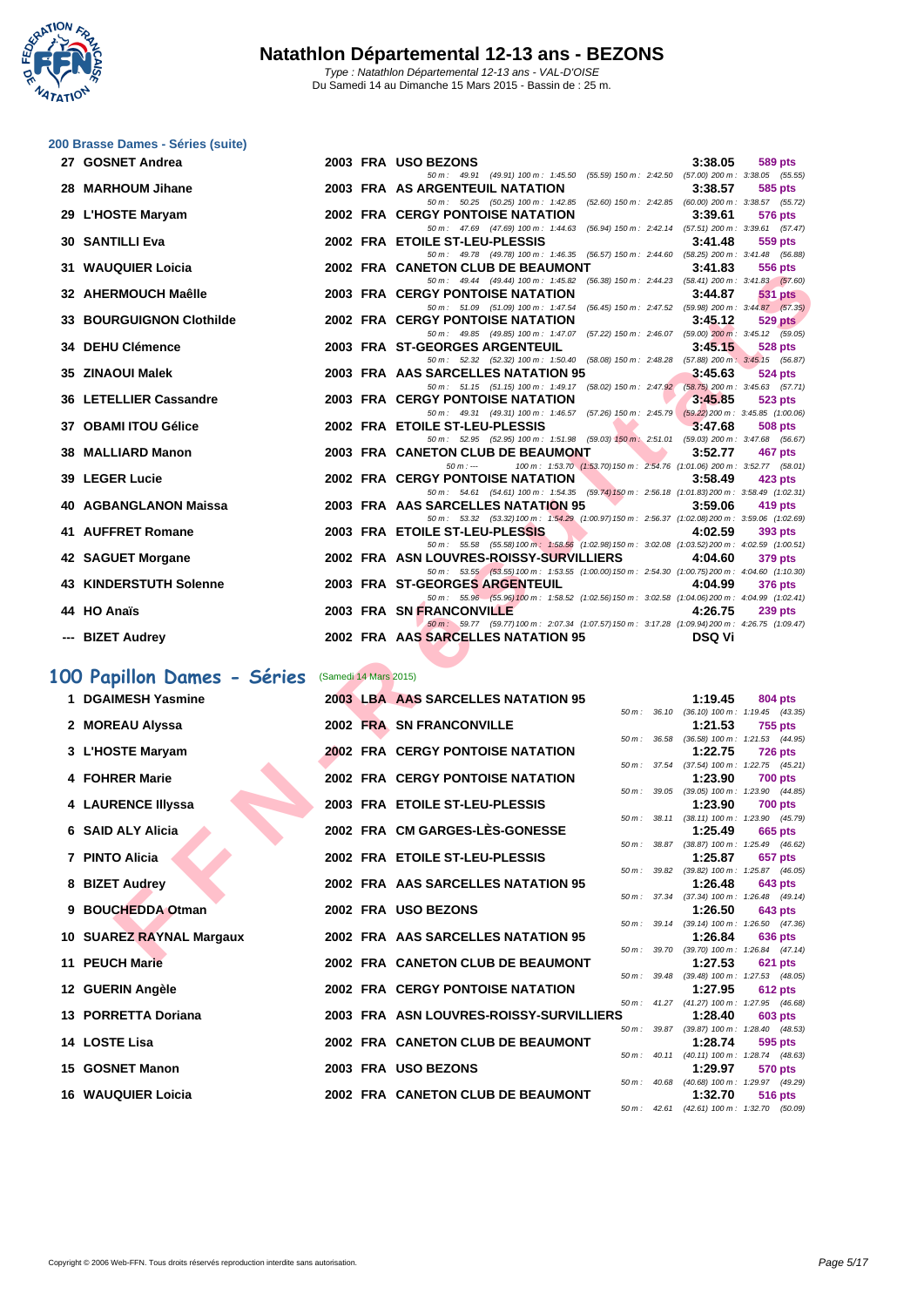

|     | 100 Papillon Dames - Séries (suite) |  |                                         |          |                  |         |                                                                |
|-----|-------------------------------------|--|-----------------------------------------|----------|------------------|---------|----------------------------------------------------------------|
|     | 17 VEYSSET Sophie                   |  | 2002 FRA ETOILE ST-LEU-PLESSIS          |          |                  | 1:33.69 | 497 pts<br>50 m: 43.13 (43.13) 100 m: 1:33.69 (50.56)          |
|     | <b>18 LETELLIER Cassandre</b>       |  | 2003 FRA CERGY PONTOISE NATATION        |          |                  | 1:33.77 | 495 pts                                                        |
| 19  | <b>COURDOUAN Margaux</b>            |  | 2003 FRA SN FRANCONVILLE                |          |                  | 1:34.37 | 50 m: 42.73 (42.73) 100 m: 1:33.77 (51.04)<br>484 pts          |
|     | 20 SAUSSEREAU Eva                   |  | 2002 FRA C.N VALLEE DE MONTMORENCY      |          |                  | 1:34.76 | 50 m: 43.34 (43.34) 100 m: 1:34.37 (51.03)<br>477 pts          |
| 21. | <b>POIRIER Lenaïg</b>               |  | 2003 FRA MONTIGNY NATATION              |          |                  | 1:37.67 | 50 m: 43.97 (43.97) 100 m: 1:34.76 (50.79)<br>424 pts          |
|     | 22 TAPPING-VIVANCO Eloïse           |  | 2002 FRA CANETON CLUB DE BEAUMONT       |          |                  | 1:37.80 | 50 m: 45.64 (45.64) 100 m: 1:37.67 (52.03)<br>422 pts          |
|     | 23 BOURGUIGNON Clothilde            |  | <b>2002 FRA CERGY PONTOISE NATATION</b> | 50 m :   |                  |         | 45.34 (45.34) 100 m : 1:37.80 (52.46)                          |
|     |                                     |  |                                         |          |                  | 1:38.32 | 413 pts<br>50 m : 44.32 (44.32) 100 m : 1:38.32 (54.00)        |
|     | <b>24 BIRONNEAU Christale</b>       |  | 2002 FRA ACS CORMEILLES                 | 50 m :   | 45.41            | 1:38.92 | 403 pts<br>$(45.41)$ 100 m : 1:38.92 $(53.51)$                 |
|     | 25 AZZOUG Amel                      |  | 2003 FRA SN FRANCONVILLE                |          | $50 m$ : $47.54$ | 1:40.14 | 382 pts<br>(47.54) 100 m: 1:40.14 (52.60)                      |
| 26  | ABBADI Soraya                       |  | 2003 FRA MONTIGNY NATATION              | 50 m :   |                  | 1:40.38 | 378 pts<br>45.56 (45.56) 100 m: 1:40.38 (54.82)                |
|     | 27 DUMAY Agathe                     |  | 2003 FRA AS ARGENTEUIL NATATION         | $50 m$ : | 48.86            | 1:40.42 | 377 pts<br>(48.86) 100 m: 1:40.42 (51.56)                      |
| 28  | <b>AUFFRET Romane</b>               |  | 2003 FRA ETOILE ST-LEU-PLESSIS          |          |                  | 1:40.46 | 377 pts                                                        |
| 29  | <b>DEHU Clémence</b>                |  | 2003 FRA ST-GEORGES ARGENTEUIL          | $50 m$ : |                  | 1:41.83 | 46.45 (46.45) 100 m: 1:40.46 (54.01)<br>354 pts                |
|     | 30 ZINAOUI Malek                    |  | 2003 FRA AAS SARCELLES NATATION 95      |          | $50 m$ : 47.58   | 1:41.86 | (47.58) 100 m: 1:41.83 (54.25)<br>354 pts                      |
| 31  | <b>DESPAGNOT Alice</b>              |  | 2002 FRA ETOILE ST-LEU-PLESSIS          |          | 50 m: 46.90      | 1:42.45 | (46.90) 100 m: 1:41.86 (54.96)<br>344 pts                      |
|     | 32 AHERMOUCH Maêlle                 |  | <b>2003 FRA CERGY PONTOISE NATATION</b> |          |                  | 1:43.26 | 50 m: 45.28 (45.28) 100 m: 1:42.45 (57.17)<br>332 pts          |
|     | <b>OBAMI ITOU Gélice</b>            |  | 2002 FRA ETOILE ST-LEU-PLESSIS          |          |                  |         | 50 m: 49.06 (49.06) 100 m: 1:43.26 (54.20)<br>329 pts          |
| 33  |                                     |  |                                         |          |                  | 1:43.46 | 50 m: 47.89 (47.89) 100 m: 1:43.46 (55.57)                     |
| 34. | <b>BUONOCORE Flora</b>              |  | 2002 FRA ETOILE ST-LEU-PLESSIS          |          | 50 m : 48.49     | 1:43.51 | <b>328 pts</b><br>(48.49) 100 m: 1:43.51 (55.02)               |
|     | <b>35 POUSSET Marion</b>            |  | 2002 FRA SN FRANCONVILLE                |          |                  | 1:43.73 | 325 pts<br>50 m: 46.77 (46.77) 100 m: 1:43.73 (56.96)          |
|     | 36 GABAY Laura                      |  | 2002 FRA C.N VALLEE DE MONTMORENCY      | 50 m :   |                  | 1:45.06 | <b>304 pts</b><br>44.42 (44.42) 100 m: 1:45.06 (1:00.64)       |
|     | 37 LEGER Lucie                      |  | <b>2002 FRA CERGY PONTOISE NATATION</b> |          |                  | 1:45.95 | <b>291 pts</b><br>50 m: 47.90 (47.90) 100 m: 1:45.95 (58.05)   |
|     | <b>38 FARHAT Inès</b>               |  | 2003 FRA CERGY PONTOISE NATATION        |          |                  | 1:46.20 | <b>288 pts</b>                                                 |
|     | 39 VEGA DELGADO Lucy                |  | <b>2003 FRA MONTIGNY NATATION</b>       |          |                  | 1:46.64 | 50 m: 49.08 (49.08) 100 m: 1:46.20 (57.12)<br><b>281 pts</b>   |
| 40  | <b>BOUZERAND Lucie</b>              |  | <b>2003 FRA CERGY PONTOISE NATATION</b> |          |                  | 1:47.66 | 50 m: 47.69 (47.69) 100 m: 1:46.64 (58.95)<br><b>267 pts</b>   |
|     | 41 CHEBAB Ines                      |  | 2003 FRA AS ARGENTEUIL NATATION         |          |                  | 1:48.56 | 50 m: 48.97 (48.97) 100 m: 1:47.66 (58.69)<br><b>255 pts</b>   |
|     | 42 DOS SANTOS Marion                |  | 2002 FRA AAS SARCELLES NATATION 95      |          |                  | 1:49.28 | 50 m: 46.74 (46.74) 100 m: 1:48.56 (1:01.82)<br><b>245 pts</b> |
|     | 43 ROBERT Laura                     |  | 2002 FRA C.N VALLEE DE MONTMORENCY      |          |                  |         | 50 m: 44.80 (44.80) 100 m: 1:49.28 (1:04.48)                   |
|     |                                     |  |                                         |          |                  | 1:49.84 | <b>238 pts</b><br>50 m: 51.69 (51.69) 100 m: 1:49.84 (58.15)   |
| 44  | <b>MARHOUM Jihane</b>               |  | 2003 FRA AS ARGENTEUIL NATATION         |          |                  | 1:50.09 | <b>234 pts</b><br>50 m: 49.82 (49.82) 100 m: 1:50.09 (1:00.27) |
|     | 45 MALLIARD Manon                   |  | 2003 FRA CANETON CLUB DE BEAUMONT       |          |                  | 1:54.15 | <b>184 pts</b><br>50 m: 49.85 (49.85) 100 m: 1:54.15 (1:04.30) |
| 46  | <b>DGAIMESH Nisrine</b>             |  | 2003 LBA AAS SARCELLES NATATION 95      |          |                  | 1:54.68 | <b>178 pts</b><br>50 m: 52.64 (52.64) 100 m: 1:54.68 (1:02.04) |
|     | 47 BRET Tatiana                     |  | 2002 FRA C.N VALLEE DE MONTMORENCY      |          |                  | 1:56.24 | <b>161 pts</b>                                                 |
|     | <b>48 SANTILLI Eva</b>              |  | 2002 FRA ETOILE ST-LEU-PLESSIS          |          |                  | 1:57.24 | 50 m: 49.11 (49.11) 100 m: 1:56.24 (1:07.13)<br><b>150 pts</b> |
|     | 49 SAGUET Morgane                   |  | 2002 FRA ASN LOUVRES-ROISSY-SURVILLIERS |          | 50 m: 53.31      | 1:57.88 | (53.31) 100 m: 1:57.24 (1:03.93)<br><b>144 pts</b>             |
|     | 50 AGBANGLANON Maissa               |  | 2003 FRA AAS SARCELLES NATATION 95      |          |                  | 2:02.75 | 50 m: 49.21 (49.21) 100 m: 1:57.88 (1:08.67)<br>98 pts         |
|     | 51 HO Anaïs                         |  | 2003 FRA SN FRANCONVILLE                |          |                  | 2:06.06 | 50 m: 53.85 (53.85) 100 m: 2:02.75 (1:08.90)<br>72 pts         |
|     |                                     |  |                                         |          |                  |         | 50 m : 56.92 (56.92) 100 m : 2:06.06 (1:09.14)                 |

| 50 m :   | 43.34 | $(43.34) 100 m$ :            | 1:34.37<br>(51.03)           |
|----------|-------|------------------------------|------------------------------|
|          |       | 1:34.76                      | 477 pts                      |
| $50 m$ : | 43.97 | $(43.97) 100 m$ :            | 1:34.76<br>(50.79)           |
|          |       | 1:37.67                      | 424 pts                      |
| 50 m :   | 45.64 | $(45.64) 100 m$ :            | 1:37.67 (52.03)              |
|          |       | 1:37.80                      | <b>422 pts</b>               |
| $50 m$ : | 45.34 | $(45.34) 100 m$ :            | 1:37.80<br>(52.46)           |
|          |       | 1:38.32                      | 413 pts                      |
| $50 m$ : | 44.32 | $(44.32)$ 100 m :            | 1:38.32<br>(54.00)           |
|          |       | 1:38.92                      | <b>403 pts</b>               |
| 50 m :   | 45.41 | $(45.41)$ 100 m:             | 1:38.92<br>(53.51)           |
|          |       | 1:40.14                      | <b>382 pts</b>               |
| $50 m$ : | 47.54 | $(47.54) 100 m$ :            | 1:40.14<br>(52.60)           |
|          |       | 1:40.38                      | <b>378 pts</b>               |
| 50 m :   | 45.56 | $(45.56) 100 m$ :            | 1:40.38<br>(54.82)           |
|          |       | 1:40.42                      | <b>377 pts</b>               |
| $50 m$ : | 48.86 | $(48.86) 100 m$ :            | 1:40.42<br>(51.56)           |
|          |       | 1:40.46                      | 377 pts                      |
| 50 m :   | 46.45 | $(46.45) 100 m$ :            | 1:40.46<br>(54.01)           |
|          |       | 1:41.83                      | 354 pts                      |
| 50 m :   | 47.58 | $(47.58) 100 m$ :            | 1:41.83<br>(54.25)           |
|          |       | 1:41.86                      | <b>354 pts</b>               |
| $50 m$ : | 46.90 | $(46.90)$ 100 m :            | 1:41.86<br>(54.96)           |
|          | 45.28 | 1:42.45                      | 344 pts                      |
| $50 m$ : |       | $(45.28) 100 m$ :            | 1:42.45<br>(57.17)           |
|          |       | 1:43.26                      | 332 pts                      |
| 50 m :   | 49.06 | $(49.06) 100 m$ :            | 1:43.26<br>(54.20)           |
|          |       | 1:43.46                      | <b>329 pts</b>               |
| $50 m$ : | 47.89 | (47.89) 100 m :<br>1:43.51   | 1:43.46<br>(55.57)           |
|          | 48.49 |                              | 328 pts                      |
| 50 m :   |       | $(48.49) 100 m$ :            | 1:43.51<br>(55.02)           |
|          | 46.77 | 1:43.73<br>$(46.77) 100 m$ : | 325 pts<br>1:43.73           |
| 50 m :   |       | 1:45.06                      | (56.96)                      |
| 50 m :   | 44.42 | (44.42) 100 m :              | 304 pts<br>1:45.06 (1:00.64) |
|          |       | 1:45.95                      | 291 pts                      |
| 50 m :   | 47.90 | (47.90) 100 m :              | 1:45.95<br>(58.05)           |
|          |       | 1:46.20                      | 288 pts                      |
| 50 m :   | 49.08 | $(49.08) 100 m$ :            | 1:46.20<br>(57.12)           |
|          |       | 1:46.64                      | <b>281 pts</b>               |
| 50 m :   | 47.69 | (47.69) 100 m :              | 1:46.64<br>(58.95)           |
|          |       | 1:47.66                      | 267 pts                      |
| 50 m:    | 48.97 | (48.97) 100 m :              | 1:47.66<br>(58.69)           |
|          |       | 1:48.56                      | $255$ pts                    |
| 50 m :   | 46.74 | (46.74) 100 m :              | 1:48.56 (1:01.82)            |
|          |       | 1:49.28                      | 245 pts                      |
| 50 m :   | 44.80 | (44.80) 100 m :              | 1:49.28 (1:04.48)            |
|          |       | 1:49.84                      | 238 pts                      |
| $50 m$ : | 51.69 | $(51.69) 100 m$ :            | (58.15)<br>1:49.84           |
|          |       | 1:50.09                      | <b>234 pts</b>               |
| $50 m$ : | 49.82 | $(49.82) 100 m$ :            | 1:50.09 (1:00.27)            |
|          |       | 1:54.15                      | <b>184 pts</b>               |
| 50 m:    | 49.85 | (49.85) 100 m :              | 1:54.15 (1:04.30)            |
|          |       | 1:54.68                      | 178 pts                      |
| $50 m$ : | 52.64 | $(52.64) 100 m$ :            | 1:54.68 (1:02.04)            |
|          |       | 1:56.24                      | 161 pts                      |
| $50 m$ : | 49.11 | $(49.11) 100 m$ :            | 1:56.24 (1:07.13)            |
|          |       | 1:57.24                      | 150 pts                      |
| $50 m$ : | 53.31 | $(53.31) 100 m$ :            | 1:57.24 (1:03.93)            |
| ۱S       |       | 1:57.88                      | 144 pts                      |
| $50 m$ : | 49.21 | $(49.21) 100 m$ :            | 1:57.88 (1:08.67)            |
|          |       | 2:02.75                      | 98 pts                       |
| $50 m$ : | 53.85 | $(53.85) 100 m$ :            | 2:02.75 (1:08.90)            |
|          |       | 2:06.06                      | 72 pts                       |
| $50 m$ : | 56.92 | $(56.92) 100 m$ :            | 2:06.06 (1:09.14)            |

# **400 4 Nages Dames - Séries** (Dimanche 15 Mars 2015)

| <b>DGAIMESH Yasmine</b>                      |               | 2003 LBA AAS SARCELLES NATATION 95 |             |            | 5:55.39     | 846 pts                   |
|----------------------------------------------|---------------|------------------------------------|-------------|------------|-------------|---------------------------|
| 50 m : 35.32 (35.32) 100 m : 1:19.59 (44.27) | $150 m$ : --- | $200 m: -$                         | $250 m : -$ | $300 m: -$ | $350 m : -$ | 400 m : 5:55.39 (4:35.80) |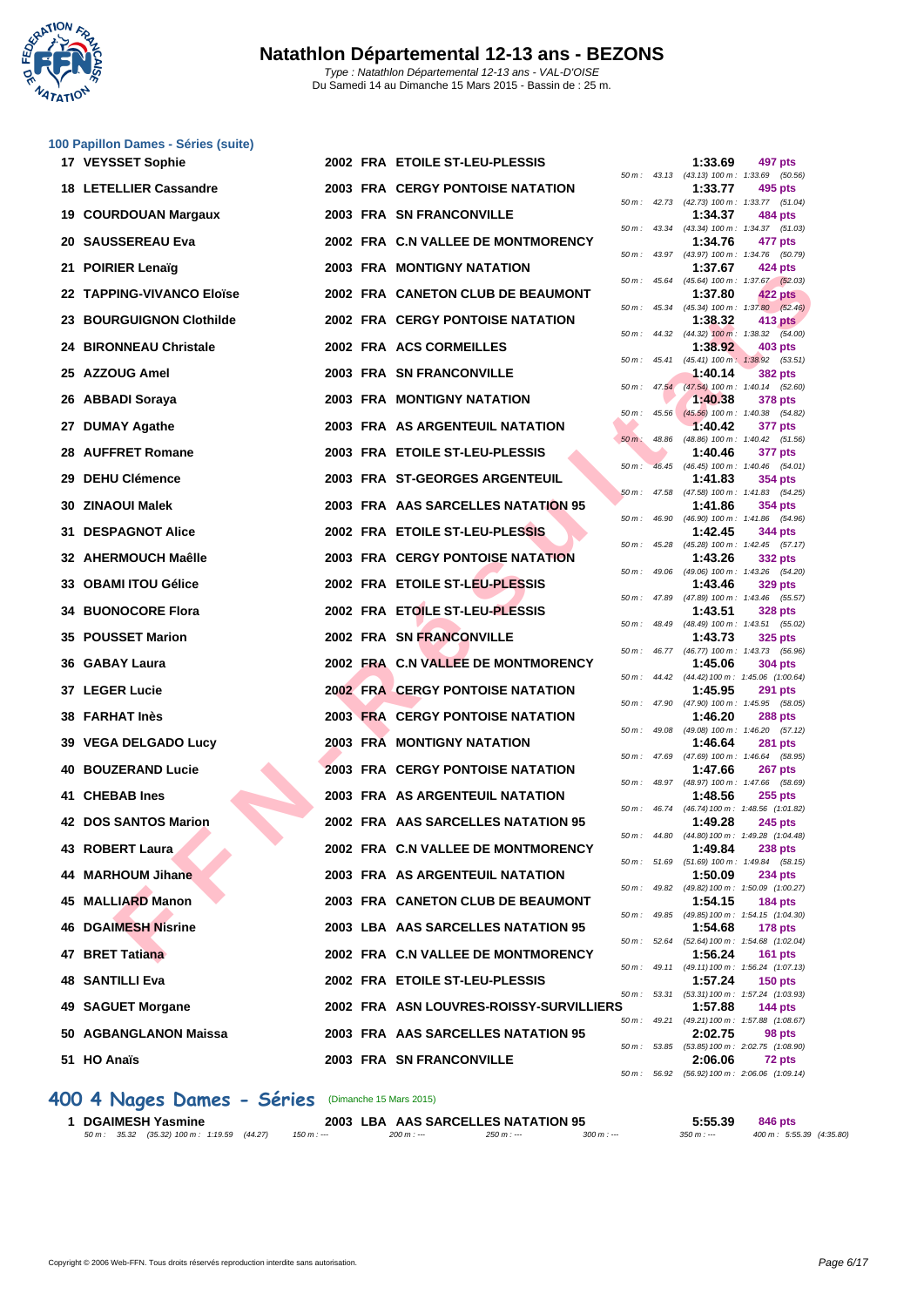

#### **[400 4 Nag](http://www.ffnatation.fr/webffn/index.php)es Dames - Séries (suite)**

| 2 L'HOSTE Maryam                                                            |               | <b>2002 FRA CERGY PONTOISE NATATION</b>                                                | 6:05.39                | <b>784 pts</b>                             |
|-----------------------------------------------------------------------------|---------------|----------------------------------------------------------------------------------------|------------------------|--------------------------------------------|
| 50 m: 38.50 (38.50) 100 m: 1:25.61 (47.11)                                  | $150 m : -$   | $200 m: -$<br>$250 m : -$<br>$300 m : -$                                               | $350 m: -$             | 400 m: 6:05.39 (4:39.78)                   |
| 3 VEYSSET Sophie                                                            |               | 2002 FRA ETOILE ST-LEU-PLESSIS                                                         | 6:07.10                | 773 pts                                    |
| 50 m : 42.46 (42.46) 100 m : 1:33.42 (50.96)                                | $150 m: -$    | $200 m : -$<br>250 m : ---<br>$300 m: -$                                               | $350 m : -$            | 400 m: 6:07.10 (4:33.68)                   |
| 4 LAURENCE IIIyssa                                                          |               | 2003 FRA ETOILE ST-LEU-PLESSIS                                                         | 6:07.53                | 771 pts                                    |
| 50 m: 39.53 (39.53) 100 m: 1:27.20 (47.67)                                  | $150 m: -$    | $200 m: -$<br>$250 m: -$<br>$300 m : -$                                                | $350 m: -$             | 400 m: 6:07.53 (4:40.33)                   |
| 5 PINTO Alicia<br>50 m: 39.53 (39.53) 100 m: 1:26.86 (47.33)                | $150 m : -$   | 2002 FRA ETOILE ST-LEU-PLESSIS<br>$200 m: -$<br>$250 m: -$<br>$300 m : -$              | 6:07.88<br>$350 m : -$ | 769 pts<br>400 m: 6:07.88 (4:41.02)        |
| 6 SUAREZ RAYNAL Margaux                                                     |               | 2002 FRA AAS SARCELLES NATATION 95                                                     | 6:10.41                | <b>754 pts</b>                             |
| 50 m: 41.88 (41.88) 100 m: 1:30.35 (48.47)                                  | $150 m: -$    | $200 m: -$<br>$250 m: -$<br>$300 m : -$                                                | $350 m : -$            | 400 m: 6:10.41 (4:40.06)                   |
| 7 BOUCHEDDA Otman                                                           |               | 2002 FRA USO BEZONS                                                                    | 6:10.75                | 752 pts                                    |
| 50 m: 40.22 (40.22) 100 m: 1:30.23 (50.01)                                  | $150 m: -$    | $200 m: -$<br>$250 m: -$<br>$300 m: -$                                                 | $350 m : -$            | 400 m : 6:10.75 (4:40.52)                  |
| 8 FOHRER Marie                                                              |               | <b>2002 FRA CERGY PONTOISE NATATION</b>                                                | 6:12.49                | <b>741 pts</b>                             |
| 50 m: 42.73 (42.73) 100 m: 1:34.60 (51.87)<br>9 GUERIN Angèle               | $150 m : -$   | $200 m: -$<br>$250 m : -$<br>$300 m : -$<br><b>2002 FRA CERGY PONTOISE NATATION</b>    | $350 m: -$<br>6:15.20  | 400 m: 6:12.49 (4:37.89)<br><b>725 pts</b> |
| 50 m : 42.26 (42.26) 100 m : 1:32.08 (49.82)                                | $150 m : -$   | $300 m : -$<br>$200 m: -$<br>$250 m: -$                                                | $350 m : -$            | 400 m: 6:15.20 (4:43.12)                   |
| 10 BIZET Audrey                                                             |               | 2002 FRA AAS SARCELLES NATATION 95                                                     | 6:16.87                | <b>716 pts</b>                             |
| 50 m: 37.58 (37.58) 100 m: 1:26.39 (48.81)                                  | $150 m: -$    | $200 m : -$<br>250 m : ---<br>$300 m : -$                                              | $350 m$ : ---          | 400 m: 6:16.87 (4:50.48)                   |
| 11 GOSNET Manon                                                             |               | 2003 FRA USO BEZONS                                                                    | 6:19.16                | <b>703 pts</b>                             |
| 50 m: 43.42 (43.42) 100 m: 1:32.24 (48.82)                                  | $150 m: -$    | $200 m: -$<br>$250 m : -$<br>$300 m : -$                                               | $350 m : -$            | 400 m: 6:19.16 (4:46.92)                   |
| 12 LOSTE Lisa<br>50 m: 40.73 (40.73) 100 m: 1:31.29 (50.56)                 | $150 m: -$    | 2002 FRA CANETON CLUB DE BEAUMONT<br>$200 m: -$<br>$250 m : -$<br>$300 m: -$           | 6:21.55<br>$350 m : -$ | 689 pts<br>400 m: 6:21.55 (4:50.26)        |
| 13 PORRETTA Doriana                                                         |               | 2003 FRA ASN LOUVRES-ROISSY-SURVILLIERS                                                | 6:23.75                | <b>676 pts</b>                             |
| 50 m: 42.50 (42.50) 100 m: 1:34.75 (52.25)                                  | $150 m : -$   | $200 m: -$<br>$250 m: -$<br>$300 m : -$                                                | $350 m : -$            | 400 m: 6:23.75 (4:49.00)                   |
| 14 SAID ALY Alicia                                                          |               | 2002 FRA CM GARGES-LES-GONESSE                                                         | 6:25.96                | 664 pts                                    |
| 50 m: 42.72 (42.72) 100 m: 1:35.54 (52.82)                                  | $150 m$ : --- | $200 m: -$<br>$250 m: -$<br>$300 m$ : ---                                              | $350 m : -$            | 400 m: 6:25.96 (4:50.42)                   |
| <b>15 WAUQUIER Loicia</b>                                                   |               | 2002 FRA CANETON CLUB DE BEAUMONT                                                      | 6:28.76                | 649 pts                                    |
| 50 m: 44.26 (44.26) 100 m: 1:36.73 (52.47)<br>16 MOREAU Alyssa              | $150 m: -$    | $200 m: -$<br>250 m : ---<br>$300 m: -$<br>2002 FRA SN FRANCONVILLE                    | $350 m : -$<br>6:30.00 | 400 m: 6:28.76 (4:52.03)<br><b>642 pts</b> |
| 50 m: 38.87 (38.87) 100 m: 1:25.68 (46.81)                                  | $150 m: -$    | $200 m: -$<br>$250 m: -$<br>$300 m: -$                                                 | $350 m : -$            | 400 m: 6:30.00 (5:04.32)                   |
| 17 PEUCH Marie                                                              |               | <b>2002 FRA CANETON CLUB DE BEAUMONT</b>                                               | 6:31.02                | 636 pts                                    |
| 50 m: 42.13 (42.13) 100 m: 1:34.23 (52.10)                                  | $150 m : -$   | $200 m: -$<br>$250 m: -$<br>$300 m: -$                                                 | $350 m : -$            | 400 m: 6:31.02 (4:56.79)                   |
| <b>18 TAPPING-VIVANCO Eloïse</b>                                            |               | 2002 FRA CANETON CLUB DE BEAUMONT                                                      | 6:38.53                | 596 pts                                    |
| 50 m: 45.88 (45.88) 100 m: 1:38.75 (52.87)                                  | $150 m: -$    | $200 m: -$<br>$250 m: -$<br>$300 m : -$                                                | $350 m : -$            | 400 m: 6:38.53 (4:59.78)                   |
| 19 POUSSET Marion<br>50 m : 46.20 (46.20) 100 m : 1:41.60 (55.40)           | $150 m: -$    | 2002 FRA SNFRANCONVILLE<br>$200 m: -$<br>$250 m : -$<br>$300 m : -$                    | 6:39.42<br>$350 m : -$ | 591 pts<br>400 m: 6:39.42 (4:57.82)        |
|                                                                             |               |                                                                                        |                        |                                            |
|                                                                             |               |                                                                                        |                        |                                            |
| 20 COURDOUAN Margaux<br>50 m: 44.53 (44.53) 100 m: 1:37.89 (53.36)          | $150 m : -$   | 2003 FRA SN FRANCONVILLE<br>$200 m: -$<br>$250 m : -$<br>$300 m$ : ---                 | 6:43.46<br>$350 m : -$ | <b>570 pts</b><br>400 m: 6:43.46 (5:05.57) |
| 21 LETELLIER Cassandre                                                      |               | <b>2003 FRA CERGY PONTOISE NATATION</b>                                                | 6:46.71                | 553 pts                                    |
| 50 m: 44.13 (44.13) 100 m: 1:36.97 (52.84)                                  | $150 m: -$    | $200 m: -$<br>$250 m: -$<br>$300 m : -$                                                | $350 m : -$            | 400 m: 6:46.71 (5:09.74)                   |
| 22 AHERMOUCH Maêlle                                                         |               | <b>2003 FRA CERGY PONTOISE NATATION</b>                                                | 6:47.69                | 548 pts                                    |
| 50 m: 47.20 (47.20) 100 m: 1:41.61 (54.41)                                  | $150 m: -$    | $200 m : -$<br>$300 m : -$<br>$250 m : -$                                              | $350 m : -$            | 400 m: 6:47.69 (5:06.08)                   |
| 23 BOURGUIGNON Clothilde                                                    | $150 m: -$    | <b>2002 FRA CERGY PONTOISE NATATION</b><br>$200 m$ : ---<br>$250 m : -$<br>$300 m : -$ | 6:47.78<br>$350 m : -$ | <b>548 pts</b>                             |
| 50 m: 45.03 (45.03) 100 m: 1:39.86 (54.83)<br>24 DEHU Clémence              |               | 2003 FRA ST-GEORGES ARGENTEUIL                                                         | 6:48.32                | 400 m: 6:47.78 (5:07.92)<br>545 pts        |
| 50 m: 47.37 (47.37) 100 m: 1:43.86 (56.49)                                  | $150 m: -$    | $200 m: -$<br>$250 m : -$<br>$300 m: -$                                                | $350 m : -$            | 400 m : 6:48.32 (5:04.46)                  |
| 25 CHEBAB Ines                                                              |               | 2003 FRA AS ARGENTEUIL NATATION                                                        | 6:51.55                | 529 pts                                    |
| 50 m : 48.28 (48.28) 100 m : 1:48.69 (1:00.41)                              | $150 m : -$   | $200 m: -$<br>$250 m : -$<br>$300 m: -$                                                | $350 m : -$            | 400 m: 6:51.55 (5:02.86)                   |
| <b>26 DESPAGNOT Alice</b>                                                   |               | 2002 FRA ETOILE ST-LEU-PLESSIS<br>$250 m: -$                                           | 6:53.74                | 518 pts                                    |
| 50 m: 46.51 (46.51) 100 m: 1:44.62 (58.11)<br>27 DURAND Poé-Lani            | $150 m : -$   | $200 m: -$<br>$300 m : -$<br>2002 FRA ASN LOUVRES-ROISSY-SURVILLIERS                   | $350 m : -$<br>6:55.64 | 400 m : 6:53.74 (5:09.12)<br>509 pts       |
| 50 m : 44.05 (44.05) 100 m : 1:39.65 (55.60)                                | $150 m : -$   | $200 m : -$<br>$250 m : -$<br>$300 m : -$                                              | $350 m : -$            | 400 m: 6:55.64 (5:15.99)                   |
| 28 AZZOUG Amel                                                              |               | 2003 FRA SN FRANCONVILLE                                                               | 6:56.47                | 505 pts                                    |
| 50 m : 43.99 (43.99) 100 m : 1:38.92 (54.93)                                | $150 m : -$   | $200 m : -$<br>$300 m : -$<br>$250 m : -$                                              | $350 m : -$            | 400 m: 6:56.47 (5:17.55)                   |
| <b>29 BUONOCORE Flora</b>                                                   |               | 2002 FRA ETOILE ST-LEU-PLESSIS                                                         | 6:58.74                | 494 pts                                    |
| 50 m : 49.26 (49.26) 100 m : 1:48.94 (59.68)                                | $150 m: -$    | $200 m: -$<br>$250 m : -$<br>$300 m : -$                                               | $350 m : -$            | 400 m: 6:58.74 (5:09.80)                   |
| <b>30 FARHAT Inès</b><br>50 m : 48.46 (48.46) 100 m : 1:47.83 (59.37)       | $150 m$ : --- | 2003 FRA CERGY PONTOISE NATATION<br>$200 m: -$<br>$250 m : -$<br>$300 m$ : ---         | 6:59.80<br>$350 m : -$ | 489 pts<br>400 m: 6:59.80 (5:11.97)        |
| 31 AUFFRET Romane                                                           |               | 2003 FRA ETOILE ST-LEU-PLESSIS                                                         | 6:59.90                | 488 pts                                    |
| 50 m : 46.80 (46.80) 100 m : 1:41.90 (55.10)                                | $150 m: -$    | $200 m : -$<br>$250 m: -$<br>$300 m: -$                                                | $350 m: -$             | 400 m: 6:59.90 (5:18.00)                   |
| 32 OBAMI ITOU Gélice                                                        |               | 2002 FRA ETOILE ST-LEU-PLESSIS                                                         | 7:00.49                | 485 pts                                    |
| 50 m : 50.40 (50.40) 100 m : 1:48.55 (58.15)                                | $150 m : -$   | $200 m : -$<br>$250 m : -$<br>$300 m : -$                                              | $350 m : -$            | 400 m: 7:00.49 (5:11.94)                   |
| 33 ZINAOUI Malek                                                            |               | 2003 FRA AAS SARCELLES NATATION 95                                                     | 7:04.90                | 465 pts                                    |
| 50 m: 47.59 (47.59) 100 m: 1:44.12 (56.53)<br><b>34 BIRONNEAU Christale</b> | $150 m : -$   | $200 m: -$<br>$250 m : -$<br>$300 m : -$<br>2002 FRA ACS CORMEILLES                    | $350 m : -$<br>7:11.56 | 400 m: 7:04.90 (5:20.78)<br>434 pts        |
| 50 m : 47.68 (47.68) 100 m : 1:45.44 (57.76)                                | $150 m: -$    | $200 m : -$<br>$250 m : -$<br>$300 m : -$                                              | $350 m : -$            | 400 m: 7:11.56 (5:26.12)                   |
| 35 MARHOUM Jihane                                                           |               | 2003 FRA AS ARGENTEUIL NATATION                                                        | 7:13.57                | 425 pts                                    |
| 50 m: 50.31 (50.31) 100 m: 1:52.24 (1:01.93)                                | $150 m: -$    | $200 m: -$<br>$250 m : -$<br>$300 m : -$                                               | $350 m: -$             | 400 m: 7:13.57 (5:21.33)                   |
| 36 MARTINUZZI Anna                                                          |               | 2002 FRA CN 95 EZANVILLE                                                               | 7:21.35                | 391 pts                                    |
| 50 m : 46.13 (46.13) 100 m : 1:40.03 (53.90)<br><b>37 DGAIMESH Nisrine</b>  | $150 m : -$   | $200 m: -$<br>$250 m : -$<br>$300 m : -$<br>2003 LBA AAS SARCELLES NATATION 95         | $350 m : -$<br>7:28.74 | 400 m: 7:21.35 (5:41.32)<br><b>360 pts</b> |

| 2 L'HOSTE Maryam                                                         |                        | <b>2002 FRA CERGY PONTOISE NATATION</b>                                |               | 6:05.39                  | <b>784 pts</b>                              |
|--------------------------------------------------------------------------|------------------------|------------------------------------------------------------------------|---------------|--------------------------|---------------------------------------------|
| 50 m: 38.50 (38.50) 100 m: 1:25.61 (47.11)<br>3 VEYSSET Sophie           | $150 m : -$            | $200 m: -$<br>$250 m: -$<br>2002 FRA ETOILE ST-LEU-PLESSIS             | $300 m: -$    | $350 m : -$<br>6:07.10   | 400 m: 6:05.39 (4:39.78)<br>773 pts         |
| 50 m : 42.46 (42.46) 100 m : 1:33.42<br>4   LAURENCE Illyssa             | (50.96)<br>$150 m : -$ | $200 m: -$<br>250 m : ---<br>2003 FRA ETOILE ST-LEU-PLESSIS            | $300 m: -$    | $350 m: -$<br>6:07.53    | 400 m: 6:07.10 (4:33.68)<br>771 pts         |
| 50 m : 39.53 (39.53) 100 m : 1:27.20                                     | (47.67)<br>$150 m: -$  | $200 m: -$<br>$250 m: -$                                               | $300 m: -$    | $350 m: -$               | 400 m: 6:07.53 (4:40.33)                    |
| 5  PINTO Alicia<br>50 m: 39.53 (39.53) 100 m: 1:26.86 (47.33)            | $150 m: -$             | 2002 FRA ETOILE ST-LEU-PLESSIS<br>$200 m: -$<br>$250 m : -$            | $300 m$ : --- | 6:07.88<br>$350 m: -$    | <b>769 pts</b><br>400 m: 6:07.88 (4:41.02)  |
| 6 SUAREZ RAYNAL Margaux                                                  |                        | 2002 FRA AAS SARCELLES NATATION 95                                     |               | 6:10.41                  | 754 pts                                     |
| 50 m: 41.88 (41.88) 100 m: 1:30.35 (48.47)<br>7 BOUCHEDDA Otman          | $150 m: -$             | $200 m: -$<br>$250 m : -$<br><b>2002 FRA USO BEZONS</b>                | $300 m$ : --- | 350 m : ---<br>6:10.75   | 400 m : 6:10.41 (4:40.06)<br><b>752 pts</b> |
| 50 m: 40.22 (40.22) 100 m: 1:30.23                                       | (50.01)<br>$150 m: -$  | $200 m: -$<br>$250 m: -$                                               | $300 m: -$    | $350 m : -$              | 400 m: 6:10.75 (4:40.52)                    |
| 8   FOHRER Marie<br>50 m : 42.73 (42.73) 100 m : 1:34.60                 | (51.87)<br>$150 m: -$  | <b>2002 FRA CERGY PONTOISE NATATION</b><br>$200 m: -$<br>$250 m: -$    | $300 m$ : --- | 6:12.49<br>$350 m : -$   | 741 pts<br>400 m: 6:12.49 (4:37.89)         |
| 9 GUERIN Angèle                                                          | $150 m : -$            | <b>2002 FRA CERGY PONTOISE NATATION</b><br>$200 m$ : ---<br>$250 m: -$ | $300 m : -$   | 6:15.20                  | <b>725 pts</b><br>400 m : 6:15.20 (4:43.12) |
| 50 m: 42.26 (42.26) 100 m: 1:32.08<br>0 BIZET Audrey                     | (49.82)                | 2002 FRA AAS SARCELLES NATATION 95                                     |               | $350 m : -$<br>6:16.87   | <b>716 pts</b>                              |
| 50 m: 37.58 (37.58) 100 m: 1:26.39<br>1 GOSNET Manon                     | (48.81)<br>$150 m: -$  | $200 m: -$<br>$250 m: -$<br>2003 FRA USO BEZONS                        | $300 m: -$    | $350 m$ : ---<br>6:19.16 | 400 m: 6:16.87 (4:50.48)<br>703 pts         |
| 50 m: 43.42 (43.42) 100 m: 1:32.24                                       | $150 m: -$<br>(48.82)  | $200 m: -$<br>$250 m: -$                                               | $300 m : -$   | $350 m : -$              | 400 m : 6:19.16 (4:46.92)                   |
| 2   LOSTE Lisa<br>50 m: 40.73 (40.73) 100 m: 1:31.29                     | (50.56)<br>$150 m: -$  | 2002 FRA CANETON CLUB DE BEAUMONT<br>$200 m: -$<br>$250 m : -$         | $300 m: -$    | 6:21.55<br>$350 m : -$   | 689 pts<br>400 m: 6:21.55 (4:50.26)         |
| 3 PORRETTA Doriana                                                       |                        | 2003 FRA ASN LOUVRES-ROISSY-SURVILLIERS                                |               | 6:23.75                  | <b>676 pts</b>                              |
| 50 m: 42.50 (42.50) 100 m: 1:34.75<br>4   SAID ALY Alicia                | (52.25)<br>$150 m: -$  | $200 m: -$<br>$250 m: -$<br>2002 FRA CM GARGES-LES-GONESSE             | $300 m: -$    | $350 m: -$<br>6:25.96    | 400 m: 6:23.75 (4:49.00)<br>664 pts         |
| 50 m : 42.72 (42.72) 100 m : 1:35.54<br>5   WAUQUIER Loicia              | (52.82)<br>$150 m : -$ | $200 m: -$<br>$250 m: -$<br>2002 FRA CANETON CLUB DE BEAUMONT          | $300 m: -$    | $350 m : -$<br>6:28.76   | 400 m: 6:25.96 (4:50.42)                    |
| 50 m: 44.26 (44.26) 100 m: 1:36.73 (52.47)                               | $150 m : -$            | $200 m: -$<br>$250 m : -$                                              | $300 m: -$    | 350 m : ---              | 649 pts<br>400 m : 6:28.76 (4:52.03)        |
| 6  MOREAU Alyssa<br>50 m: 38.87 (38.87) 100 m: 1:25.68                   | (46.81)<br>$150 m: -$  | 2002 FRA SN FRANCONVILLE<br>$200 m: -$<br>$250 m : -$                  | $300 m$ : --- | 6:30.00<br>$350 m: -$    | 642 pts<br>400 m: 6:30.00 (5:04.32)         |
| 7   PEUCH Marie                                                          |                        | 2002 FRA CANETON CLUB DE BEAUMONT                                      |               | 6:31.02                  | 636 pts                                     |
| 50 m: 42.13 (42.13) 100 m: 1:34.23 (52.10)<br>8   TAPPING-VIVANCO Eloïse | $150 m: -$             | $200 m: -$<br>$250 m: -$<br><b>2002 FRA CANETON CLUB DE BEAUMONT</b>   | $300 m : -$   | $350 m : -$<br>6:38.53   | 400 m: 6:31.02 (4:56.79)<br>596 pts         |
| 50 m: 45.88 (45.88) 100 m: 1:38.75                                       | $150 m: -$<br>(52.87)  | $200 m: -$<br>$250 m: -$                                               | $300 m$ : --- | $350 m : -$              | 400 m: 6:38.53 (4:59.78)                    |
| <b>9 POUSSET Marion</b><br>50 m : 46.20 (46.20) 100 m : 1:41.60          | (55.40)<br>$150 m: -$  | 2002 FRA SNFRANCONVILLE<br>$200 m: -$<br>$250 m : -$                   | $300 m: -$    | 6:39.42<br>$350 m : -$   | 591 pts<br>400 m : 6:39.42 (4:57.82)        |
| 0 COURDOUAN Margaux<br>50 m: 44.53 (44.53) 100 m: 1:37.89                | (53.36)<br>$150 m: -$  | 2003 FRA SNFRANCONVILLE<br>$200 m: -$<br>$250 m : -$                   | $300 m$ : --- | 6:43.46<br>$350 m: -$    | <b>570 pts</b><br>400 m: 6:43.46 (5:05.57)  |
| 1   LETELLIER Cassandre                                                  |                        | <b>2003 FRA CERGY PONTOISE NATATION</b>                                |               | 6:46.71                  | 553 pts                                     |
| 50 m: 44.13 (44.13) 100 m: 1:36.97<br>2   AHERMOUCH Maêlle               | (52.84)<br>$150 m: -$  | $200 m: -$<br>$250 m : -$<br><b>2003 FRA CERGY PONTOISE NATATION</b>   | $300 m : -$   | 350 m : ---<br>6:47.69   | 400 m: 6:46.71 (5:09.74)<br>548 pts         |
| 50 m: 47.20 (47.20) 100 m: 1:41.61 (54.41)                               | $150 m: -$             | $200 m : -$<br>$250 m: -$                                              | $300 m : -$   | $350 m : -$              | 400 m: 6:47.69 (5:06.08)                    |
| 3   BOURGUIGNON Clothilde<br>50 m : 45.03 (45.03) 100 m : 1:39.86        | (54.83)<br>$150 m : -$ | <b>2002 FRA CERGY PONTOISE NATATION</b><br>$200 m: -$<br>$250 m : -$   | $300 m$ : --- | 6:47.78<br>$350 m: -$    | 548 pts<br>400 m: 6:47.78 (5:07.92)         |
| 4 DEHU Clémence                                                          |                        | 2003 FRA ST-GEORGES ARGENTEUIL                                         |               | 6:48.32                  | 545 pts                                     |
| 50 m: 47.37 (47.37) 100 m: 1:43.86<br>5 CHEBAB Ines                      | (56.49)<br>$150 m : -$ | $200 m: -$<br>$250 m : -$<br>2003 FRA AS ARGENTEUIL NATATION           | $300 m : -$   | $350 m : -$<br>6:51.55   | 400 m : 6:48.32 (5:04.46)<br>529 pts        |
| 50 m : 48.28 (48.28) 100 m : 1:48.69 (1:00.41)<br>6   DESPAGNOT Alice    | $150 m : -$            | $200 m: -$<br>$250 m: -$<br>2002 FRA ETOILE ST-LEU-PLESSIS             | $300 m: -$    | $350 m : -$<br>6:53.74   | 400 m: 6:51.55 (5:02.86)<br>518 pts         |
| 50 m: 46.51 (46.51) 100 m: 1:44.62 (58.11)                               | $150 m: -$             | $200 m: -$<br>$250 m : -$                                              | $300 m : -$   | $350 m : -$              | 400 m : 6:53.74 (5:09.12)                   |
| 7   DURAND Poé-Lani<br>50 m : 44.05 (44.05) 100 m : 1:39.65 (55.60)      | $150 m: -$             | 2002 FRA ASN LOUVRES-ROISSY-SURVILLIERS<br>$200 m : -$<br>$250 m : -$  | $300 m : -$   | 6:55.64<br>$350 m : -$   | 509 pts<br>400 m: 6:55.64 (5:15.99)         |
| 8 AZZOUG Amel                                                            |                        | 2003 FRA SN FRANCONVILLE                                               |               | 6:56.47                  | <b>505 pts</b>                              |
| 50 m : 43.99 (43.99) 100 m : 1:38.92 (54.93)<br><b>9 BUONOCORE Flora</b> | $150 m : -$            | $200 m: -$<br>$250 m : -$<br>2002 FRA ETOILE ST-LEU-PLESSIS            | $300 m : -$   | $350 m : -$<br>6:58.74   | 400 m: 6:56.47 (5:17.55)<br>494 pts         |
| 50 m : 49.26 (49.26) 100 m : 1:48.94                                     | (59.68)<br>$150 m: -$  | $200 m : -$<br>$250 m : -$                                             | $300 m : -$   | $350 m: -$               | 400 m: 6:58.74 (5:09.80)                    |
| 0 FARHAT Inès<br>50 m : 48.46 (48.46) 100 m : 1:47.83                    | (59.37)<br>$150 m: -$  | <b>2003 FRA CERGY PONTOISE NATATION</b><br>$200 m: -$<br>$250 m: -$    | $300 m : -$   | 6:59.80<br>$350 m : -$   | 489 pts<br>400 m: 6:59.80 (5:11.97)         |
| 1 AUFFRET Romane<br>50 m : 46.80 (46.80) 100 m : 1:41.90                 | (55.10)<br>$150 m: -$  | 2003 FRA ETOILE ST-LEU-PLESSIS<br>$200 m : -$<br>$250 m: -$            | $300 m : -$   | 6:59.90<br>$350 m : -$   | 488 pts<br>400 m: 6:59.90 (5:18.00)         |
| 2   OBAMI ITOU Gélice                                                    |                        | 2002 FRA ETOILE ST-LEU-PLESSIS                                         |               | 7:00.49                  | 485 pts                                     |
| 50 m : 50.40 (50.40) 100 m : 1:48.55<br>3   ZINAOUI Malek                | (58.15)<br>$150 m : -$ | $200 m: -$<br>$250 m : -$<br>2003 FRA AAS SARCELLES NATATION 95        | $300 m : -$   | $350 m : -$<br>7:04.90   | 400 m: 7:00.49 (5:11.94)<br>465 pts         |
| 50 m: 47.59 (47.59) 100 m: 1:44.12 (56.53)                               | $150 m : -$            | $200 m : -$<br>$250 m : -$                                             | $300 m : -$   | $350 m: -$               | 400 m: 7:04.90 (5:20.78)                    |
| 4 BIRONNEAU Christale<br>50 m: 47.68 (47.68) 100 m: 1:45.44 (57.76)      | $150 m : -$            | 2002 FRA ACS CORMEILLES<br>$200 m: -$<br>$250 m: -$                    | $300 m : -$   | 7:11.56<br>$350 m : -$   | 434 pts<br>400 m: 7:11.56 (5:26.12)         |
| 5   MARHOUM Jihane<br>50 m: 50.31 (50.31) 100 m: 1:52.24 (1:01.93)       | $150 m: -$             | <b>2003 FRA AS ARGENTEUIL NATATION</b><br>$200 m: -$<br>$250 m : -$    | $300 m : -$   | 7:13.57<br>$350 m : -$   | 425 pts<br>400 m: 7:13.57 (5:21.33)         |
| 6   MARTINUZZI Anna                                                      |                        | 2002 FRA CN 95 EZANVILLE                                               |               | 7:21.35                  | 391 pts                                     |
| 50 m: 46.13 (46.13) 100 m: 1:40.03 (53.90)                               | $150 m : -$            | $200 m: -$<br>$250 m : -$                                              | $300 m : -$   | $350 m : -$              | 400 m: 7:21.35 (5:41.32)                    |

# **38 AAS SARCELLES NATATION 95 7:28.74 360 pts**<br> **200** m: -- **2003** m: -- **2004 2004 2004 2004 7:28.74 400** m: 7:28.74 (5:3357)

| 773 pts                   |                                                                                                                                                                                                                                                                                                                                                                                                                                                                                                                                                                                                                                                                                                                                                                                                                                                                                                  |
|---------------------------|--------------------------------------------------------------------------------------------------------------------------------------------------------------------------------------------------------------------------------------------------------------------------------------------------------------------------------------------------------------------------------------------------------------------------------------------------------------------------------------------------------------------------------------------------------------------------------------------------------------------------------------------------------------------------------------------------------------------------------------------------------------------------------------------------------------------------------------------------------------------------------------------------|
| 400 m: 6:07.10 (4:33.68)  |                                                                                                                                                                                                                                                                                                                                                                                                                                                                                                                                                                                                                                                                                                                                                                                                                                                                                                  |
|                           |                                                                                                                                                                                                                                                                                                                                                                                                                                                                                                                                                                                                                                                                                                                                                                                                                                                                                                  |
|                           |                                                                                                                                                                                                                                                                                                                                                                                                                                                                                                                                                                                                                                                                                                                                                                                                                                                                                                  |
| 400 m : 6:07.88 (4:41.02) |                                                                                                                                                                                                                                                                                                                                                                                                                                                                                                                                                                                                                                                                                                                                                                                                                                                                                                  |
|                           |                                                                                                                                                                                                                                                                                                                                                                                                                                                                                                                                                                                                                                                                                                                                                                                                                                                                                                  |
|                           |                                                                                                                                                                                                                                                                                                                                                                                                                                                                                                                                                                                                                                                                                                                                                                                                                                                                                                  |
| 400 m : 6:10.75 (4:40.52) |                                                                                                                                                                                                                                                                                                                                                                                                                                                                                                                                                                                                                                                                                                                                                                                                                                                                                                  |
|                           |                                                                                                                                                                                                                                                                                                                                                                                                                                                                                                                                                                                                                                                                                                                                                                                                                                                                                                  |
|                           |                                                                                                                                                                                                                                                                                                                                                                                                                                                                                                                                                                                                                                                                                                                                                                                                                                                                                                  |
| 400 m: 6:15.20 (4:43.12)  |                                                                                                                                                                                                                                                                                                                                                                                                                                                                                                                                                                                                                                                                                                                                                                                                                                                                                                  |
|                           |                                                                                                                                                                                                                                                                                                                                                                                                                                                                                                                                                                                                                                                                                                                                                                                                                                                                                                  |
|                           |                                                                                                                                                                                                                                                                                                                                                                                                                                                                                                                                                                                                                                                                                                                                                                                                                                                                                                  |
| 400 m : 6:19.16 (4:46.92) |                                                                                                                                                                                                                                                                                                                                                                                                                                                                                                                                                                                                                                                                                                                                                                                                                                                                                                  |
|                           |                                                                                                                                                                                                                                                                                                                                                                                                                                                                                                                                                                                                                                                                                                                                                                                                                                                                                                  |
|                           |                                                                                                                                                                                                                                                                                                                                                                                                                                                                                                                                                                                                                                                                                                                                                                                                                                                                                                  |
| 400 m: 6:23.75 (4:49.00)  |                                                                                                                                                                                                                                                                                                                                                                                                                                                                                                                                                                                                                                                                                                                                                                                                                                                                                                  |
|                           |                                                                                                                                                                                                                                                                                                                                                                                                                                                                                                                                                                                                                                                                                                                                                                                                                                                                                                  |
|                           |                                                                                                                                                                                                                                                                                                                                                                                                                                                                                                                                                                                                                                                                                                                                                                                                                                                                                                  |
| 400 m: 6:28.76 (4:52.03)  |                                                                                                                                                                                                                                                                                                                                                                                                                                                                                                                                                                                                                                                                                                                                                                                                                                                                                                  |
| 642 pts                   |                                                                                                                                                                                                                                                                                                                                                                                                                                                                                                                                                                                                                                                                                                                                                                                                                                                                                                  |
|                           |                                                                                                                                                                                                                                                                                                                                                                                                                                                                                                                                                                                                                                                                                                                                                                                                                                                                                                  |
| 400 m : 6:31.02           | (4:56.79)                                                                                                                                                                                                                                                                                                                                                                                                                                                                                                                                                                                                                                                                                                                                                                                                                                                                                        |
|                           |                                                                                                                                                                                                                                                                                                                                                                                                                                                                                                                                                                                                                                                                                                                                                                                                                                                                                                  |
|                           |                                                                                                                                                                                                                                                                                                                                                                                                                                                                                                                                                                                                                                                                                                                                                                                                                                                                                                  |
| 400 m : 6:39.42 (4:57.82) |                                                                                                                                                                                                                                                                                                                                                                                                                                                                                                                                                                                                                                                                                                                                                                                                                                                                                                  |
|                           |                                                                                                                                                                                                                                                                                                                                                                                                                                                                                                                                                                                                                                                                                                                                                                                                                                                                                                  |
|                           | (5:05.57)                                                                                                                                                                                                                                                                                                                                                                                                                                                                                                                                                                                                                                                                                                                                                                                                                                                                                        |
| 400 m : 6:46.71           | (5:09.74)                                                                                                                                                                                                                                                                                                                                                                                                                                                                                                                                                                                                                                                                                                                                                                                                                                                                                        |
|                           | (5:06.08)                                                                                                                                                                                                                                                                                                                                                                                                                                                                                                                                                                                                                                                                                                                                                                                                                                                                                        |
| 548 pts                   |                                                                                                                                                                                                                                                                                                                                                                                                                                                                                                                                                                                                                                                                                                                                                                                                                                                                                                  |
| 400 m : 6:47.78 (5:07.92) |                                                                                                                                                                                                                                                                                                                                                                                                                                                                                                                                                                                                                                                                                                                                                                                                                                                                                                  |
|                           |                                                                                                                                                                                                                                                                                                                                                                                                                                                                                                                                                                                                                                                                                                                                                                                                                                                                                                  |
| 529 pts                   |                                                                                                                                                                                                                                                                                                                                                                                                                                                                                                                                                                                                                                                                                                                                                                                                                                                                                                  |
| 400 m: 6:51.55 (5:02.86)  |                                                                                                                                                                                                                                                                                                                                                                                                                                                                                                                                                                                                                                                                                                                                                                                                                                                                                                  |
|                           |                                                                                                                                                                                                                                                                                                                                                                                                                                                                                                                                                                                                                                                                                                                                                                                                                                                                                                  |
| 509 pts                   |                                                                                                                                                                                                                                                                                                                                                                                                                                                                                                                                                                                                                                                                                                                                                                                                                                                                                                  |
|                           |                                                                                                                                                                                                                                                                                                                                                                                                                                                                                                                                                                                                                                                                                                                                                                                                                                                                                                  |
|                           |                                                                                                                                                                                                                                                                                                                                                                                                                                                                                                                                                                                                                                                                                                                                                                                                                                                                                                  |
| 494 pts                   |                                                                                                                                                                                                                                                                                                                                                                                                                                                                                                                                                                                                                                                                                                                                                                                                                                                                                                  |
| 400 m: 6:58.74 (5:09.80)  |                                                                                                                                                                                                                                                                                                                                                                                                                                                                                                                                                                                                                                                                                                                                                                                                                                                                                                  |
|                           |                                                                                                                                                                                                                                                                                                                                                                                                                                                                                                                                                                                                                                                                                                                                                                                                                                                                                                  |
| 488 pts                   |                                                                                                                                                                                                                                                                                                                                                                                                                                                                                                                                                                                                                                                                                                                                                                                                                                                                                                  |
|                           |                                                                                                                                                                                                                                                                                                                                                                                                                                                                                                                                                                                                                                                                                                                                                                                                                                                                                                  |
| 400 m: 7:00.49 (5:11.94)  |                                                                                                                                                                                                                                                                                                                                                                                                                                                                                                                                                                                                                                                                                                                                                                                                                                                                                                  |
| <b>465 pts</b>            |                                                                                                                                                                                                                                                                                                                                                                                                                                                                                                                                                                                                                                                                                                                                                                                                                                                                                                  |
|                           |                                                                                                                                                                                                                                                                                                                                                                                                                                                                                                                                                                                                                                                                                                                                                                                                                                                                                                  |
| 400 m: 7:11.56 (5:26.12)  |                                                                                                                                                                                                                                                                                                                                                                                                                                                                                                                                                                                                                                                                                                                                                                                                                                                                                                  |
| 425 pts                   |                                                                                                                                                                                                                                                                                                                                                                                                                                                                                                                                                                                                                                                                                                                                                                                                                                                                                                  |
|                           |                                                                                                                                                                                                                                                                                                                                                                                                                                                                                                                                                                                                                                                                                                                                                                                                                                                                                                  |
| 400 m: 7:21.35 (5:41.32)  |                                                                                                                                                                                                                                                                                                                                                                                                                                                                                                                                                                                                                                                                                                                                                                                                                                                                                                  |
| 360 pts                   |                                                                                                                                                                                                                                                                                                                                                                                                                                                                                                                                                                                                                                                                                                                                                                                                                                                                                                  |
|                           | <b>784 pts</b><br>400 m: 6:05.39 (4:39.78)<br>771 pts<br>400 m : 6:07.53 (4:40.33)<br><b>769 pts</b><br>754 pts<br>$400 \text{ m}$ : 6:10.41 (4:40.06)<br><b>752 pts</b><br>741 pts<br>400 m: 6:12.49 (4:37.89)<br><b>725 pts</b><br><b>716 pts</b><br>400 m: 6:16.87 (4:50.48)<br><b>703 pts</b><br>689 pts<br>400 m: 6:21.55 (4:50.26)<br>676 pts<br>664 pts<br>$400 m$ : 6:25.96 (4:50.42)<br>649 pts<br>400 m : 6:30.00 (5:04.32)<br>636 pts<br>596 pts<br>400 m : 6:38.53 (4:59.78)<br>591 pts<br>570 pts<br>400 m : 6:43.46<br>553 pts<br>548 pts<br>400 m : 6:47.69<br>545 pts<br>400 m: 6:48.32 (5:04.46)<br>518 pts<br>400 m : 6:53.74 (5:09.12)<br>400 m : 6:55.64 (5:15.99)<br>505 pts<br>400 m: 6:56.47 (5:17.55)<br>489 pts<br>400 m: 6:59.80 (5:11.97)<br>400 m: 6:59.90 (5:18.00)<br><b>485 pts</b><br>400 m: 7:04.90 (5:20.78)<br>434 pts<br>400 m: 7:13.57 (5:21.33)<br>391 pts |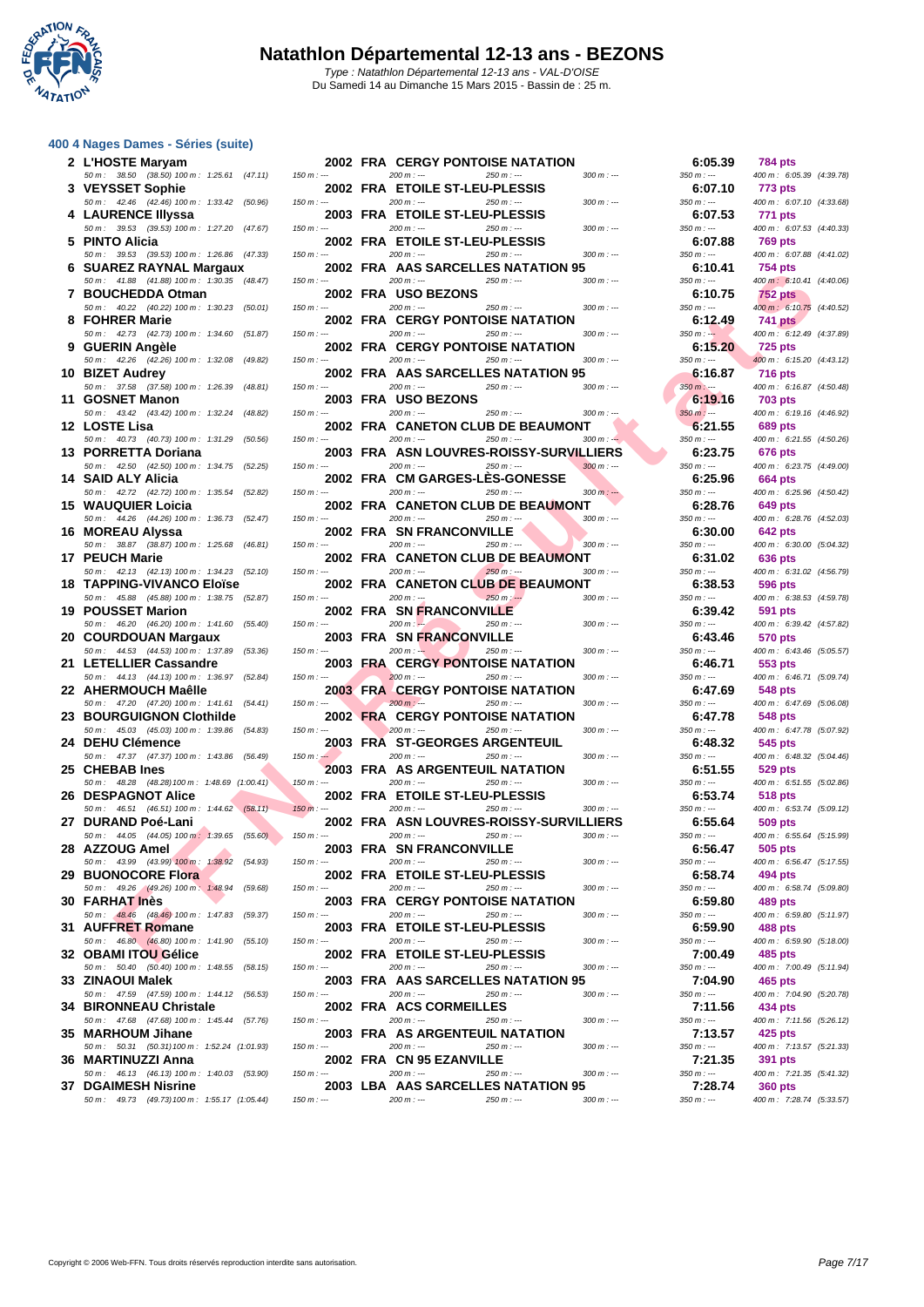

#### **[400 4 Nag](http://www.ffnatation.fr/webffn/index.php)es Dames - Séries (suite)**

| 38 AMY Juliette                                                               | 2003 FRA CN 95 EZANVILLE                                                                                                                                                                                                                                                                                                                    | 7:31.87 347 pts                         |
|-------------------------------------------------------------------------------|---------------------------------------------------------------------------------------------------------------------------------------------------------------------------------------------------------------------------------------------------------------------------------------------------------------------------------------------|-----------------------------------------|
| $50 \text{ m}$ : 48.74 (48.74) 100 m: 1:52.65 (1:03.91) 150 m: --- 200 m: --- | $250 m : -250 m : -250 m : -250 m : -250 m : -250 m : -250 m : -250 m : -250 m : -250 m : -250 m : -250 m : -250 m : -250 m : -250 m : -250 m : -250 m : -250 m : -250 m : -250 m : -250 m : -250 m : -250 m : -250 m : -250 m : -250 m : -250 m : -250 m : -250 m : -250 m : -250 m : -250 m : -250 m : -250 m : -250 m : -250 m : -250 m$ | 400 m: 7:31.87 (5:39.22)                |
| 39 ROBERT Laura                                                               | 2002 FRA C.N VALLEE DE MONTMORENCY 7:32.50 345 pts                                                                                                                                                                                                                                                                                          |                                         |
| 50 m : 54.40 (54.40) 100 m : 1:56.50 (1:02.10) 150 m :---                     | $200 \text{ m}$ : $\frac{1}{250 \text{ m}}$ : $\frac{250 \text{ m}}{250 \text{ m}}$ : $\frac{300 \text{ m}}{250 \text{ m}}$ : $\frac{350 \text{ m}}{250 \text{ m}}$                                                                                                                                                                         | 400 m: 7:32.50 (5:36.00)                |
| 40 GABAY Laura                                                                | 2002 FRA C.N VALLEE DE MONTMORENCY 7:33.37 341 pts                                                                                                                                                                                                                                                                                          |                                         |
| 50 m : 48.13 (48.13) 100 m : 1:47.00 (58.87) 150 m :---                       | $200 \text{ m}$ : $\frac{1}{250 \text{ m}}$ $\frac{250 \text{ m}}{250 \text{ m}}$ $\frac{300 \text{ m}}{250 \text{ m}}$ $\frac{350 \text{ m}}{250 \text{ m}}$                                                                                                                                                                               | 400 m: 7:33.37 (5:46.37)                |
| 41 ROURER Solène                                                              | 2003 FRA CN 95 EZANVILLE 7:33.74 340 pts                                                                                                                                                                                                                                                                                                    |                                         |
| 50 m : 45.55 (45.55) 100 m : 1:41.71 (56.16) 150 m :---                       | $200 \text{ m}$ : $\cdots$ $250 \text{ m}$ : $\cdots$ $300 \text{ m}$ : $\cdots$ $350 \text{ m}$ : $\cdots$                                                                                                                                                                                                                                 | 400 m : 7:33.74 (5:52.03)               |
|                                                                               | 42 PHOMSOUPHA Julie 2003 FRA ENTENTE 95 SANNOIS-MONTIGNY 7:38.64 320 pts                                                                                                                                                                                                                                                                    |                                         |
| 50 m : 48.17 (48.17) 100 m : 1:52.38 (1:04.21) 150 m :---                     | $200 m : -$<br>$300 \text{ m}$ : $- 350 \text{ m}$ : $--$<br>$250 m$ : $-$                                                                                                                                                                                                                                                                  | 400 m : 7:38.64 (5:46.26)               |
| 43 MALLIARD Manon                                                             | 2003 FRA CANETON CLUB DE BEAUMONT 7:44.85 297 pts                                                                                                                                                                                                                                                                                           |                                         |
| 50 m: 51.61 (51.61) 100 m: 1:57.40 (1:05.79) 150 m: ---                       | $250 \text{ m}$ : $\frac{1}{250 \text{ m}}$ : $\frac{300 \text{ m}}{250 \text{ m}}$ : $\frac{350 \text{ m}}{250 \text{ m}}$<br>$200 m$ : ---                                                                                                                                                                                                | 400 m: 7:44.85 (5:47.45)                |
| 44 SANTILLI Eva                                                               | 2002 FRA ETOILE ST-LEU-PLESSIS 7:50.47 276 pts                                                                                                                                                                                                                                                                                              |                                         |
|                                                                               | 50 m : 56.05 (56.05) 100 m : 1:59.91 (1:03.86) 150 m :--- 200 m :--- 200 m :--- 250 m :--- 300 m :--- 350 m :--- 350 m :---                                                                                                                                                                                                                 | 400 m: 7:50.47 (5:50.56)                |
| 45 CALLY Alice                                                                | 2003 FRA ENTENTE 95 SANNOIS-MONTIGNY 7:51.28 273 pts                                                                                                                                                                                                                                                                                        |                                         |
| 50 m : 51.90 (51.90) 100 m : 1:55.61 (1:03.71) 150 m :---                     | $200 \text{ m}$ : $\frac{1}{250 \text{ m}}$ $\frac{250 \text{ m}}{1}$ $\frac{1}{250 \text{ m}}$ $\frac{300 \text{ m}}{1}$ $\frac{1}{250 \text{ m}}$ $\frac{350 \text{ m}}{1}$ $\frac{1}{250 \text{ m}}$                                                                                                                                     | 400 m: 7:51.28 (5:55.67)                |
| 46 CAFFIAUX-OYARZABAL Fanny                                                   | 2003 FRA CN 95 EZANVILLE                                                                                                                                                                                                                                                                                                                    | $7.52.10$ 270 pts                       |
| 50 m : 48.50 (48.50) 100 m : 1:48.82 (1:00.32) 150 m :---                     | $200 \text{ m}$ : $\frac{1}{250 \text{ m}}$ $\frac{250 \text{ m}}{250 \text{ m}}$ $\frac{300 \text{ m}}{250 \text{ m}}$ .                                                                                                                                                                                                                   | 400 m: 7:52.10 (6:03.28)                |
|                                                                               |                                                                                                                                                                                                                                                                                                                                             | $7:54.79$ 261 pts                       |
| 50 m : 51.94 (51.94) 100 m : 1:55.06 (1:03.12) 150 m :---                     | $200 \text{ m}$ : $-250 \text{ m}$ : $-250 \text{ m}$ : $-250 \text{ m}$ : $-250 \text{ m}$ : $-250 \text{ m}$ : $-250 \text{ m}$ : $-250 \text{ m}$                                                                                                                                                                                        | $350 m : -$<br>400 m: 7:54.79 (5:59.73) |
| 48 HO Anaïs                                                                   | <b>2003 FRA SN FRANCONVILLE</b><br>75) 100 m : 2:10.43 (1:11.68) 150 m : --- 2000 m : --- 200 m : -- 250 m : -- 300 m : --                                                                                                                                                                                                                  | 8.33.50 143 pts                         |
| 50 m : 58.75 (58.75) 100 m : 2:10.43 (1:11.68) 150 m :---                     |                                                                                                                                                                                                                                                                                                                                             | 400 m: 8:33.50 (6:23.07)<br>$350 m : -$ |
|                                                                               |                                                                                                                                                                                                                                                                                                                                             | <b>DNF</b>                              |
|                                                                               |                                                                                                                                                                                                                                                                                                                                             | <b>DSQ Ni</b>                           |
| --- AGBANGLANON Maissa                                                        | <b>2003 FRA AAS SARCELLES NATATION 95</b>                                                                                                                                                                                                                                                                                                   | <b>DSQ Ni</b>                           |
| --- DUMAY Agathe                                                              | 2003 FRA AS ARGENTEUIL NATATION                                                                                                                                                                                                                                                                                                             | <b>DSQ Ni</b>                           |
|                                                                               | $\mathcal{L}$                                                                                                                                                                                                                                                                                                                               |                                         |

## **200 Nage Libre Messieurs - Séries** (Dimanche 15 Mars 2015)

|                  |                                                                                                                                                                                                                                | $350$ $III$ $. - -$<br>400 III: 7:31.67 (5:39.22) |
|------------------|--------------------------------------------------------------------------------------------------------------------------------------------------------------------------------------------------------------------------------|---------------------------------------------------|
|                  |                                                                                                                                                                                                                                |                                                   |
|                  | 50 m: 54.40 (54.40) 100 m: 1:56.50 (1:02.10) 150 m: --- 200 m: --- 250 m: --- 250 m: --- 300 m: --- 350 m: ---                                                                                                                 | 400 m: 7:32.50 (5:36.00)                          |
|                  |                                                                                                                                                                                                                                |                                                   |
|                  | 50 m : 48.13 (48.13) 100 m : 1:47.00 (58.87) 150 m :--- 200 m :--- 200 m :--- 250 m :--- 300 m :--- 350 m :---                                                                                                                 | 400 m: 7:33.37 (5:46.37)                          |
|                  |                                                                                                                                                                                                                                |                                                   |
|                  | 50 m : 45.55 (45.55) 100 m : 1:41.71 (56.16) 150 m :--- 200 m :--- 250 m :--- 300 m :--- 350 m :--- 350 m :---                                                                                                                 | 400 m: 7:33.74 (5:52.03)                          |
|                  |                                                                                                                                                                                                                                |                                                   |
|                  | 50 m : 48.17 (48.17) 100 m : 1:52.38 (1:04.21) 150 m :--- 200 m :--- 250 m :--- 250 m :--- 300 m :--- 350 m :---                                                                                                               | 400 m : 7:38.64 (5:46.26)                         |
|                  | 43 MALLIARD Manon           2003 FRA CANETON CLUB DE BEAUMONT        7:44.85 <mark>297 pts</mark>                                                                                                                              |                                                   |
|                  | 50 m : 51.61 (51.61) 100 m : 1:57.40 (1:05.79) 150 m :--- 200 m :--- 250 m :--- 250 m :--- 300 m :--- 350 m :---                                                                                                               | 400 m : 7:44.85 (5:47.45)                         |
|                  | 44 SANTILLI Eva 2009 2002 FRA ETOILE ST-LEU-PLESSIS 7:50.47 276 pts 750.47 276 pts 360 m : 56.05 (56.05) 100 m : 1:59.91 (1:03.86) 150 m : 200 m : 200 m : 200 m : 200 m : 200 m : 200 m : 200 m : 200 m : 200 m : 200 m : 200 |                                                   |
|                  |                                                                                                                                                                                                                                |                                                   |
|                  | 45 CALLY Alice              2003 FRA ENTENTE 95 SANNOIS-MONTIGNY        7:51.28  273 pts                                                                                                                                       |                                                   |
|                  | 50 m : 51.90 (51.90) 100 m : 1:55.61 (1:03.71) 150 m :--- 200 m :--- 250 m :--- 250 m :--- 300 m :--- 350 m :---                                                                                                               | 400 m : 7:51.28 (5:55.67)                         |
|                  | 46 CAFFIAUX-OYARZABAL Fanny      2003 FRA CN 95 EZANVILLE                                                                                                                                                                      | $7:52.10$ 270 pts                                 |
|                  | $50 \, \text{m}$ : 48.50 (48.50) 100 m : 1:48.82 (1:00.32) 150 m : $200 \, \text{m}$ : $\text{m}$ 250 m : $\text{m}$ 300 m : $\text{m}$ 350 m : $\text{m}$ 400 m : 7:52.10 (6:03.28)                                           |                                                   |
|                  |                                                                                                                                                                                                                                | $7:54.79$ 261 pts                                 |
|                  | 50 m : 51.94 (51.94) 100 m : 1:55.06 (1:03.12) 150 m : --- 200 m : --- 250 m : --- 250 m : --- 300 m : ---                                                                                                                     | 350 m : --- 400 m : 7:54.79 (5:59.73)             |
| 48 HO Anaïs      | <b>HO Anaïs</b><br>$50m$ : 58.75 (58.75) 100 m : 2:10.43 (1:11.68) 150 m : -- 2000 <b>FRA SN FRANCONVILLE</b><br>$50m$ : 58.75 (58.75) 100 m : - 2:10.43 (1:11.68) 150 m :- 200 m : - 200 m : - 250 m : - 300 m : - 300 m : -  | 8.33.50 143 pts                                   |
|                  |                                                                                                                                                                                                                                | 350 m :--- 400 m : 8:33.50 (6:23.07)              |
| --- DE DEMO Léa  | 2002 FRA CN 95 EZANVILLE                                                                                                                                                                                                       | <b>DNF</b>                                        |
|                  |                                                                                                                                                                                                                                | DSQ Ni                                            |
|                  |                                                                                                                                                                                                                                | DSQ Ni                                            |
| --- DUMAY Agathe | <b>2003 FRA AS ARGENTEUIL NATATION</b>                                                                                                                                                                                         | <b>DSQ Ni</b>                                     |
|                  |                                                                                                                                                                                                                                |                                                   |

| <b>TA I HUMUUU HAJUK</b>                                                      |             | <b>ZUUJ INA LIVILIVIL 3J JAIVIVJIJ-IWUNII UNI</b>                                       |             | 1.30.07                   | <b>טבע</b> טב                              |  |
|-------------------------------------------------------------------------------|-------------|-----------------------------------------------------------------------------------------|-------------|---------------------------|--------------------------------------------|--|
| 50 m: 48.17 (48.17) 100 m: 1:52.38 (1:04.21)                                  | $150 m : -$ | $200 m : -$<br>$250 m : -$<br>$300 m : -$                                               |             | $350 m: -$                | 400 m : 7:38.64 (5:46                      |  |
| 43 MALLIARD Manon<br>50 m: 51.61 (51.61) 100 m: 1:57.40 (1:05.79)             | $150 m: -$  | 2003 FRA CANETON CLUB DE BEAUMONT<br>$200 m : -$<br>$250 m : -$<br>$300 m: -$           |             | 7:44.85<br>$350 m : -$    | <b>297 pts</b><br>400 m : 7:44.85 (5:47    |  |
| 44 SANTILLI Eva                                                               |             | 2002 FRA ETOILE ST-LEU-PLESSIS                                                          |             | 7:50.47                   | <b>276 pts</b>                             |  |
| 50 m : 56.05 (56.05) 100 m : 1:59.91 (1:03.86)                                | $150 m: -$  | $200 m: -$<br>$250 m: -$<br>$300 m: -$                                                  |             | $350 m : -$               | 400 m: 7:50.47 (5:50                       |  |
| <b>45 CALLY Alice</b>                                                         |             | 2003 FRA ENTENTE 95 SANNOIS-MONTIGNY                                                    |             | 7:51.28                   | <b>273 pts</b>                             |  |
| 50 m: 51.90 (51.90) 100 m: 1:55.61 (1:03.71)                                  | $150 m : -$ | $200 m: -$<br>$250 m: -$<br>$300 m : -$<br>2003 FRA CN 95 EZANVILLE                     |             | $350 m : -$<br>7:52.10    | 400 m : 7:51.28 (5:55<br><b>270 pts</b>    |  |
| 46 CAFFIAUX-OYARZABAL Fanny<br>50 m : 48.50 (48.50) 100 m : 1:48.82 (1:00.32) | $150 m : -$ | $200 m: -$<br>$250 m: -$<br>$300 m : -$                                                 |             | $350 m$ : ---             | 400 m : 7:52.10 (6:03                      |  |
| 47 BOUZERAND Lucie                                                            |             | <b>2003 FRA CERGY PONTOISE NATATION</b>                                                 |             | 7:54.79                   | <b>261 pts</b>                             |  |
| 50 m: 51.94 (51.94) 100 m: 1:55.06 (1:03.12)                                  | $150 m : -$ | $200 m: -$<br>$250 m : -$<br>$300 m : -$                                                |             | $350 m : -$               | 400 m: 7:54.79 (5:59                       |  |
| 48 HO Anaïs                                                                   |             | <b>2003 FRA SN FRANCONVILLE</b><br>$300 m : -$<br>$200 m: -$<br>$250 m : -$             |             | 8:33.50                   | 143 pts<br>400 m : 8:33.50 (6:23           |  |
| 50 m: 58.75 (58.75) 100 m: 2:10.43 (1:11.68)<br>--- DE DEMO Léa               | $150 m : -$ | 2002 FRA CN 95 EZANVILLE                                                                |             | $350 m : -$<br><b>DNF</b> |                                            |  |
| --- SAUSSEREAU Eva                                                            |             | 2002 FRA C.N VALLEE DE MONTMORENCY                                                      |             | <b>DSQ Ni</b>             |                                            |  |
| --- AGBANGLANON Maissa                                                        |             | 2003 FRA AAS SARCELLES NATATION 95                                                      |             | <b>DSQ Ni</b>             |                                            |  |
|                                                                               |             | 2003 FRA AS ARGENTEUIL NATATION                                                         |             |                           |                                            |  |
| --- DUMAY Agathe                                                              |             |                                                                                         |             | <b>DSQ Ni</b>             |                                            |  |
|                                                                               |             |                                                                                         |             |                           |                                            |  |
| 00 Nage Libre Messieurs - Séries (Dimanche 15 Mars 2015)                      |             |                                                                                         |             |                           |                                            |  |
| 1 IABASSENE Safy                                                              |             | <b>2002 FRA AS ARGENTEUIL NATATION</b>                                                  |             | 2:16.17                   | 863 pts                                    |  |
|                                                                               |             | 50 m : 31.72 (31.72) 100 m : 1:06.63 (34.91)                                            | $150 m: -$  |                           | 200 m: 2:16.17 (1:09.54)                   |  |
| 2 GUESDON Sacha                                                               |             | <b>2002 FRA AAS SARCELLES NATATION 95</b>                                               |             | 2:19.73                   | 811 pts                                    |  |
| 3 BOUGHATTAS Fadi                                                             |             | 50 m: 32.74 (32.74) 100 m: 1:08.67 (35.93)<br>2003 FRA AAS SARCELLES NATATION 95        | $150 m : -$ | 2:20.36                   | 200 m: 2:19.73 (1:11.06)<br>802 pts        |  |
|                                                                               |             | 50 m : 32.33 (32.33) 100 m : 1:07.29 (34.96)                                            | $150 m: -$  |                           | 200 m: 2:20.36 (1:13.07)                   |  |
| 4 BENSIDHOUM Riadh                                                            |             | 2002 FRA AAS SARCELLES NATATION 95                                                      |             | 2:23.17                   | <b>762 pts</b>                             |  |
|                                                                               |             | 50 m: 33.41 (33.41) 100 m: 1:09.87 (36.46)                                              | $150 m : -$ |                           | 200 m: 2:23.17 (1:13.30)                   |  |
| 5 RENAUDIN Remi                                                               |             | <b>2002 FRA CERGY PONTOISE NATATION</b><br>50 m : 33.36 (33.36) 100 m : 1:09.66 (36.30) | $150 m: -$  | 2:23.22                   | <b>761 pts</b><br>200 m: 2:23.22 (1:13.56) |  |
| 6 KRPINA Ante-Nikola                                                          |             | 2003 FRA AAS SARCELLES NATATION 95                                                      |             | 2:26.93                   | 710 pts                                    |  |
|                                                                               |             | 50 m: 33.96 (33.96) 100 m: 1:12.24<br>(38.28)                                           | $150 m: -$  |                           | 200 m: 2:26.93 (1:14.69)                   |  |
| 7 LIOTTARD Cantin                                                             |             | <b>2002 FRA CERGY PONTOISE NATATION</b>                                                 |             | 2:27.05                   | <b>709 pts</b>                             |  |
| 8 CHARCONNET Damien                                                           |             | 50 m: 34.75 (34.75) 100 m: 1:12.93 (38.18)<br>2002 FRA AS ARGENTEUIL NATATION           | $150 m: -$  | 2:28.38                   | 200 m: 2:27.05 (1:14.12)<br>691 pts        |  |
|                                                                               |             | 50 m: 33.35 (33.35) 100 m: 1:10.80 (37.45)                                              | $150 m: -$  |                           | 200 m: 2:28.38 (1:17.58)                   |  |
| 9 CHAALANE Medhi                                                              |             | 2002 FRA AAS SARCELLES NATATION 95                                                      |             | 2:28.88                   | <b>684 pts</b>                             |  |
|                                                                               |             | 50 m: 34.31 (34.31) 100 m: 1:12.18 (37.87)                                              | $150 m: -$  |                           | 200 m: 2:28.88 (1:16.70)                   |  |
| <b>10 ANNEQUIN Leo</b>                                                        |             | 2002 FRA ETOILE ST-LEU-PLESSIS<br>50 m: 35.74 (35.74) 100 m: 1:14.79 (39.05)            | $150 m: -$  | 2:30.26                   | 666 pts<br>200 m: 2:30.26 (1:15.47)        |  |
| 11 BAKHEIT Raphael                                                            |             | <b>2002 EGY MONTIGNY NATATION</b>                                                       |             | 2:31.41                   | 651 pts                                    |  |
|                                                                               |             | 50 m: 34.02 (34.02) 100 m: 1:12.38 (38.36)                                              | $150 m: -$  |                           | 200 m: 2:31.41 (1:19.03)                   |  |
| 12 OULD MOUSSA Rayane                                                         |             | 2002 FRA AS ARGENTEUIL NATATION                                                         |             | 2:33.95                   | 619 pts                                    |  |
| 13 DELOUVEE Bastian                                                           |             | 50 m: 35.23 (35.23) 100 m: 1:15.63 (40.40)<br><b>2002 FRA CERGY PONTOISE NATATION</b>   | $150 m: -$  | 2:34.34                   | 200 m: 2:33.95 (1:18.32)<br>614 pts        |  |
|                                                                               |             | 50 m: 34.86 (34.86) 100 m: 1:14.51<br>(39.65)                                           | $150 m: -$  |                           | 200 m: 2:34.34 (1:19.83)                   |  |
| 14 FOUCHERE Léo                                                               |             | <b>2003 FRA CERGY PONTOISE NATATION</b>                                                 |             | 2:36.78                   | 583 pts                                    |  |
|                                                                               |             | 50 m : 36.05 (36.05) 100 m : 1:16.00<br>(39.95)                                         | $150 m : -$ |                           | 200 m: 2:36.78 (1:20.78)                   |  |
| 15 DINO Maxime                                                                |             | 2002 FRA CERGY PONTOISE NATATION<br>50 m: 35.82 (35.82) 100 m: 1:16.15 (40.33)          | $150 m: -$  | 2:37.18                   | 578 pts<br>200 m: 2:37.18 (1:21.03)        |  |
| 16 GILLET Emilien                                                             |             | 2002 FRA AAS SARCELLES NATATION 95                                                      |             | 2:38.14                   | 567 pts                                    |  |
|                                                                               |             | 50 m: 36.05 (36.05) 100 m: 1:16.93 (40.88)                                              | $150 m : -$ |                           | 200 m: 2:38.14 (1:21.21)                   |  |
| <b>17 RIGAULT Louis</b>                                                       |             | 2002 FRA ETOILE ST-LEU-PLESSIS                                                          |             | 2:38.19                   | 566 pts                                    |  |
| 18 CESAR Pierre                                                               |             | 50 m : 36.08 (36.08) 100 m : 1:16.65 (40.57)<br><b>2002 FRA SN FRANCONVILLE</b>         | $150 m: -$  | 2:38.51                   | 200 m: 2:38.19 (1:21.54)<br>562 pts        |  |
|                                                                               |             | 50 m: 34.68 (34.68) 100 m: 1:15.72 (41.04)                                              | $150 m: -$  |                           | 200 m: 2:38.51 (1:22.79)                   |  |
| 19 BOUBEKEUR Gabriel                                                          |             | <b>2003 FRA CERGY PONTOISE NATATION</b>                                                 |             | 2:40.50                   | 539 pts                                    |  |
|                                                                               |             | 50 m: 35.80 (35.80) 100 m: 1:17.65 (41.85)                                              | $150 m: -$  |                           | 200 m: 2:40.50 (1:22.85)                   |  |
| 20 DELANOË Jérémie                                                            |             | 2003 FRA ACS CORMEILLES<br>50 m : 36.99 (36.99) 100 m : 1:19.93 (42.94)                 | $150 m : -$ | 2:41.91                   | 522 pts<br>200 m: 2:41.91 (1:21.98)        |  |
| 21 DE BOYER D'EGUILLES Maxime                                                 |             | 2002 FRA CANETON CLUB DE BEAUMONT                                                       |             | 2:42.17                   | <b>519 pts</b>                             |  |
|                                                                               |             |                                                                                         |             |                           |                                            |  |

 $50 m$  :  $36.01$  (36.01)  $100 m$  : 1:17.66 (41.65) 15

| 7:31.87       | 347 pts                   |
|---------------|---------------------------|
| 350 m : ---   | 400 m: 7:31.87 (5:39.22)  |
| 7:32.50       | 345 pts                   |
| 350 m : ---   | 400 m: 7:32.50 (5:36.00)  |
| 7:33.37       | 341 pts                   |
| 350 m : ---   | 400 m: 7:33.37 (5:46.37)  |
| 7:33.74       | 340 pts                   |
| 350 m : ---   | 400 m: 7:33.74 (5:52.03)  |
| 7:38.64       | <b>320 pts</b>            |
| 350 m : ---   | 400 m: 7:38.64 (5:46.26)  |
| 7:44.85       | <b>297 pts</b>            |
| 350 m : ---   | 400 m : 7:44.85 (5:47.45) |
| 7:50.47       | <b>276 pts</b>            |
| $350 m : -$   | 400 m: 7:50.47 (5:50.56)  |
| 7:51.28       | 273 pts                   |
| $350 m: -$    | 400 m: 7:51.28 (5:55.67)  |
| 7:52.10       | <b>270 pts</b>            |
| $350 m : -$   | 400 m: 7:52.10 (6:03.28)  |
| 7:54.79       | <b>261 pts</b>            |
| $350 m : -$   | 400 m: 7:54.79 (5:59.73)  |
| 8:33.50       | 143 pts                   |
| 350 m : ---   | 400 m: 8:33.50 (6:23.07)  |
| DNF           |                           |
| <b>DSQ Ni</b> |                           |
| DSQ Ni        |                           |
| וו הפח        |                           |

|           | 2:16.17   | 863 pts           |
|-----------|-----------|-------------------|
| $0 m: -$  | 200 m:    | 2:16.17 (1:09.54) |
|           | 2:19.73   | 811 pts           |
| $0 m : -$ | 200 m:    | 2:19.73 (1:11.06) |
|           | 2:20.36   | <b>802 pts</b>    |
| $0 m: -$  | 200 m:    | 2:20.36 (1:13.07) |
|           | 2:23.17   | <b>762 pts</b>    |
| 0 m : --- | 200 m:    | 2:23.17 (1:13.30) |
|           | 2:23.22   | <b>761 pts</b>    |
| $0 m : -$ | 200 m:    | 2:23.22 (1:13.56) |
|           | 2:26.93   | <b>710 pts</b>    |
| 0 m : --- | 200 m:    | 2:26.93 (1:14.69) |
|           | 2:27.05   | <b>709 pts</b>    |
| $0 m: -$  | 200 m:    | 2:27.05 (1:14.12) |
|           | 2:28.38   | <b>691 pts</b>    |
| $0 m : -$ | 200 m:    | 2:28.38 (1:17.58) |
|           | 2:28.88   | <b>684 pts</b>    |
| $0 m : -$ | $200 m$ : | 2:28.88 (1:16.70) |
|           | 2:30.26   | <b>666 pts</b>    |
| 0 m : --- | 200 m:    | 2:30.26 (1:15.47) |
|           | 2:31.41   | <b>651 pts</b>    |
| $0 m: -$  | 200 m:    | 2:31.41 (1:19.03) |
|           | 2:33.95   | 619 pts           |
| $0 m: -$  | 200 m:    | 2:33.95 (1:18.32) |
|           | 2:34.34   | <b>614 pts</b>    |
| 0 m : --- | $200 m$ : | 2:34.34 (1:19.83) |
|           | 2:36.78   | 583 pts           |
| $0 m : -$ | $200 m$ : | 2:36.78 (1:20.78) |
|           | 2:37.18   | <b>578 pts</b>    |
| 0 m : --- | 200 m:    | 2:37.18 (1:21.03) |
|           | 2:38.14   | <b>567 pts</b>    |
| 0 m : --- | 200 m:    | 2:38.14 (1:21.21) |
|           | 2:38.19   | <b>566 pts</b>    |
| $0 m: -$  | 200 m:    | 2:38.19 (1:21.54) |
|           | 2:38.51   | <b>562 pts</b>    |
| $0 m : -$ | 200 m:    | 2:38.51 (1:22.79) |
|           | 2:40.50   | 539 pts           |
| $0 m : -$ | 200 m:    | 2:40.50 (1:22.85) |
|           | 2:41.91   | 522 pts           |
| 0 m:      | 200 m:    | 2:41.91 (1:21.98) |
|           | 2:42.17   | <b>519 pts</b>    |
| 0 m : --- | 200 m:    | 2:42.17 (1:24.51) |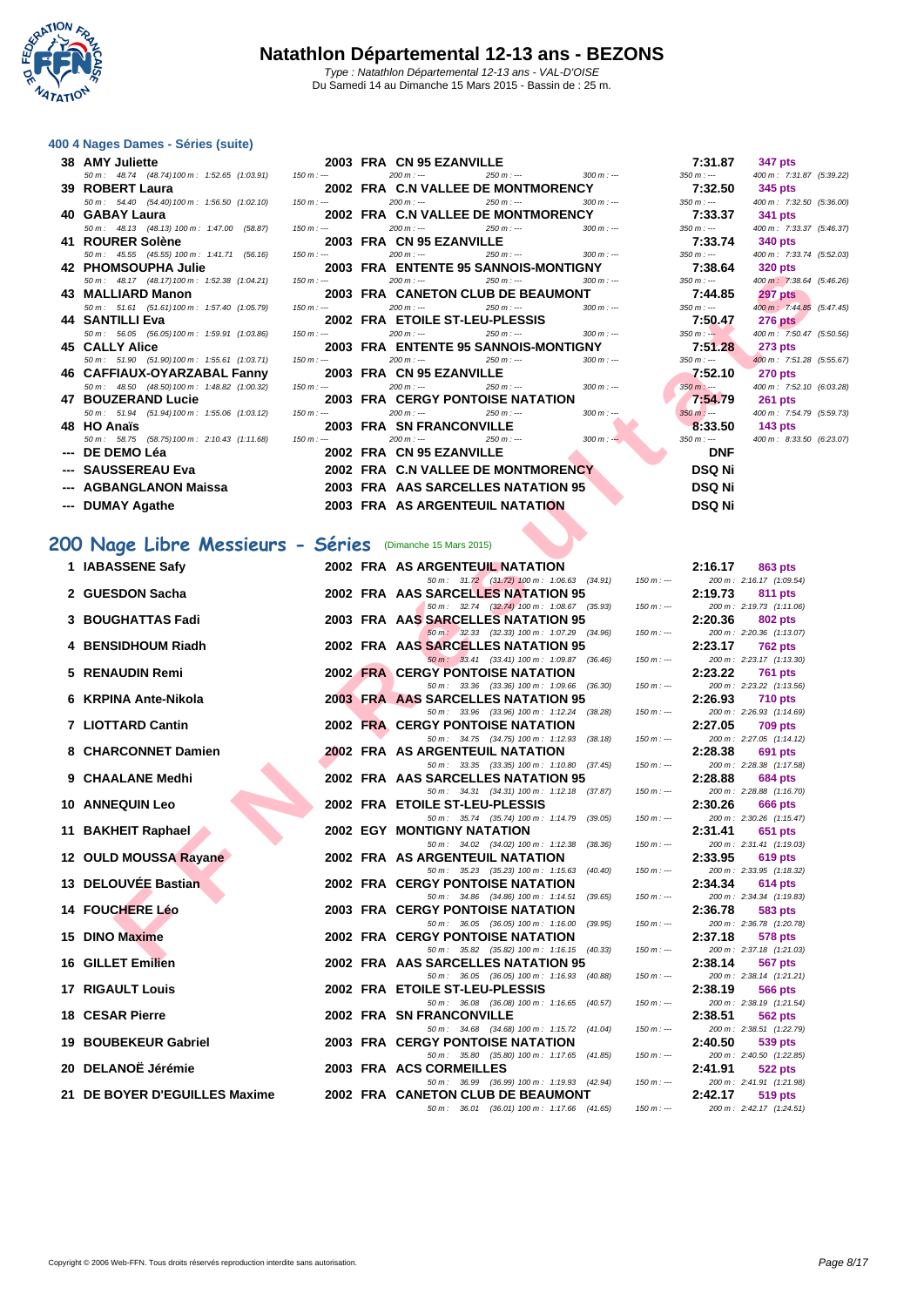

| 22 LEBBIHI Iliess          |  | 2002 FRA ETOILE ST-LEU-PLESSIS                                                             |               | 2:42.39 | <b>517 pts</b>                             |
|----------------------------|--|--------------------------------------------------------------------------------------------|---------------|---------|--------------------------------------------|
| 23 TERRACHE Halim          |  | 50 m: 35.91 (35.91) 100 m: 1:16.93 (41.02)<br>2003 FRA ST-GEORGES ARGENTEUIL               | $150 m: -$    | 2:45.09 | 200 m: 2:42.39 (1:25.46)<br><b>486 pts</b> |
| 24 PRISO Jean-Francois     |  | 50 m: 38.74 (38.74) 100 m: 1:21.06 (42.32)<br>2003 FRA ENTENTE 95 SANNOIS-MONTIGNY         | $150 m: -$    | 2:46.07 | 200 m: 2:45.09 (1:24.03)<br>475 pts        |
| 25 MESSAS Ayoub            |  | 50 m: 39.38 (39.38) 100 m: 1:21.70 (42.32)<br>2002 FRA SN FRANCONVILLE                     | $150 m: -$    | 2:46.34 | 200 m: 2:46.07 (1:24.37)<br>472 pts        |
| 26 DESGRANGES Mathieu      |  | 50 m: 38.81 (38.81) 100 m: 1:22.23 (43.42)<br>2002 FRA ACS CORMEILLES                      | $150 m: -$    | 2:47.35 | 200 m: 2:46.34 (1:24.11)<br>461 pts        |
| 27 KARA Umutcan            |  | 50 m: 38.13 (38.13) 100 m: 1:22.16 (44.03)<br>2003 FRA USO BEZONS                          | $150 m: -$    | 2:47.97 | 200 m: 2:47.35 (1:25.19)<br>454 pts        |
| 28 LAYMOUNI Hassan         |  | 50 m: 39.26 (39.26) 100 m: 1:21.77 (42.51)<br>2003 FRA ENTENTE 95 SANNOIS-MONTIGNY         | $150 m : -$   | 2:48.39 | 200 m: 2:47.97 (1:26.20)<br>$450$ pts      |
| 29 ROUET Loris             |  | 50 m: 37.38 (37.38) 100 m: 1:20.42 (43.04)<br>2003 FRA ETOILE ST-LEU-PLESSIS               | $150 m: -$    | 2:52.08 | 200 m : 2:48.39 (1:27.97)<br>411 pts       |
| 30 BOTIN Killian           |  | 50 m: 37.34 (37.34) 100 m: 1:20.41 (43.07)<br>2002 FRA SN FRANCONVILLE                     | $150 m: -$    | 2:52.14 | 200 m: 2:52.08 (1:31.67)<br>410 pts        |
| 31 AOUCHICHE Bilal         |  | 50 m: 37.87 (37.87) 100 m: 1:21.76 (43.89)<br>2002 FRA USO BEZONS                          | $150 m$ : $-$ | 2:52.74 | 200 m: 2:52.14 (1:30.38)<br>404 pts        |
| 32 SADYS Lucas             |  | 50 m: 39.77 (39.77) 100 m: 1:23.84<br>(44.07)<br>2002 FRA ETOILE ST-LEU-PLESSIS            | $150 m : -$   | 2:53.52 | 200 m: 2:52.74 (1:28.90)<br>396 pts        |
| <b>33 COURTIN Lucas</b>    |  | 50 m : 40.77 (40.77) 100 m : 1:25.86 (45.09)<br>2002 FRA SN FRANCONVILLE                   | $150 m: -$    | 2:53.93 | 200 m: 2:53.52 (1:27.66)<br>392 pts        |
| 34 VARLOT Eliott           |  | 50 m: 37.86 (37.86) 100 m: 1:23.11 (45.25)<br>2003 FRA ETOILE ST-LEU-PLESSIS               | $150 m: -$    | 2:54.10 | 200 m: 2:53.93 (1:30.82)<br>390 pts        |
| 35 MARCELINO Théo          |  | 50 m: 38.38 (38.38) 100 m: 1:23.74 (45.36)<br>2003 FRA ASN LOUVRES-ROISSY-SURVILLIERS      | $150 m: -$    | 2:54.21 | 200 m: 2:54.10 (1:30.36)<br>389 pts        |
| <b>36 PAILLARD Yanis</b>   |  | 50 m: 40.15 (40.15) 100 m: 1:25.44 (45.29)<br>2003 FRA ETOILE ST-LEU-PLESSIS               | $150 m: -$    | 2:54.62 | 200 m: 2:54.21 (1:28.77)<br>385 pts        |
| 37 GROSSO Jason            |  | 50 m: 41.20 (41.20) 100 m: 1:27.39<br>(46.19)<br><b>2003 FRA CERGY PONTOISE NATATION</b>   | $150 m : -$   | 2:56.37 | 200 m: 2:54.62 (1:27.23)<br><b>368 pts</b> |
| 38 MARY Alexandre          |  | 50 m : 40.13 (40.13) 100 m : 1:25.91<br>(45.78)<br><b>2003 FRA CERGY PONTOISE NATATION</b> | $150 m: -$    | 2:56.41 | 200 m: 2:56.37 (1:30.46)<br><b>368 pts</b> |
| 39 OUAHABI Samy            |  | 50 m: 42.41 (42.41) 100 m: 1:29.53 (47.12)<br>2003 FRA AAS SARCELLES NATATION 95           | $150 m : -$   | 2:56.45 | 200 m: 2:56.41 (1:26.88)<br><b>367 pts</b> |
| <b>40 AMIRAULT Thibaut</b> |  | 50 m: 39.81 (39.81) 100 m: 1:25.66 (45.85)<br>2003 FRA ST-GEORGES ARGENTEUIL               | $150 m : -$   | 2:57.65 | 200 m: 2:56.45 (1:30.79)<br>356 pts        |
| 41 BLAZY Adam              |  | 50 m : 40.07 (40.07) 100 m : 1:27.39 (47.32)<br>2003 FRA ASN LOUVRES-ROISSY-SURVILLIERS    | $150 m: -$    | 3:00.36 | 200 m: 2:57.65 (1:30.26)<br>330 pts        |
| 42 AMELOT Nathan           |  | 50 m: 40.71 (40.71) 100 m: 1:26.94 (46.23)<br><b>2003 FRA ST-GEORGES ARGENTEUIL</b>        | $150 m: -$    | 3:00.64 | 200 m: 3:00.36 (1:33.42)<br>328 pts        |
| 43 OUNAMANE Kévin          |  | 50 m: 41.31 (41.31) 100 m: 1:29.71 (48.40)<br><b>2003 FRA SN FRANCONVILLE</b>              | $150 m: -$    | 3:02.83 | 200 m: 3:00.64 (1:30.93)<br><b>308 pts</b> |
| 44 BUI-BLUTEAU Alec        |  | 50 m: 41.41 (41.41) 100 m: 1:28.30 (46.89)<br>2003 FRA CANETON CLUB DE BEAUMONT            | $150 m: -$    | 3:02.87 | 200 m: 3:02.83 (1:34.53)<br>307 pts        |
| 45 MESBAHI Badis           |  | 50 m: 44.84 (44.84) 100 m: 1:33.51 (48.67)<br>2002 FRA USO BEZONS                          | $150 m: -$    | 3:04.07 | 200 m: 3:02.87 (1:29.36)<br>297 pts        |
| 46 AIT ARKOUB Ilian        |  | 50 m: 43.28 (43.28) 100 m: 1:31.41 (48.13)<br>2003 FRA ETOILE ST-LEU-PLESSIS               | $150 m: -$    | 3:04.53 | 200 m: 3:04.07 (1:32.66)<br><b>293 pts</b> |
| 47 LAROCHELLE Axel         |  | 50 m: 42.31 (42.31) 100 m: 1:31.09 (48.78)<br><b>2003 FRA CERGY PONTOISE NATATION</b>      | $150 m: -$    | 3:10.29 | 200 m: 3:04.53 (1:33.44)<br>245 pts        |
| 48 DUBREUCQ Nolhan         |  | 50 m: 43.03 (43.03) 100 m: 1:22.78 (39.75)<br>2002 FRA SN FRANCONVILLE                     | $150 m: -$    | 3:11.17 | 200 m: 3:10.29 (1:47.51)<br><b>238 pts</b> |
| 49 ABBOU Samy              |  | 50 m: 44.13 (44.13) 100 m: 1:32.84 (48.71)<br>2003 FRA ENTENTE 95 SANNOIS-MONTIGNY         | $150 m: -$    | 3:11.22 | 200 m: 3:11.17 (1:38.33)<br><b>238 pts</b> |
| 50 LESPINAS Louis          |  | 50 m: 44.78 (44.78) 100 m: 1:34.25 (49.47)<br>2002 FRA CN 95 EZANVILLE                     | $150 m: -$    | 3:14.88 | 200 m: 3:11.22 (1:36.97)<br><b>210 pts</b> |
| 51 JAUSSELY Mathis         |  | 50 m: 43.78 (43.78) 100 m: 1:33.28 (49.50)<br>2002 FRA CANETON CLUB DE BEAUMONT            | $150 m: -$    | 3:16.74 | 200 m: 3:14.88 (1:41.60)<br><b>196 pts</b> |
| 52 VAN AUDENRODE Théo      |  | 50 m: 44.81 (44.81) 100 m: 1:35.60 (50.79)<br>2003 FRA ASN LOUVRES-ROISSY-SURVILLIERS      | $150 m: -$    | 3:19.29 | 200 m: 3:16.74 (1:41.14)<br><b>179 pts</b> |
| 53 KHETABI Abdelkader      |  | 50 m: 43.16 (43.16) 100 m: 1:34.41 (51.25)<br>2003 FRA ENTENTE 95 SANNOIS-MONTIGNY         | $150 m: -$    | 3:21.47 | 200 m: 3:19.29 (1:44.88)<br><b>164 pts</b> |
| 54 CHOULOT Mel             |  | 50 m: 47.18 (47.18) 100 m: 1:39.00 (51.82)<br>2002 FRA SN FRANCONVILLE                     | $150 m: -$    | 3:24.56 | 200 m: 3:21.47 (1:42.47)<br>$145$ pts      |
| 55 HACHEMI Yassine         |  | 50 m : 43.55 (43.55) 100 m : 1:36.70 (53.15)<br>2002 FRA AAS SARCELLES NATATION 95         | $150 m: -$    | 3:26.37 | 200 m: 3:24.56 (1:47.86)<br>$134$ pts      |
| 56 PREZEAU Anthony         |  | 50 m: 45.81 (45.81) 100 m: 1:38.95 (53.14)<br>2003 FRA AS ARGENTEUIL NATATION              | $150 m : -$   | 3:29.11 | 200 m: 3:26.37 (1:47.42)<br><b>118 pts</b> |
| 57 BOTTARD Maxence         |  | 50 m: 46.02 (46.02) 100 m: 1:40.73 (54.71)<br>2002 FRA ENTENTE 95 SANNOIS-MONTIGNY         | $150 m: -$    | 3:29.93 | 200 m: 3:29.11 (1:48.38)<br>114 $pts$      |
|                            |  | 50 m : 46.98 (46.98) 100 m : 1:39.21 (52.23)                                               | $150 m: -$    |         | 200 m: 3:29.93 (1:50.72)                   |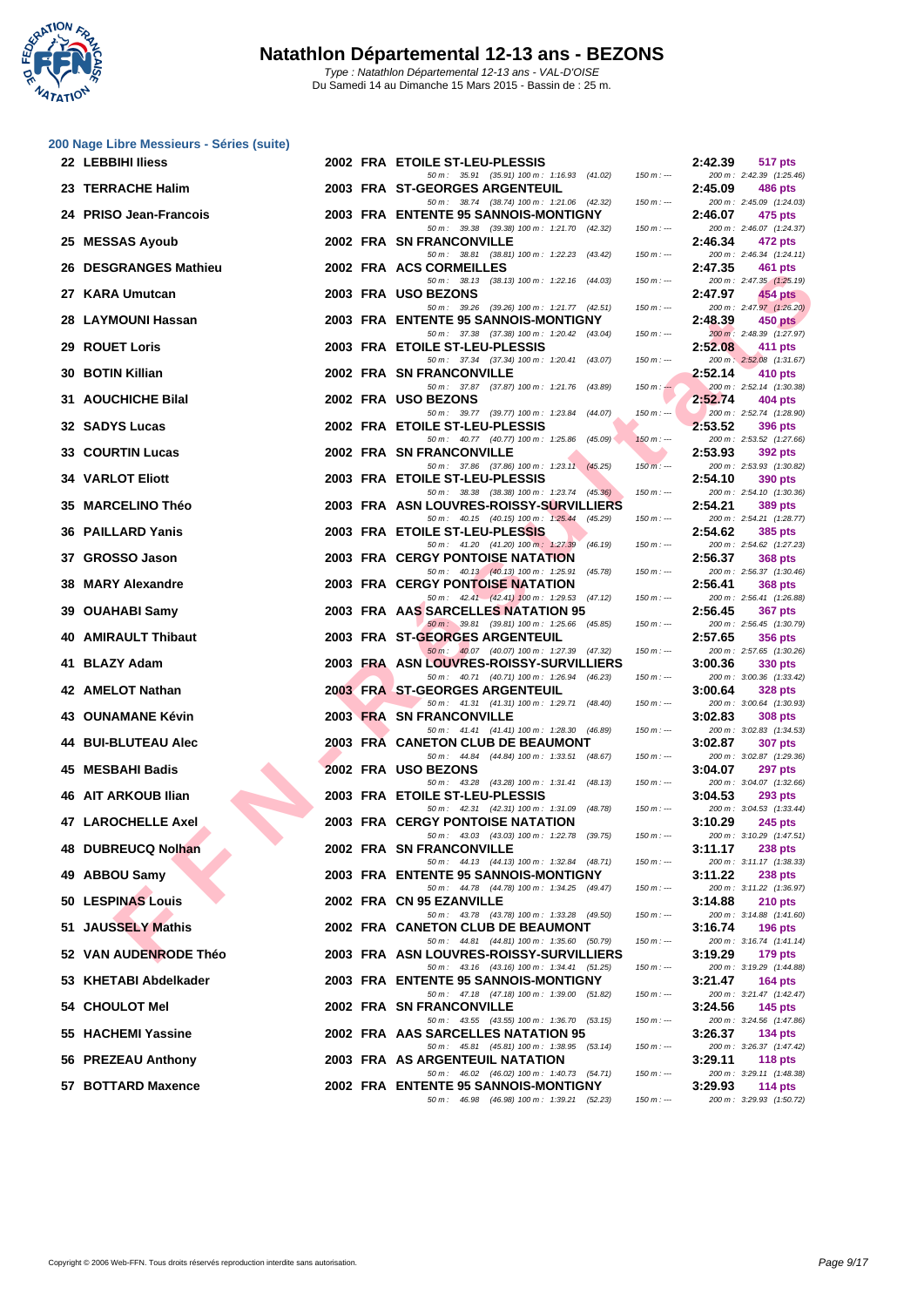

Du Samedi 14 au Dimanche 15 Mars 2015 - Bassin de : 25 m.

**[200 Nage](http://www.ffnatation.fr/webffn/index.php) Libre Messieurs - Séries (suite)**

| 58 DE BETTIGNIES Maxime  |  | 2003 FRA CN 95 EZANVILLE                       |             | 3:38.20        | 74 pts                   |
|--------------------------|--|------------------------------------------------|-------------|----------------|--------------------------|
|                          |  | 50 m : 47.28 (47.28) 100 m : 1:43.78 (56.50)   | 150 m : --- |                | 200 m: 3:38.20 (1:54.42) |
| 59 RATSIMBAZAFY Jonathan |  | 2003 FRA AAS SARCELLES NATATION 95             |             | 3:47.00        | 40 pts                   |
|                          |  | 50 m : 48.06 (48.06) 100 m : 1:47.76 (59.70)   | $150 m : -$ |                | 200 m: 3:47.00 (1:59.24) |
| 60 TOPA Rafael           |  | 2003 FRA ENTENTE 95 SANNOIS-MONTIGNY           |             | 3:55.06        | 18 pts                   |
|                          |  | 50 m : 52.44 (52.44) 100 m : 1:55.56 (1:03.12) | $150 m : -$ |                | 200 m: 3:55.06 (1:59.50) |
| --- CRAPET RAFFRAY Hugo  |  | 2003 FRA CN 95 EZANVILLE                       |             | <b>DNF</b>     |                          |
| --- SLIMANE Adnan        |  | 2003 FRA ENTENTE 95 SANNOIS-MONTIGNY           |             | <b>DSQ Ni</b>  |                          |
| --- TIHON David          |  | <b>2003 FRA CERGY PONTOISE NATATION</b>        |             | <b>DNS</b> dec |                          |
| --- NGUYEN DAI Charlie   |  | 2003 FRA CANETON CLUB DE BEAUMONT              |             | <b>DNS</b> dec |                          |
| --- KHELLADI Abdelali    |  | 2002 FRA CN GONESSE                            |             | <b>DNS Nd</b>  |                          |
| --- TRUONG Huy           |  | 2002 FRA CN GONESSE                            |             | <b>DNS Nd</b>  |                          |
|                          |  |                                                |             |                |                          |

# 100 Dos Messieurs - Séries (Samedi 14 Mars 2015)

|           | --- TIHON David               |                       | <b>2003 FRA CERGY PONTOISE NATATION</b> |                |              | <b>DNS</b> dec |                                                              |
|-----------|-------------------------------|-----------------------|-----------------------------------------|----------------|--------------|----------------|--------------------------------------------------------------|
|           | <b>NGUYEN DAI Charlie</b>     |                       | 2003 FRA CANETON CLUB DE BEAUMONT       |                |              | <b>DNS</b> dec |                                                              |
|           | KHELLADI Abdelali             |                       | 2002 FRA CN GONESSE                     | <b>DNS Nd</b>  |              |                |                                                              |
|           | --- TRUONG Huy                |                       | 2002 FRA CN GONESSE                     |                |              | <b>DNS Nd</b>  |                                                              |
|           |                               |                       |                                         |                |              |                |                                                              |
| <b>OO</b> | Dos Messieurs - Séries        | (Samedi 14 Mars 2015) |                                         |                |              |                |                                                              |
|           | 1 IABASSENE Safy              |                       | 2002 FRA AS ARGENTEUIL NATATION         |                |              | 1:13.44        | 819 pts                                                      |
|           | 2 GUESDON Sacha               |                       | 2002 FRA AAS SARCELLES NATATION 95      |                |              | 1:13.67        | 50 m: 36.06 (36.06) 100 m: 1:13.44 (37.38)<br>813 pts        |
|           |                               |                       |                                         | $50 m$ : 35.79 |              |                | $(35.79)$ 100 m : 1:13.67 $(37.88)$                          |
|           | 3 BOUGHATTAS Fadi             |                       | 2003 FRA AAS SARCELLES NATATION 95      | 50 m: 35.87    |              | 1:14.21        | 800 pts<br>(35.87) 100 m: 1:14.21 (38.34)                    |
|           | 4 BENSIDHOUM Riadh            |                       | 2002 FRA AAS SARCELLES NATATION 95      |                |              | 1:16.44        | <b>746 pts</b>                                               |
|           | 5 BAKHEIT Raphael             |                       | <b>2002 EGY MONTIGNY NATATION</b>       |                |              | 1:16.70        | 50 m: 37.24 (37.24) 100 m: 1:16.44 (39.20)<br>740 pts        |
|           |                               |                       |                                         |                |              |                | 50 m: 37.12 (37.12) 100 m: 1:16.70 (39.58)                   |
|           | 6 RENAUDIN Remi               |                       | <b>2002 FRA CERGY PONTOISE NATATION</b> |                |              | 1:17.71        | <b>716 pts</b>                                               |
|           | 7 LIOTTARD Cantin             |                       | <b>2002 FRA CERGY PONTOISE NATATION</b> |                |              | 1:17.87        | 50 m: 38.21 (38.21) 100 m: 1:17.71 (39.50)<br><b>712 pts</b> |
|           |                               |                       |                                         |                |              |                | 50 m: 37.68 (37.68) 100 m: 1:17.87 (40.19)                   |
|           | 8 CHARCONNET Damien           |                       | 2002 FRA AS ARGENTEUIL NATATION         |                |              | 1:18.32        | <b>702 pts</b><br>50 m: 38.11 (38.11) 100 m: 1:18.32 (40.21) |
|           | 9 ANNEQUIN Leo                |                       | 2002 FRA ETOILE ST-LEU-PLESSIS          |                |              | 1:19.40        | 677 pts                                                      |
|           | 10 DELANOË Jérémie            |                       | 2003 FRA ACS CORMEILLES                 |                |              | 1:20.34        | 50 m: 36.81 (36.81) 100 m: 1:19.40 (42.59)<br>656 pts        |
|           |                               |                       |                                         | $50 m$ :       |              |                | 40.16 (40.16) 100 m: 1:20.34 (40.18)                         |
|           | 11 FOUCHERE Léo               |                       | <b>2003 FRA CERGY PONTOISE NATATION</b> |                |              | 1:21.95        | <b>620 pts</b><br>50 m: 39.16 (39.16) 100 m: 1:21.95 (42.79) |
|           | 12 LEBBIHI Iliess             |                       | 2002 FRA ETOILE ST-LEU-PLESSIS          |                |              | 1:21.98        | <b>620 pts</b>                                               |
|           |                               |                       | <b>2002 FRA CERGY PONTOISE NATATION</b> |                | 50 m : 39.49 |                | $(39.49)$ 100 m : 1:21.98 $(42.49)$                          |
|           | 13 DINO Maxime                |                       |                                         |                |              | 1:22.43        | 610 pts<br>50 m: 39.72 (39.72) 100 m: 1:22.43 (42.71)        |
|           | <b>14 CESAR Pierre</b>        |                       | <b>2002 FRA SN FRANCONVILLE</b>         |                |              | 1:22.90        | <b>600 pts</b>                                               |
|           | 15 KARA Umutcan               |                       | 2003 FRA USO BEZONS                     |                |              | 1:23.43        | 50 m: 40.15 (40.15) 100 m: 1:22.90 (42.75)<br>588 pts        |
|           |                               |                       |                                         |                |              |                | 50 m: 41.11 (41.11) 100 m: 1:23.43 (42.32)                   |
|           | <b>16 GILLET Emilien</b>      |                       | 2002 FRA AAS SARCELLES NATATION 95      |                |              | 1:23.68        | 583 pts<br>50 m: 40.86 (40.86) 100 m: 1:23.68 (42.82)        |
|           | 17 DELOUVÉE Bastian           |                       | <b>2002 FRA CERGY PONTOISE NATATION</b> |                |              | 1:23.94        | 578 pts                                                      |
|           | <b>18 DOLLET Mathis</b>       |                       | <b>2002 FRA CN FOSSES</b>               | 50 m: 40.30    |              | 1:24.93        | $(40.30)$ 100 m : 1:23.94 $(43.64)$<br>557 pts               |
|           |                               |                       |                                         |                |              |                | 50 m: 41.79 (41.79) 100 m: 1:24.93 (43.14)                   |
|           | 19 DESGRANGES Mathieu         |                       | 2002 FRA ACS CORMEILLES                 |                |              | 1:25.16        | 552 pts<br>50 m: 42.76 (42.76) 100 m: 1:25.16 (42.40)        |
|           | 20 ROUET Loris                |                       | 2003 FRA ETOILE ST-LEU-PLESSIS          |                |              | 1:25.73        | <b>541 pts</b>                                               |
|           | 21 OULD MOUSSA Rayane         |                       | <b>2002 FRA AS ARGENTEUIL NATATION</b>  |                |              | 1:26.05        | 50 m: 41.27 (41.27) 100 m: 1:25.73 (44.46)<br>534 pts        |
|           |                               |                       |                                         |                |              |                | 50 m: 42.41 (42.41) 100 m: 1:26.05 (43.64)                   |
|           | 22 DUBREUCQ Nolhan            |                       | <b>2002 FRA SN FRANCONVILLE</b>         |                |              | 1:26.36        | 528 pts<br>50 m: 42.03 (42.03) 100 m: 1:26.36 (44.33)        |
|           | 23 DE BOYER D'EGUILLES Maxime |                       | 2002 FRA CANETON CLUB DE BEAUMONT       |                |              | 1:26.52        | 525 pts                                                      |
|           |                               |                       |                                         |                | 50 m : 40.94 |                | (40.94) 100 m: 1:26.52 (45.58)                               |
|           | 24 LAYMOUNI Hassan            |                       | 2003 FRA ENTENTE 95 SANNOIS-MONTIGNY    |                |              | 1:27.08        | 514 pts<br>50 m: 43.10 (43.10) 100 m: 1:27.08 (43.98)        |
|           | 25 TIHON David                |                       | 2003 FRA CERGY PONTOISE NATATION        |                |              | 1:27.31        | 509 pts                                                      |
|           | 26 OUAHABI Samy               |                       | 2003 FRA AAS SARCELLES NATATION 95      |                |              | 1:27.49        | 50 m: 42.47 (42.47) 100 m: 1:27.31 (44.84)<br>506 pts        |
|           |                               |                       |                                         |                |              |                | 50 m: 42.74 (42.74) 100 m: 1:27.49 (44.75)                   |
|           | 27 PAILLARD Yanis             |                       | 2003 FRA ETOILE ST-LEU-PLESSIS          |                |              | 1:27.67        | 502 pts<br>50 m: 42.70 (42.70) 100 m: 1:27.67 (44.97)        |
|           | <b>28 COURTIN Lucas</b>       |                       | <b>2002 FRA SN FRANCONVILLE</b>         |                |              | 1:28.07        | 494 pts                                                      |

|                  | $150 m: -$     | LUU III .<br>3:55.06<br>DNF<br>DSQ Ni<br>DNS dec<br>DNS dec<br>DNS Nd<br><b>DNS Nd</b> | 5.71.00<br>(1.00.27)<br>18 pts<br>200 m: 3:55.06 (1:59.50) |
|------------------|----------------|----------------------------------------------------------------------------------------|------------------------------------------------------------|
| 50 m :           | 36.06          | 1:13.44<br>$(36.06)$ 100 m :                                                           | 819 pts<br>1:13.44<br>(37.38)                              |
| $50 m$ :         | 35.79          | 1:13.67<br>$(35.79) 100 m$ :                                                           | 813 pts<br>1:13.67<br>(37.88)                              |
| $50 m$ :         | 35.87          | 1:14.21<br>$(35.87) 100 m$ :<br>1:16.44                                                | <b>800 pts</b><br>1:14.21<br>(38.34)<br><b>746 pts</b>     |
| 50 m :           | 37.24          | $(37.24) 100 m$ :<br>1:16.70                                                           | 1:16.44<br>(39.20)<br><b>740 pts</b>                       |
| 50 m :           | 37.12          | $(37.12) 100 m$ :<br>1:17.71                                                           | 1:16.70<br>(39.58)<br><b>716 pts</b>                       |
| 50 m :           | 38.21          | $(38.21)$ 100 m :<br>1:17.87                                                           | 1:17.71<br>(39.50)<br><b>712 pts</b>                       |
| 50 m :           | 37.68          | $(37.68) 100 m$ :<br>1:18.32                                                           | (40.19)<br>1:17.87<br>702 pts                              |
| 50 m :<br>50 m : | 38.11<br>36.81 | (38.11) 100 m :<br>1:19.40                                                             | 1:18.32<br>(40.21)<br>677 pts<br>(42.59)<br>1:19.40        |
| 50 m :           | 40.16          | $(36.81)$ 100 m :<br>1:20.34<br>$(40.16) 100 m$ :                                      | 656 pts<br>1:20.34<br>(40.18)                              |
| 50 m :           | 39.16          | 1:21.95<br>$(39.16) 100 m$ :                                                           | <b>620 pts</b><br>1:21.95<br>(42.79)                       |
| 50 m :           | 39.49          | 1:21.98<br>$(39.49)$ 100 m :                                                           | <b>620 pts</b><br>1:21.98<br>(42.49)                       |
| 50 m :           | 39.72          | 1:22.43<br>$(39.72) 100 m$ :                                                           | 610 pts<br>1:22.43<br>(42.71)                              |
| 50 m :           | 40.15          | 1:22.90<br>$(40.15)$ 100 m :<br>1:23.43                                                | <b>600 pts</b><br>1:22.90<br>(42.75)<br>588 pts            |
| 50 m :           | 41.11          | $(41.11)$ 100 m :<br>1:23.68                                                           | (42.32)<br>1:23.43<br>583 pts                              |
| 50 m :           | 40.86          | $(40.86) 100 m$ :<br>1:23.94                                                           | 1:23.68<br>(42.82)<br>578 pts                              |
| 50 m :           | 40.30          | $(40.30)$ 100 m :<br>1:24.93                                                           | 1:23.94<br>(43.64)<br>557 pts                              |
| 50 m :<br>50 m : | 41.79<br>42.76 | $(41.79) 100 m$ :<br>1:25.16<br>$(42.76)$ 100 m :                                      | 1:24.93<br>(43.14)<br>552 pts<br>1:25.16<br>(42.40)        |
| 50 m :           | 41.27          | 1:25.73<br>$(41.27) 100 m$ :                                                           | 541 pts<br>1:25.73<br>(44.46)                              |
| $50 m$ :         | 42.41          | 1:26.05<br>$(42.41)$ 100 m :                                                           | <b>534 pts</b><br>1:26.05<br>(43.64)                       |
| 50 m :           | 42.03          | 1:26.36<br>$(42.03) 100 m$ :                                                           | 528 pts<br>1:26.36<br>(44.33)                              |
| 50 m :           | 40.94          | 1:26.52<br>$(40.94)$ 100 m :<br>1:27.08                                                | 525 pts<br>1:26.52<br>(45.58)<br>514 pts                   |
| 50 m :           | 43.10          | $(43.10) 100 m$ :<br>1:27.31                                                           | 1:27.08<br>(43.98)<br>509 pts                              |
| 50 m :           | 42.47          | $(42.47)$ 100 m :<br>1:27.49                                                           | 1:27.31<br>(44.84)<br>506 pts                              |
| 50 m :           | 42.74          | $(42.74) 100 m$ :<br>1:27.67                                                           | 1:27.49<br>(44.75)<br><b>502 pts</b>                       |
| 50 m:            | 42.70          | $(42.70)$ 100 m :<br>1:28.07                                                           | 1:27.67<br>(44.97)<br>494 pts                              |
| 50 m :           | 42.61          |                                                                                        | (42.61) 100 m: 1:28.07 (45.46)                             |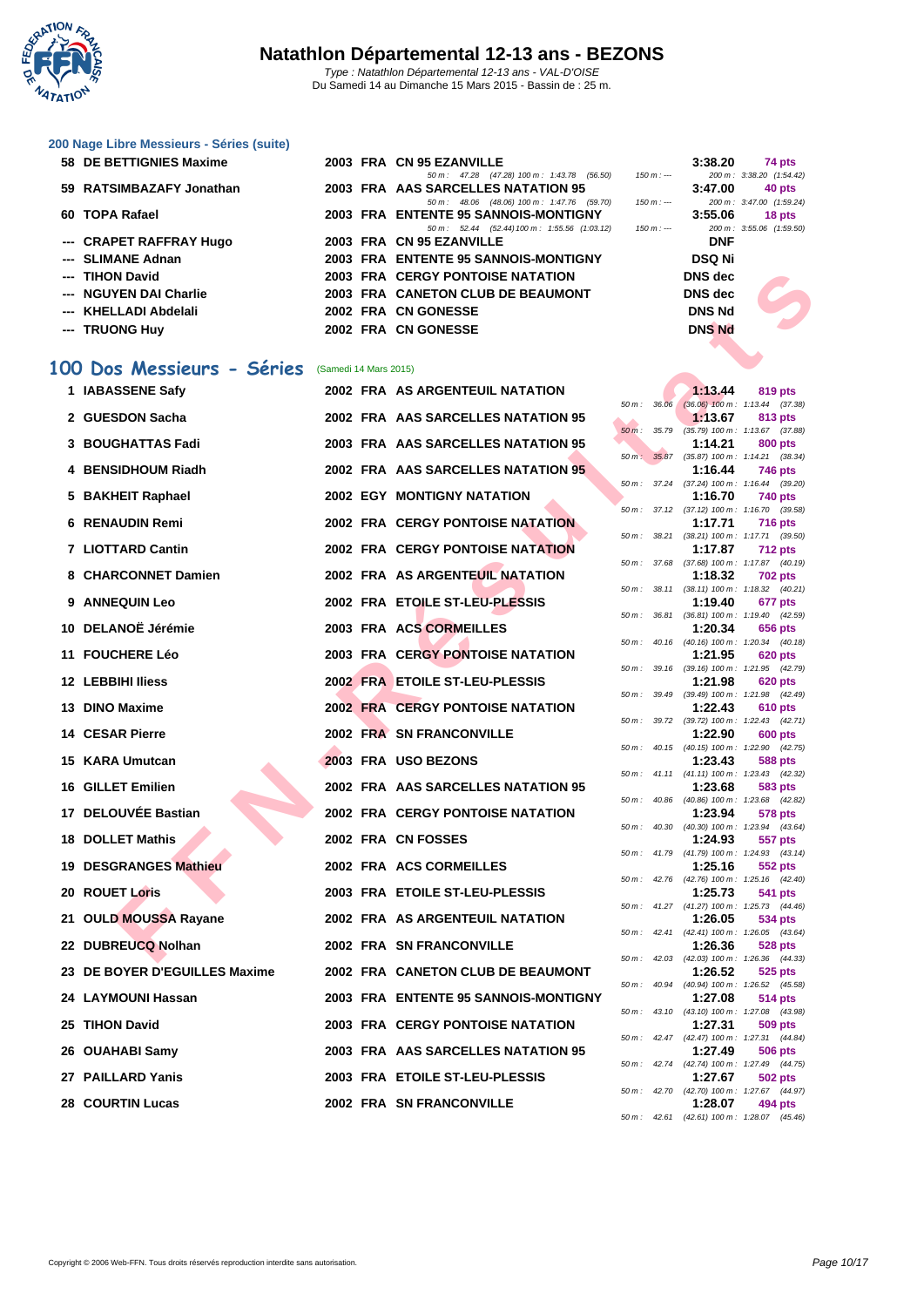

|     | 100 Dos Messieurs - Séries (suite) |  |                                         |                            |       |               |                                                                |
|-----|------------------------------------|--|-----------------------------------------|----------------------------|-------|---------------|----------------------------------------------------------------|
|     | 29 BOUBEKEUR Gabriel               |  | <b>2003 FRA CERGY PONTOISE NATATION</b> |                            |       | 1:28.15       | 493 pts<br>50 m: 41.42 (41.42) 100 m: 1:28.15 (46.73)          |
|     | 30 REAL Tom                        |  | 2002 FRA C.N VALLEE DE MONTMORENCY      |                            |       | 1:28.58       | 484 pts<br>50 m: 42.56 (42.56) 100 m: 1:28.58 (46.02)          |
| 31  | <b>TERRACHE Halim</b>              |  | 2003 FRA ST-GEORGES ARGENTEUIL          | 50 m :                     | 43.55 | 1:28.86       | 479 pts<br>(43.55) 100 m: 1:28.86 (45.31)                      |
|     | <b>32 RIGAULT Louis</b>            |  | 2002 FRA ETOILE ST-LEU-PLESSIS          | 50 m: 45.43                |       | 1:29.11       | 474 pts                                                        |
| 33. | <b>DAUGERON Jordan</b>             |  | 2002 FRA CERGY PONTOISE NATATION        |                            |       | 1:29.26       | (45.43) 100 m: 1:29.11 (43.68)<br>471 pts                      |
|     | <b>34 MESSAS Ayoub</b>             |  | 2002 FRA SN FRANCONVILLE                |                            |       | 1:29.45       | 50 m: 44.59 (44.59) 100 m: 1:29.26 (44.67)<br>468 pts          |
|     | <b>35 VARLOT Eliott</b>            |  | 2003 FRA ETOILE ST-LEU-PLESSIS          | 50 m :                     |       | 1:31.18       | 44.72 (44.72) 100 m: 1:29.45 (44.73)<br><b>436 pts</b>         |
| 36  | <b>BOTIN Killian</b>               |  | 2002 FRA SN FRANCONVILLE                |                            |       | 1:31.20       | 50 m: 45.40 (45.40) 100 m: 1:31.18 (45.78)<br>435 pts          |
|     | 37 AMELOT Nathan                   |  | 2003 FRA ST-GEORGES ARGENTEUIL          | 50 m :                     | 44.38 | 1:31.23       | (44.38) 100 m: 1:31.20 (46.82)<br>435 pts                      |
| 38  | <b>AMIRAULT Thibaut</b>            |  | 2003 FRA ST-GEORGES ARGENTEUIL          | $50 \, \text{m}$ : $42.93$ |       | 1:31.42       | (42.93) 100 m: 1:31.23 (48.30)<br>431 pts                      |
|     | 39 SADYS Lucas                     |  | 2002 FRA ETOILE ST-LEU-PLESSIS          | 50 m :                     | 44.52 | 1:32.54       | $(44.52)$ 100 m : 1:31.42 (46.90)<br>411 pts                   |
| 40  | <b>PRISO Jean-Francois</b>         |  | 2003 FRA ENTENTE 95 SANNOIS-MONTIGNY    | $50 m$ :                   | 45.78 | 1:32.55       | (45.78) 100 m: 1:32.54 (46.76)<br>411 pts                      |
| 41  | <b>JAUSSELY Mathis</b>             |  | 2002 FRA CANETON CLUB DE BEAUMONT       | $50 m$ :                   |       | 1:32.68       | 44.29 (44.29) 100 m: 1:32.55 (48.26)<br>409 pts                |
|     | 42 MARY Alexandre                  |  | <b>2003 FRA CERGY PONTOISE NATATION</b> | $50 m$ :                   | 44.68 | 1:33.54       | (44.68) 100 m: 1:32.68 (48.00)<br>394 pts                      |
|     | 42 GROSSO Jason                    |  | <b>2003 FRA CERGY PONTOISE NATATION</b> |                            |       | 1:33.54       | 50 m: 47.09 (47.09) 100 m: 1:33.54 (46.45)<br>394 pts          |
|     | 44 ABBOU Samy                      |  | 2003 FRA ENTENTE 95 SANNOIS-MONTIGNY    | 50 m :                     | 46.65 | 1:34.81       | (46.65) 100 m: 1:33.54 (46.89)<br><b>372 pts</b>               |
| 45  | <b>BUI-BLUTEAU Alec</b>            |  | 2003 FRA CANETON CLUB DE BEAUMONT       | $50 m$ : 46.57             |       | 1:34.94       | (46.57) 100 m: 1:34.81 (48.24)<br><b>370 pts</b>               |
|     | 46 KHETABI Abdelkader              |  | 2003 FRA ENTENTE 95 SANNOIS-MONTIGNY    | 50 m :                     | 46.61 | 1:35.82       | (46.61) 100 m: 1:34.94 (48.33)<br>355 pts                      |
|     | 47 PREVOT Néo                      |  | 2003 FRA CN FOSSES                      | 50 m :                     |       | 1:36.64       | 46.24 (46.24) 100 m: 1:35.82 (49.58)<br><b>342 pts</b>         |
| 48. | KAWINSKI Aléxis                    |  | 2002 FRA CN FOSSES                      |                            |       | 1:38.32       | 50 m: 47.33 (47.33) 100 m: 1:36.64 (49.31)<br>315 pts          |
|     | 49 AGATI Tiziano                   |  | 2003 FRA CN FOSSES                      |                            |       | 1:38.47       | 50 m: 47.01 (47.01) 100 m: 1:38.32 (51.31)<br>313 pts          |
|     | 50 AOUCHICHE Bilal                 |  | 2002 FRA USO BEZONS                     |                            |       | 1:39.22       | 50 m: 47.64 (47.64) 100 m: 1:38.47 (50.83)<br><b>302 pts</b>   |
|     | 51 OUNAMANE Kévin                  |  | 2003 FRA SN FRANCONVILLE                | 50 m :                     | 49.39 | 1:39.74       | (49.39) 100 m: 1:39.22 (49.83)<br><b>294 pts</b>               |
|     | 52 BLAZY Adam                      |  | 2003 FRA ASN LOUVRES-ROISSY-SURVILLIERS | 50 m :                     | 49.09 | 1:40.30       | (49.09) 100 m: 1:39.74 (50.65)<br><b>285 pts</b>               |
|     | 53 MARCELINO Théo                  |  | 2003 FRA ASN LOUVRES-ROISSY-SURVILLIERS |                            |       | 1:41.13       | 50 m: 49.30 (49.30) 100 m: 1:40.30 (51.00)<br><b>273 pts</b>   |
|     | 54 CONTENT Jules                   |  | 2002 FRA C.N VALLEE DE MONTMORENCY      |                            |       | 1:41.80       | 50 m: 50.54 (50.54) 100 m: 1:41.13 (50.59)<br><b>264 pts</b>   |
|     | 55 MESBAHI Badis                   |  | 2002 FRA USO BEZONS                     |                            |       | 1:42.26       | 50 m : 48.42 (48.42) 100 m : 1:41.80 (53.38)<br><b>257 pts</b> |
|     | 56 SOHAN Rithik                    |  | 2002 FRA CN FOSSES                      |                            |       | 1:42.45       | 50 m: 50.13 (50.13) 100 m: 1:42.26 (52.13)<br>$255$ pts        |
|     | 57 TERRA Lucas                     |  | 2002 FRA AS ARGENTEUIL NATATION         | 50 m: 51.58                |       | 1:43.32       | (51.58) 100 m: 1:42.45 (50.87)<br><b>243 pts</b>               |
|     | 58 ETHODET NKAKE Samuel            |  | 2003 FRA CN FOSSES                      |                            |       | 1:46.13       | 50 m: 49.03 (49.03) 100 m: 1:43.32 (54.29)<br><b>206 pts</b>   |
|     | 59 TOPA Rafael                     |  | 2003 FRA ENTENTE 95 SANNOIS-MONTIGNY    |                            |       | 1:46.52       | 50 m: 51.11 (51.11) 100 m: 1:46.13 (55.02)<br><b>201 pts</b>   |
|     | 60 VAN AUDENRODE Théo              |  | 2003 FRA ASN LOUVRES-ROISSY-SURVILLIERS |                            |       | 1:47.72       | 50 m: 53.02 (53.02) 100 m: 1:46.52 (53.50)<br><b>186 pts</b>   |
|     | 61 HACHEMI Yassine                 |  | 2002 FRA AAS SARCELLES NATATION 95      |                            |       | 1:49.93       | 50 m: 52.59 (52.59) 100 m: 1:47.72 (55.13)<br><b>161 pts</b>   |
|     | 62 RATSIMBAZAFY Jonathan           |  | 2003 FRA AAS SARCELLES NATATION 95      |                            |       | 1:55.87       | 50 m: 53.01 (53.01) 100 m: 1:49.93 (56.92)<br>$102$ pts        |
|     | --- GUILLOUX Lucas                 |  | 2003 FRA C.N VALLEE DE MONTMORENCY      | 50 m : 54.26               |       | <b>DSQ Vi</b> | $(54.26)$ 100 m : 1:55.87 $(1:01.61)$                          |
|     | --- PREZEAU Anthony                |  | 2003 FRA AS ARGENTEUIL NATATION         |                            |       | <b>DSQ Vi</b> |                                                                |
|     | --- CHAALANE Medhi                 |  | 2002 FRA AAS SARCELLES NATATION 95      |                            |       | <b>DSQ Vi</b> |                                                                |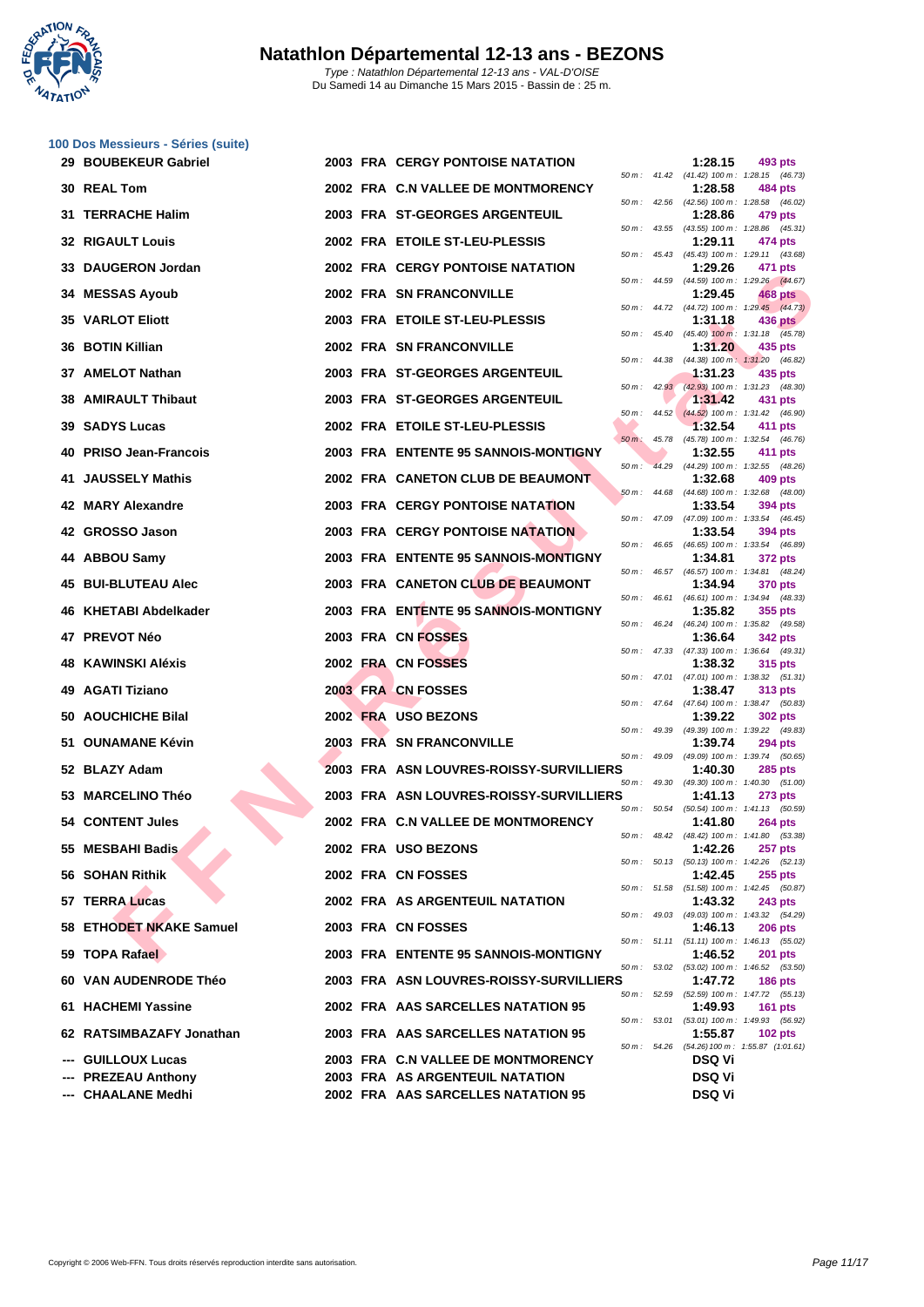

#### **[100 Dos M](http://www.ffnatation.fr/webffn/index.php)essieurs - Séries (suite)**

| --- LAROCHELLE Axel    |  | <b>2003 FRA CERGY PONTOISE NATATION</b> | <b>DSQ Vi</b>  |
|------------------------|--|-----------------------------------------|----------------|
| --- QUILICHINI Martin  |  | 2002 FRA C.N VALLEE DE MONTMORENCY      | <b>DSQ Vi</b>  |
| --- AIT ARKOUB Ilian   |  | 2003 FRA ETOILE ST-LEU-PLESSIS          | <b>DSQ Ai</b>  |
| --- NGUYEN DAI Charlie |  | 2003 FRA CANETON CLUB DE BEAUMONT       | <b>DNS</b> dec |
| --- BOTTARD Maxence    |  | 2002 FRA ENTENTE 95 SANNOIS-MONTIGNY    | <b>DNS</b> dec |
| --- NEE Maxime         |  | 2002 FRA C.N VALLEE DE MONTMORENCY      | <b>DNS Nd</b>  |

## **200 Brasse Messieurs - Séries** (Dimanche 15 Mars 2015)

| 00 Brasse Messieurs - Séries (Dimanche 15 Mars 2015) |  |                                                                                                    |                        |                                                 |
|------------------------------------------------------|--|----------------------------------------------------------------------------------------------------|------------------------|-------------------------------------------------|
| 1 IABASSENE Safy                                     |  | 2002 FRA AS ARGENTEUIL NATATION                                                                    | 2:56.10                | 772 pts                                         |
| 2 CHARCONNET Damien                                  |  | 50 m: 39.67 (39.67) 100 m: 1:25.94 (46.27)<br>2002 FRA AS ARGENTEUIL NATATION                      | $150 m: -$<br>3:02.02  | $200 m$ : 2:56.10 $(1:30.16)$<br><b>708 pts</b> |
| 3 GUESDON Sacha                                      |  | 50 m: 40.76 (40.76) 100 m: 1:28.47 (47.71)<br>2002 FRA AAS SARCELLES NATATION 95                   | $150 m: -$             | 200 m: 3:02.02 (1:33.55)                        |
|                                                      |  | 50 m: 42.70 (42.70) 100 m: 1:30.63 (47.93)                                                         | 3:07.50<br>$150 m: -$  | <b>652 pts</b><br>200 m: 3:07.50 (1:36.87)      |
| 4 BENSIDHOUM Riadh                                   |  | 2002 FRA AAS SARCELLES NATATION 95<br>50 m: 42.63 (42.63) 100 m: 1:30.64 (48.01)                   | 3:07.71<br>$150 m: -$  | 649 pts<br>200 m: 3:07.71 (1:37.07)             |
| 5 GILLET Emilien                                     |  | 2002 FRA AAS SARCELLES NATATION 95                                                                 | 3:08.76                | 639 pts                                         |
| 6 BOUGHATTAS Fadi                                    |  | 50 m: 43.85 (43.85) 100 m: 1:32.34 (48.49)<br>2003 FRA AAS SARCELLES NATATION 95                   | $150 m: -$<br>3:08.97  | 200 m: 3:08.76 (1:36.42)<br>637 pts             |
|                                                      |  | 50 m: 42.76 (42.76) 100 m: 1:31.01 (48.25)                                                         | $150 m : -$            | 200 m: 3:08.97 (1:37.96)                        |
| 7 KRPINA Ante-Nikola                                 |  | 2003 FRA AAS SARCELLES NATATION 95<br>50 m: 43.87 (43.87) 100 m: 1:32.22 (48.35)                   | 3:11.92<br>$150 m: -$  | 607 pts<br>200 m: 3:11.92 (1:39.70)             |
| 8 DINO Maxime                                        |  | <b>2002 FRA CERGY PONTOISE NATATION</b>                                                            | 3:12.04                | 606 pts                                         |
| 9 DE BOYER D'EGUILLES Maxime                         |  | 50 m: 43.97 (43.97) 100 m: 1:33.45 (49.48)<br><b>2002 FRA CANETON CLUB DE BEAUMONT</b>             | $150 m: -$<br>3:12.53  | 200 m: 3:12.04 (1:38.59)<br>602 pts             |
| 10 RENAUDIN Remi                                     |  | 50 m: 42.40 (42.40) 100 m: 1:31.28 (48.88)<br><b>2002 FRA CERGY PONTOISE NATATION</b>              | $150 m: -$<br>3:13.12  | 200 m: 3:12.53 (1:41.25)<br>596 pts             |
|                                                      |  | 50 m: 43.94 (43.94) 100 m: 1:32.81 (48.87)                                                         | $150 m : -$            | 200 m: 3:13.12 (1:40.31)                        |
| <b>11 COURTIN Lucas</b>                              |  | 2002 FRA SN FRANCONVILLE<br>50 m : 42.03 (42.03) 100 m : 1:33.35 (51.32)                           | 3:15.35<br>$150 m: -$  | 574 pts<br>200 m: 3:15.35 (1:42.00)             |
| <b>12 ANNEQUIN Leo</b>                               |  | 2002 FRA ETOILE ST-LEU-PLESSIS                                                                     | 3:19.98                | 531 pts                                         |
| 13 CHAALANE Medhi                                    |  | 50 m: 45.67 (45.67) 100 m: 1:36.89 (51.22)<br>2002 FRA AAS SARCELLES NATATION 95                   | $150 m: -$<br>3:20.71  | 200 m: 3:19.98 (1:43.09)<br>524 pts             |
|                                                      |  | 50 m : 46.84 (46.84) 100 m : 1:38.46<br>(51.62)                                                    | $150 m: -$             | 200 m: 3:20.71 (1:42.25)                        |
| 14 DESGRANGES Mathieu                                |  | 2002 FRA ACS CORMEILLES<br>$50 \text{ m}$ : $45.88$ $(45.88)$ $100 \text{ m}$ : 1:37.30<br>(51.42) | 3:23.12<br>$150 m: -$  | 503 pts<br>200 m: 3:23.12 (1:45.82)             |
| 15 AMELOT Nathan                                     |  | <b>2003 FRA ST-GEORGES ARGENTEUIL</b><br>50 m: 46.09 (46.09) 100 m: 1:39.37<br>(53.28)             | 3:24.62<br>$150 m: -$  | 489 pts                                         |
| 16 DUBREUCQ Nolhan                                   |  | <b>2002 FRA SN FRANCONVILLE</b>                                                                    | 3:25.17                | 200 m: 3:24.62 (1:45.25)<br>485 pts             |
| 17 MESSAS Ayoub                                      |  | 50 m: 45.56 (45.56) 100 m: 1:38.23 (52.67)<br>2002 FRA SN FRANCONVILLE                             | $150 m : -$<br>3:26.80 | 200 m: 3:25.17 (1:46.94)<br>471 pts             |
|                                                      |  | 50 m: 48.91 (48.91) 100 m: 1:41.68<br>(52.77)                                                      | $150 m: -$             | 200 m: 3:26.80 (1:45.12)                        |
| <b>18 VARLOT Eliott</b>                              |  | 2003 FRA ETOILE ST-LEU-PLESSIS<br>50 m: 47.47 (47.47) 100 m: 1:40.72<br>(53.25)                    | 3:27.09<br>$150 m: -$  | 468 pts<br>200 m: 3:27.09 (1:46.37)             |
| <b>18 CESAR Pierre</b>                               |  | <b>2002 FRA SN FRANCONVILLE</b>                                                                    | 3:27.09                | 468 pts                                         |
| 20 LEBBIHI Iliess                                    |  | 50 m: 47.41 (47.41) 100 m: 1:39.27<br>(51.86)<br>2002 FRA ETOILE ST-LEU-PLESSIS                    | $150 m: -$<br>3:27.67  | 200 m: 3:27.09 (1:47.82)<br>463 pts             |
| 21 KARA Umutcan                                      |  | 50 m: 47.41 (47.41) 100 m: 1:40.60<br>(53.19)<br>2003 FRA USO BEZONS                               | $150 m: -$<br>3:28.56  | 200 m: 3:27.67 (1:47.07)<br>455 pts             |
|                                                      |  | 50 m : 49.84 (49.84) 100 m : 1:42.55<br>(52.71)                                                    | $150 m: -$             | 200 m: 3:28.56 (1:46.01)                        |
| 22 GROSSO Jason                                      |  | <b>2003 FRA CERGY PONTOISE NATATION</b><br>50 m: 49.60 (49.60) 100 m: 1:43.81<br>(54.21)           | 3:29.10<br>$150 m : -$ | 451 pts<br>200 m: 3:29.10 (1:45.29)             |
| 23 DELANOË Jérémie                                   |  | 2003 FRA ACS CORMEILLES                                                                            | 3:30.40                | 440 pts                                         |
| 24 SADYS Lucas                                       |  | 50 m: 48.51 (48.51) 100 m: 1:42.84<br>(54.33)<br>2002 FRA ETOILE ST-LEU-PLESSIS                    | $150 m : -$<br>3:32.61 | 200 m: 3:30.40 (1:47.56)<br>422 pts             |
|                                                      |  | 50 m: 49.13 (49.13) 100 m: 1:43.38 (54.25)                                                         | $150 m: -$             | 200 m: 3:32.61 (1:49.23)                        |
| 25 OUAHABI Samy                                      |  | 2003 FRA AAS SARCELLES NATATION 95<br>50 m: 48.55 (48.55) 100 m: 1:43.43 (54.88)                   | 3:33.51<br>$150 m: -$  | 414 pts<br>200 m: 3:33.51 (1:50.08)             |
| 26 BOUBEKEUR Gabriel                                 |  | 2003 FRA CERGY PONTOISE NATATION                                                                   | 3:33.73                | 413 pts                                         |
| 27 ROUET Loris                                       |  | 50 m: 48.28 (48.28) 100 m: 1:44.93<br>(56.65)<br>2003 FRA ETOILE ST-LEU-PLESSIS                    | $150 m: -$<br>3:34.80  | 200 m: 3:33.73 (1:48.80)<br>404 pts             |
| 28 OULD MOUSSA Rayane                                |  | 50 m: 50.38 (50.38) 100 m: 1:44.74 (54.36)<br>2002 FRA AS ARGENTEUIL NATATION                      | $150 m : -$<br>3:36.08 | 200 m: 3:34.80 (1:50.06)<br>394 pts             |
|                                                      |  | 50 m: 49.68 (49.68) 100 m: 1:44.43 (54.75)                                                         | $150 m : -$            | 200 m: 3:36.08 (1:51.65)                        |
| 28 CHOULOT Mel                                       |  | <b>2002 FRA SN FRANCONVILLE</b><br>50 m: 48.44 (48.44) 100 m: 1:43.35<br>(54.91)                   | 3:36.08<br>$150 m: -$  | 394 pts<br>200 m: 3:36.08 (1:52.73)             |
| 30 DELOUVÉE Bastian                                  |  | <b>2002 FRA CERGY PONTOISE NATATION</b>                                                            | 3:36.13                | 394 pts                                         |
| 31 BLAZY Adam                                        |  | 50 m: 48.81 (48.81) 100 m: 1:43.24 (54.43)<br>2003 FRA ASN LOUVRES-ROISSY-SURVILLIERS              | $150 m : -$<br>3:38.02 | 200 m: 3:36.13 (1:52.89)<br>379 pts             |
|                                                      |  | 50 m: 48.95 (48.95) 100 m: 1:45.34 (56.39)                                                         | $150 m : -$            | 200 m: 3:38.02 (1:52.68)                        |

| $m$ : $\hbox{-}$ | 2:56.10<br>$200 m$ : | 772 pts<br>2:56.10 (1:30.16)        |
|------------------|----------------------|-------------------------------------|
|                  | 3:02.02              | <b>708 pts</b>                      |
| $m: -$           | $200 m$ :            | 3:02.02 (1:33.55)                   |
| $m:$ $-$         | 3:07.50<br>200 m:    | <b>652 pts</b><br>3:07.50 (1:36.87) |
|                  | 3:07.71              | <b>649 pts</b>                      |
| m:               | $200 m$ :<br>3:08.76 | 3:07.71 (1:37.07)                   |
| $m: -$           | 200 m:               | <b>639 pts</b><br>3:08.76 (1:36.42) |
|                  | 3:08.97              | 637 pts                             |
| $m: -$           | 200 m:<br>3:11.92    | 3:08.97 (1:37.96)<br>607 pts        |
| m : ---          | 200 m:               | 3:11.92 (1:39.70)                   |
|                  | 3:12.04              | <b>606 pts</b>                      |
| $m:$ $-$         | $200 m$ :<br>3:12.53 | 3:12.04 (1:38.59)<br><b>602 pts</b> |
| m : ---          | 200 m:               | 3:12.53 (1:41.25)                   |
|                  | 3:13.12              | <b>596 pts</b>                      |
| $m:$ $-$         | 200 m :<br>3:15.35   | 3:13.12 (1:40.31)<br><b>574 pts</b> |
| $m: -$           | 200 m:               | 3:15.35 (1:42.00)                   |
|                  | 3:19.98              | 531 pts                             |
| m : ---          | 200 m :<br>3:20.71   | 3:19.98 (1:43.09)<br>524 pts        |
| $m:$ $-$         | 200 m:               | 3:20.71 (1:42.25)                   |
|                  | 3:23.12<br>200 m:    | 503 pts                             |
| $m:$ $-$         | 3:24.62              | 3:23.12 (1:45.82)<br>489 pts        |
| m : ---          | 200 m:               | 3:24.62 (1:45.25)                   |
| $m:$ $-$         | 3:25.17<br>200 m:    | 485 pts<br>3:25.17 (1:46.94)        |
|                  | 3:26.80              | 471 pts                             |
| $m:$ $-$         | 200 m:               | 3:26.80 (1:45.12)                   |
| m : ---          | 3:27.09<br>200 m :   | 468 pts<br>3:27.09 (1:46.37)        |
|                  | 3:27.09              | 468 pts                             |
| $m:$ $-$         | 200 m :              | 3:27.09 (1:47.82)                   |
| $m:$ $-$         | 3:27.67<br>200 m :   | <b>463 pts</b><br>3:27.67 (1:47.07) |
|                  | 3:28.56              | 455 pts                             |
| $m: -$           | 200 m:               | 3:28.56 (1:46.01)                   |
| $m:$ $-$         | 3:29.10<br>200 m:    | 451 pts<br>3:29.10 (1:45.29)        |
|                  | 3:30.40              | 440 pts                             |
| m : ---          | 200 m:<br>3:32.61    | 3:30.40 (1:47.56)<br>422 pts        |
| m : ---          | 200 m :              | 3:32.61 (1:49.23)                   |
|                  | 3:33.51              | 414 pts                             |
| m:               | 200 m .<br>3:33.73   | 3:33.51 (1:50.08)<br>413 pts        |
| $m: -$           | 200 m:               | 3:33.73 (1:48.80)                   |
|                  | 3:34.80              | <b>404 pts</b>                      |
| $m: -$           | 200 m:<br>3:36.08    | 3:34.80 (1:50.06)<br>394 pts        |
| $m: -$           | 200 m:               | 3:36.08 (1:51.65)                   |
|                  | 3:36.08              | 394 pts                             |
| $m: -$           | 200 m:<br>3:36.13    | 3:36.08 (1:52.73)<br>394 pts        |
| $m: -$           | 200 m:               | 3:36.13 (1:52.89)                   |
|                  | 3.38.02              | 379 pts                             |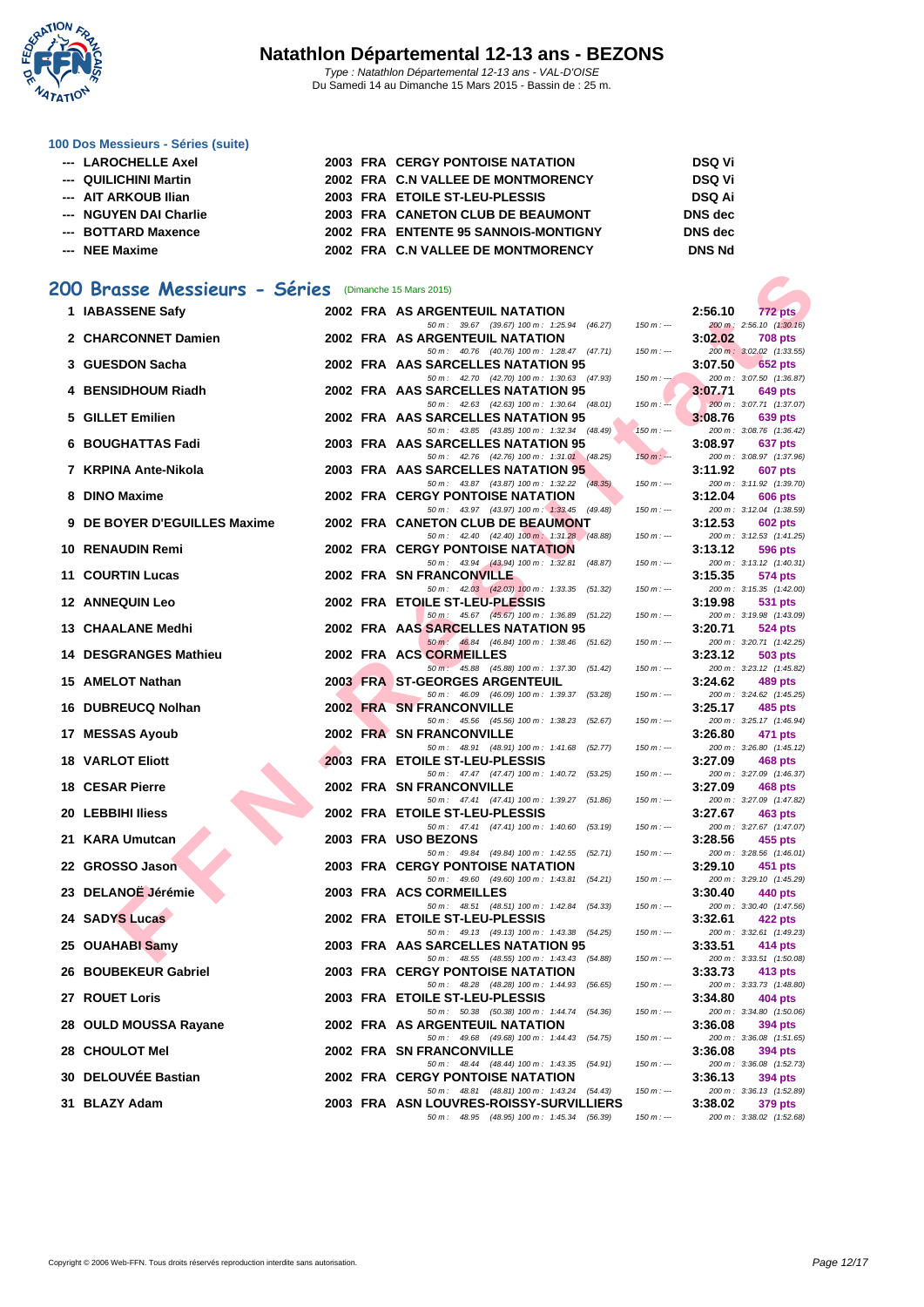ø Y - 7 **NATATION** 

|     | 200 Brasse Messieurs - Séries (suite)<br>32 PRISO Jean-Francois |  | 2003 FRA ENTENTE 95 SANNOIS-MONTIGNY                                                     |             | 3:38.53        | 375 pts                                    |
|-----|-----------------------------------------------------------------|--|------------------------------------------------------------------------------------------|-------------|----------------|--------------------------------------------|
|     |                                                                 |  | 50 m : 48.55 (48.55) 100 m : 1:44.05 (55.50)                                             | $150 m : -$ |                | 200 m: 3:38.53 (1:54.48)                   |
|     | <b>33 FOUCHERE Léo</b>                                          |  | <b>2003 FRA CERGY PONTOISE NATATION</b>                                                  |             | 3:39.17        | 370 pts                                    |
|     | 34 LAYMOUNI Hassan                                              |  | 50 m: 50.32 (50.32) 100 m: 1:46.97 (56.65)<br>2003 FRA ENTENTE 95 SANNOIS-MONTIGNY       | $150 m: -$  | 3:40.16        | 200 m: 3:39.17 (1:52.20)<br>362 pts        |
|     |                                                                 |  | 50 m: 50.76 (50.76) 100 m: 1:46.74 (55.98)                                               | $150 m: -$  |                | 200 m: 3:40.16 (1:53.42)                   |
|     | 35 MARY Alexandre                                               |  | <b>2003 FRA CERGY PONTOISE NATATION</b>                                                  |             | 3:41.29        | 354 pts                                    |
|     | 36 BOTIN Killian                                                |  | 50 m : 50.87 (50.87) 100 m : 1:48.94<br>(58.07)<br>2002 FRA SN FRANCONVILLE              | $150 m: -$  | 3:41.48        | 200 m: 3:41.29 (1:52.35)<br>353 pts        |
|     |                                                                 |  | 50 m: 48.83 (48.83) 100 m: 1:44.72 (55.89)                                               | $150 m: -$  |                | 200 m: 3:41.48 (1:56.76)                   |
|     | <b>37 PAILLARD Yanis</b>                                        |  | 2003 FRA ETOILE ST-LEU-PLESSIS<br>50 m : 50.80 (50.80) 100 m : 1:47.45 (56.65)           | $150 m: -$  | 3:41.93        | 349 pts<br>200 m: 3:41.93 (1:54.48)        |
|     | <b>38 AMIRAULT Thibaut</b>                                      |  | 2003 FRA ST-GEORGES ARGENTEUIL                                                           |             | 3:44.72        | 329 pts                                    |
|     |                                                                 |  | 50 m : 50.57 (50.57) 100 m : 1:48.92 (58.35)                                             | $150 m: -$  |                | 200 m : 3:44.72 (1:55.80)                  |
|     | <b>39 PROTON Charles</b>                                        |  | 2002 FRA ERAGNY-SUR-OISE AQUATIQUE CLUB<br>50 m: 44.76 (44.76) 100 m: 1:47.86 (1:03.10)  | $150 m: -$  | 3:45.34        | 324 pts<br>200 m: 3:45.34 (1:57.48)        |
|     | <b>40 RIGAULT Louis</b>                                         |  | 2002 FRA ETOILE ST-LEU-PLESSIS                                                           |             | 3:46.07        | 319 pts                                    |
|     | <b>VAN AUDENRODE Théo</b>                                       |  | 50 m: 51.05 (51.05) 100 m: 1:49.20 (58.15)<br>2003 FRA ASN LOUVRES-ROISSY-SURVILLIERS    | $150 m: -$  |                | 200 m: 3:46.07 (1:56.87)                   |
| 41  |                                                                 |  | 50 m: 51.80 (51.80) 100 m: 1:49.66 (57.86)                                               | $150 m: -$  | 3:46.72        | 315 pts<br>200 m: 3:46.72 (1:57.06)        |
|     | 42 TERRACHE Halim                                               |  | 2003 FRA ST-GEORGES ARGENTEUIL                                                           |             | 3:47.42        | <b>310 pts</b>                             |
|     | 43 JAUSSELY Mathis                                              |  | 50 m: 52.29 (52.29) 100 m: 1:50.81 (58.52)<br>2002 FRA CANETON CLUB DE BEAUMONT          | $150 m: -$  | 3:49.18        | 200 m: 3:47.42 (1:56.61)<br>297 pts        |
|     |                                                                 |  | 50 m: 51.55 (51.55) 100 m: 1:52.11 (1:00.56)                                             | $150 m: -$  |                | 200 m: 3:49.18 (1:57.07)                   |
|     | <b>44 AOUCHICHE Bilal</b>                                       |  | 2002 FRA USO BEZONS                                                                      |             | 3:51.51        | <b>282 pts</b>                             |
|     | 45 AIT ARKOUB Ilian                                             |  | 50 m: 52.73 (52.73) 100 m: 1:51.49 (58.76)<br>2003 FRA ETOILE ST-LEU-PLESSIS             | $150 m: -$  | 3:51.96        | 200 m: 3:51.51 (2:00.02)<br>279 pts        |
|     |                                                                 |  | 50 m: 51.96 (51.96) 100 m: 1:52.23 (1:00.27)                                             | $150 m: -$  |                | 200 m: 3:51.96 (1:59.73)                   |
| 46  | <b>MARCELINO Théo</b>                                           |  | 2003 FRA ASN LOUVRES-ROISSY-SURVILLIERS<br>50 m: 54.05 (54.05) 100 m: 1:55.36 (1:01.31)  | $150 m: -$  | 3:57.37        | 244 pts                                    |
| 47  | <b>HACHEMI Yassine</b>                                          |  | 2002 FRA AAS SARCELLES NATATION 95                                                       |             | 3:59.01        | 200 m: 3:57.37 (2:02.01)<br>234 pts        |
|     |                                                                 |  | 50 m : 53.06 (53.06) 100 m : 1:55.31 (1:02.25)                                           | $150 m : -$ |                | 200 m: 3:59.01 (2:03.70)                   |
| 48  | <b>CRAPET RAFFRAY Hugo</b>                                      |  | 2003 FRA CN 95 EZANVILLE<br>50 m: 52.68 (52.68) 100 m: 1:54.11 (1:01.43)                 | $150 m: -$  | 4:02.29        | $214$ pts<br>200 m: 4:02.29 (2:08.18)      |
| 49. | <b>BUI-BLUTEAU Alec</b>                                         |  | 2003 FRA CANETON CLUB DE BEAUMONT                                                        |             | 4:03.87        | $205$ pts                                  |
|     |                                                                 |  | 50 m: 51.84 (51.84) 100 m: 1:55.31 (1:03.47)                                             | $150 m: -$  |                | 200 m: 4:03.87 (2:08.56)                   |
|     | 50 KHETABI Abdelkader                                           |  | 2003 FRA ENTENTE 95 SANNOIS-MONTIGNY<br>50 m: 54.91 (54.91) 100 m: 1:58.57 (1:03.66)     | $150 m: -$  | 4:04.11        | $204$ pts<br>200 m: 4:04.11 (2:05.54)      |
|     | 51 LAROCHELLE Axel                                              |  | <b>2003 FRA CERGY PONTOISE NATATION</b>                                                  |             | 4:06.20        | $192$ pts                                  |
|     | 52 ABBOU Samy                                                   |  | 50 m: 54.29 (54.29) 100 m: 1:58.88 (1:04.59)<br>2003 FRA ENTENTE 95 SANNOIS-MONTIGNY     | $150 m: -$  | 4:06.64        | 200 m: 4:06.20 (2:07.32)<br>$190$ pts      |
|     |                                                                 |  | 50 m: 58.26 (58.26) 100 m: 2:02.13 (1:03.87)                                             | $150 m: -$  |                | 200 m: 4:06.64 (2:04.51)                   |
| 53. | <b>RATSIMBAZAFY Jonathan</b>                                    |  | 2003 FRA AAS SARCELLES NATATION 95                                                       |             | 4:07.80        | <b>184 pts</b>                             |
|     | 54 BOTTARD Maxence                                              |  | 50 m: 54.33 (54.33) 100 m: 1:37.96 (43.63)<br>2002 FRA ENTENTE 95 SANNOIS-MONTIGNY       | $150 m: -$  | 4:15.30        | 200 m: 4:07.80 (2:29.84)<br>145 $pts$      |
|     |                                                                 |  | 50 m: 55.41 (55.41) 100 m: 2:00.01 (1:04.60)                                             | $150 m: -$  |                | 200 m: 4:15.30 (2:15.29)                   |
|     | 55 FONDELOT Timothee                                            |  | 2003 FRA AAS SARCELLES NATATION 95<br>50 m: 57.10 (57.10) 100 m: 2:02.68 (1:05.58)       | $150 m: -$  | 4:16.33        | <b>141 pts</b><br>200 m: 4:16.33 (2:13.65) |
|     | 56 DE BETTIGNIES Maxime                                         |  | 2003 FRA CN 95 EZANVILLE                                                                 |             | 4:16.52        | $140$ pts                                  |
|     |                                                                 |  | 50 m: 56.42 (56.42) 100 m: 2:01.66 (1:05.24)                                             | $150 m : -$ |                | 200 m: 4:16.52 (2:14.86)                   |
|     | 57 TOPA Rafael                                                  |  | 2003 FRA ENTENTE 95 SANNOIS-MONTIGNY<br>50 m: 1:00.25 (1:00.25) 100 m: 2:07.55 (1:07.30) | $150 m: -$  | 4:22.38        | 113 $pts$<br>200 m: 4:22.38 (2:14.83)      |
|     | <b>OUNAMANE Kévin</b>                                           |  | 2003 FRA SN FRANCONVILLE                                                                 |             | DSQ Ni         |                                            |
|     | <b>ALVES Hugo</b>                                               |  | 2003 FRA ERAGNY-SUR-OISE AQUATIQUE CLUB                                                  |             | <b>DNS</b> dec |                                            |
| --- | <b>DE CASTRO Quentin</b>                                        |  | 2003 FRA ERAGNY-SUR-OISE AQUATIQUE CLUB                                                  |             | <b>DNS</b> dec |                                            |
|     | <b>TIHON David</b>                                              |  | <b>2003 FRA CERGY PONTOISE NATATION</b>                                                  |             | DNS dec        |                                            |
| --- | <b>DE CASTRO Baptiste</b>                                       |  | 2003 FRA ERAGNY-SUR-OISE AQUATIQUE CLUB                                                  |             | <b>DNS</b> dec |                                            |
|     | <b>NGUYEN DAI Charlie</b>                                       |  | 2003 FRA CANETON CLUB DE BEAUMONT                                                        |             | DNS dec        |                                            |
| --- | <b>TRUONG Huy</b>                                               |  | 2002 FRA CN GONESSE                                                                      |             | <b>DNS Nd</b>  |                                            |

- **55 FONDELOT Timothee 2003 FRA AAS SARCELLES NATATION 95 4:16.33 4:16.33 4:16.33 4:16.33 4:16.33 4:16.33 4:16.33 4:16.33 4:16.33 4:16.33 4:16.33 4:16.39 55 69 69 69 69 69 69**
- **56 DE BETTIGNIES Maxime 2003 FRA CN 95 EZANVILLE**
- 50 m : 56.42 (56.42)100 m : 2:01.66 (1:05.24) 150 m : --- 200 m : 4:16.52 (2:14.86) **57 TOPA Rafael 2003 FRA ENTENTE 95 SANNOIS-MONTIGNY 4:22.38 113 pts**
- **--- OUNAMANE Kévin 2003 FRA SN FRANCONVILLE DSQ Ni --- ALVES Hugo 2003 FRA ERAGNY-SUR-OISE AQUATIQUE CLUB DNS dec**
- **--- DE CASTRO Quentin 2003 FRA ERAGNY-SUR-OISE AQUATIQUE CLUB DNS dec**
- **--- TIHON David 2003 FRA CERGY PONTOISE NATATION DNS dec**
- **--- DE CASTRO Baptiste 2003 FRA ERAGNY-SUR-OISE AQUATIQUE CLUB DNS dec**
- 
- **--- NGUYEN DAI Charlie 2003 FRA CANETON CLUB DE BEAUMONT DNS dec**
- **--- TRUONG Huy 2002 FRA CN GONESSE DNS Nd**
- **--- KHELLADI Abdelali 2002 FRA CN GONESSE DNS Nd**

## **100 Papillon Messieurs - Séries** (Dimanche 15 Mars 2015)

| 1 RENAUDIN Remi    |  | <b>2002 FRA CERGY PONTOISE NATATION</b> |  | 1:11.78                                                          | 807 pts |  |
|--------------------|--|-----------------------------------------|--|------------------------------------------------------------------|---------|--|
|                    |  |                                         |  | 50 m : 33.42 (33.42) 100 m : 1:11.78 (38.36)                     |         |  |
| 2 BENSIDHOUM Riadh |  | 2002 FRA AAS SARCELLES NATATION 95      |  | 1:12.27                                                          | 795 pts |  |
|                    |  |                                         |  | 50 m : 33.72 (33.72) 100 m : 1:12.27 (38.55)                     |         |  |
| 3 BOUGHATTAS Fadi  |  | 2003 FRA AAS SARCELLES NATATION 95      |  | 1:13.25 771 pts                                                  |         |  |
|                    |  |                                         |  | $50 \text{ m}$ : 33.93 (33.93) $100 \text{ m}$ : 1:13.25 (39.32) |         |  |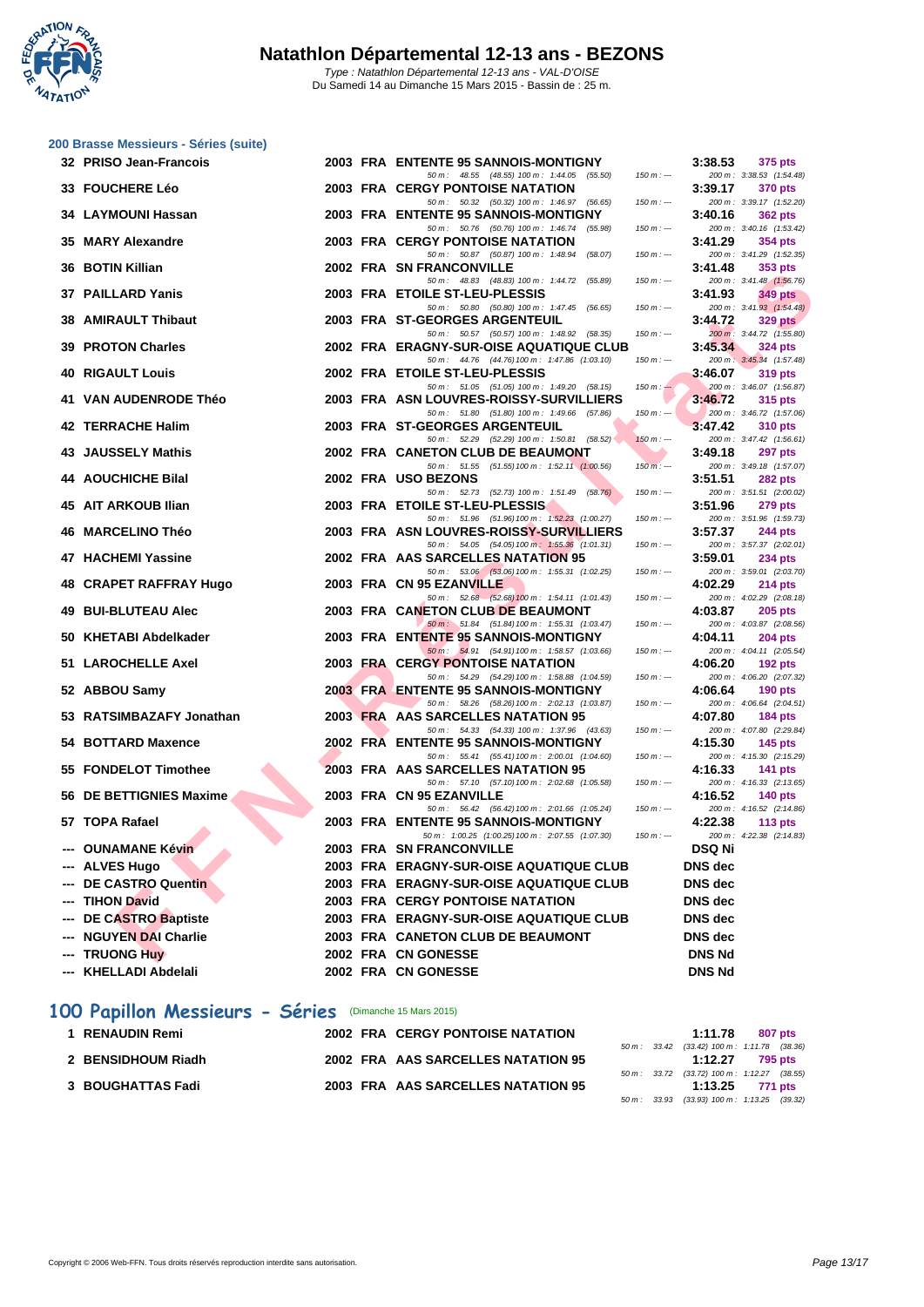

| 47AT10 |                                         |  |                                         |              |              |         |                                                              |
|--------|-----------------------------------------|--|-----------------------------------------|--------------|--------------|---------|--------------------------------------------------------------|
|        | 100 Papillon Messieurs - Séries (suite) |  |                                         |              |              |         |                                                              |
|        | 4 IABASSENE Safy                        |  | <b>2002 FRA AS ARGENTEUIL NATATION</b>  |              |              | 1:13.27 | 771 pts                                                      |
|        | 5 GUESDON Sacha                         |  | 2002 FRA AAS SARCELLES NATATION 95      |              |              | 1:19.27 | 50 m: 33.97 (33.97) 100 m: 1:13.27 (39.30)<br><b>632 pts</b> |
|        | <b>6 ANNEQUIN Leo</b>                   |  | 2002 FRA ETOILE ST-LEU-PLESSIS          | 50 m :       | 35.93        | 1:20.29 | (35.93) 100 m: 1:19.27 (43.34)<br>610 pts                    |
|        |                                         |  |                                         |              | 50 m : 36.28 |         | (36.28) 100 m: 1:20.29 (44.01)                               |
|        | 7 DINO Maxime                           |  | <b>2002 FRA CERGY PONTOISE NATATION</b> |              |              | 1:21.14 | 592 pts<br>50 m: 36.77 (36.77) 100 m: 1:21.14 (44.37)        |
| 8      | <b>REAL Tom</b>                         |  | 2002 FRA C.N VALLEE DE MONTMORENCY      |              | 50 m : 37.88 | 1:21.22 | 590 pts<br>$(37.88)$ 100 m : 1:21.22 $(43.34)$               |
| 9      | <b>CHAALANE Medhi</b>                   |  | 2002 FRA AAS SARCELLES NATATION 95      |              |              | 1:21.82 | 578 pts<br>50 m: 37.53 (37.53) 100 m: 1:21.82 (44.29)        |
|        | 10 CESAR Pierre                         |  | 2002 FRA SN FRANCONVILLE                |              |              | 1:22.37 | <b>566 pts</b>                                               |
|        | 11 DE BOYER D'EGUILLES Maxime           |  | 2002 FRA CANETON CLUB DE BEAUMONT       |              | 50 m : 37.34 | 1:24.04 | $(37.34)$ 100 m : 1:22.37 $(45.03)$<br>532 pts               |
|        | 12 KRPINA Ante-Nikola                   |  | 2003 FRA AAS SARCELLES NATATION 95      | 50 m :       | 36.16        | 1:24.38 | (36.16) 100 m: 1:24.04 (47.88)<br>525 pts                    |
|        | 13 DELOUVEE Bastian                     |  | <b>2002 FRA CERGY PONTOISE NATATION</b> |              | 50 m: 39.92  | 1:24.67 | $(39.92)$ 100 m : 1:24.38 $(44.46)$<br>520 pts               |
|        |                                         |  |                                         | 50 m :       | 37.35        |         | $(37.35)$ 100 m : 1:24.67 $(47.32)$                          |
| 14     | <b>BOUBEKEUR Gabriel</b>                |  | <b>2003 FRA CERGY PONTOISE NATATION</b> | $50 m$ :     | 39.03        | 1:25.78 | 498 pts<br>(39.03) 100 m: 1:25.78 (46.75)                    |
|        | <b>15 LEBBIHI Iliess</b>                |  | 2002 FRA ETOILE ST-LEU-PLESSIS          | $50 m$ :     | 41.09        | 1:27.77 | 460 pts<br>(41.09) 100 m: 1:27.77 (46.68)                    |
|        | 16 DESGRANGES Mathieu                   |  | 2002 FRA ACS CORMEILLES                 |              | 50 m : 40.94 | 1:28.44 | 447 pts<br>$(40.94)$ 100 m : 1:28.44 $(47.50)$               |
|        | 17 FOUCHERE Léo                         |  | 2003 FRA CERGY PONTOISE NATATION        |              |              | 1:29.29 | 432 pts                                                      |
|        | <b>18 CHARCONNET Damien</b>             |  | <b>2002 FRA AS ARGENTEUIL NATATION</b>  | 50 m :       | 40.91        | 1:29.64 | (40.91) 100 m: 1:29.29 (48.38)<br>426 pts                    |
| 19     | <b>RIGAULT Louis</b>                    |  | 2002 FRA ETOILE ST-LEU-PLESSIS          |              | 50 m : 41.46 | 1:29.73 | (41.46) 100 m: 1:29.64 (48.18)<br>424 pts                    |
| 20     | <b>COURTIN Lucas</b>                    |  | 2002 FRA SN FRANCONVILLE                |              |              | 1:31.01 | 50 m: 41.94 (41.94) 100 m: 1:29.73 (47.79)<br>401 pts        |
| 21     | <b>OULD MOUSSA Rayane</b>               |  | 2002 FRA AS ARGENTEUIL NATATION         | 50 m :       | 39.25        | 1:31.54 | $(39.25)$ 100 m : 1:31.01 $(51.76)$<br>392 pts               |
|        | 22 GILLET Emilien                       |  | 2002 FRA AAS SARCELLES NATATION 95      |              |              | 1:31.67 | 50 m: 42.03 (42.03) 100 m: 1:31.54 (49.51)<br>390 pts        |
|        |                                         |  |                                         | 50 m :       |              |         | 41.77 (41.77) 100 m: 1:31.67 (49.90)                         |
| 23.    | <b>AMELOT Nathan</b>                    |  | 2003 FRA ST-GEORGES ARGENTEUIL          |              | 50 m : 43.78 | 1:34.79 | 338 pts<br>(43.78) 100 m: 1:34.79 (51.01)                    |
|        | 24 PAILLARD Yanis                       |  | 2003 FRA ETOILE ST-LEU-PLESSIS          |              | 50 m : 43.68 | 1:34.98 | 335 pts<br>(43.68) 100 m: 1:34.98 (51.30)                    |
|        | 25 ROUET Loris                          |  | 2003 FRA ETOILE ST-LEU-PLESSIS          |              | 50 m : 43.50 | 1:35.75 | <b>323 pts</b><br>$(43.50)$ 100 m : 1:35.75 $(52.25)$        |
|        | 26 MESSAS Ayoub                         |  | 2002 FRA SN FRANCONVILLE                |              |              | 1:36.22 | <b>316 pts</b>                                               |
|        | 27 LAYMOUNI Hassan                      |  | 2003 FRA ENTENTE 95 SANNOIS-MONTIGNY    |              | 50 m : 45.61 | 1:37.60 | $(45.61)$ 100 m : 1:36.22 $(50.61)$<br>295 pts               |
|        | <b>28 VARLOT Eliott</b>                 |  | 2003 FRA ETOILE ST-LEU-PLESSIS          | 50 m : 46.76 |              | 1:38.23 | (46.76) 100 m: 1:37.60 (50.84)<br><b>285 pts</b>             |
|        | 29 SADYS Lucas                          |  | 2002 FRA ETOILE ST-LEU-PLESSIS          |              | 50 m : 44.63 | 1:38.59 | $(44.63)$ 100 m : 1:38.23 (53.60)<br><b>280 pts</b>          |
|        |                                         |  |                                         |              | 50 m : 46.20 |         | (46.20) 100 m : 1:38.59 (52.39)                              |
|        | 30 AIT ARKOUB Ilian                     |  | 2003 FRA ETOILE ST-LEU-PLESSIS          | 50 m :       | 45.80        | 1:40.25 | <b>256 pts</b><br>(45.80) 100 m: 1:40.25 (54.45)             |
|        | 31 TERRACHE Halim                       |  | 2003 FRA ST-GEORGES ARGENTEUIL          |              | 50 m : 45.85 | 1:40.90 | 247 pts<br>$(45.85)$ 100 m : 1:40.90 $(55.05)$               |
|        | 32 MARCELINO Théo                       |  | 2003 FRA ASN LOUVRES-ROISSY-SURVILLIERS |              |              | 1:40.97 | <b>246 pts</b><br>50 m: 47.07 (47.07) 100 m: 1:40.97 (53.90) |
|        | 33 ALVES Hugo                           |  | 2003 FRA ERAGNY-SUR-OISE AQUATIQUE CLUB |              |              | 1:42.20 | <b>230 pts</b>                                               |
|        | 34 JAUSSELY Mathis                      |  | 2002 FRA CANETON CLUB DE BEAUMONT       |              |              | 1:42.32 | 50 m: 45.98 (45.98) 100 m: 1:42.20 (56.22)<br><b>228 pts</b> |

| <b>30 AIT ARKOUB Ilian</b> |  | 2003 FRA ETOILE ST-LEU-PLESSIS          |
|----------------------------|--|-----------------------------------------|
| 31 TERRACHE Halim          |  | 2003 FRA ST-GEORGES ARGENTEUIL          |
| 32 MARCELINO Théo          |  | 2003 FRA ASN LOUVRES-ROISSY-SURVILLIERS |
| 33 ALVES Hugo              |  | 2003 FRA ERAGNY-SUR-OISE AQUATIQUE CLUE |
| 34 JAUSSELY Mathis         |  | 2002 FRA CANETON CLUB DE BEAUMONT       |
| 35 DELANOË Jérémie         |  | 2003 FRA ACS CORMEILLES                 |
| 36 CONTENT Jules           |  | 2002 FRA C.N VALLEE DE MONTMORENCY      |
| 37 PRISO Jean-Francois     |  | 2003 FRA ENTENTE 95 SANNOIS-MONTIGNY    |
| <b>38 AMIRAULT Thibaut</b> |  | 2003 FRA ST-GEORGES ARGENTEUIL          |
| 39 ABBOU Samy              |  | 2003 FRA ENTENTE 95 SANNOIS-MONTIGNY    |

|          |       | 1:13.27                      | 771<br>pts                |
|----------|-------|------------------------------|---------------------------|
| 50 m :   | 33.97 | $(33.97) 100 m$ :            | 1:13.27<br>(39.30)        |
|          |       | 1:19.27                      | 632 pts                   |
| $50 m$ : | 35.93 | $(35.93) 100 m$ :            | 1:19.27<br>(43.34)        |
|          |       | 1:20.29                      | <b>610 pts</b>            |
| $50 m$ : | 36.28 | $(36.28) 100 m$ :            | 1:20.29<br>(44.01)        |
|          |       | 1:21.14                      | 592 pts                   |
| $50 m$ : | 36.77 | $(36.77)$ 100 m :            | 1:21.14<br>(44.37)        |
|          |       | 1:21.22                      | 590 pts                   |
| $50 m$ : | 37.88 | $(37.88) 100 m$ :            | 1:21.22<br>(43.34)        |
|          |       | 1:21.82                      | 578<br>pts                |
| $50 m$ : | 37.53 | $(37.53) 100 m$ :            | 1:21.82<br>(44.29)        |
|          |       | 1:22.37                      | 566<br>pts                |
| $50 m$ : | 37.34 | $(37.34)$ 100 m:             | 1:22.37<br>(45.03)        |
|          |       | 1:24.04                      | 532 pts                   |
| $50 m$ : | 36.16 | $(36.16) 100 m$ :            | 1:24.04<br>(47.88)        |
|          |       | 1:24.38                      | 525<br>pts                |
| $50 m$ : | 39.92 | $(39.92) 100 m$ :            | 1:24.38<br>(44.46)        |
|          |       | 1:24.67                      | 520 pts                   |
| 50 m :   | 37.35 | $(37.35)$ 100 m :            | 1:24.67<br>(47.32)        |
|          |       | 1:25.78                      | 498 pts                   |
| $50 m$ : | 39.03 | $(39.03)$ 100 m :            | 1:25.78<br>(46.75)        |
|          |       | 1:27.77                      | <b>460 pts</b>            |
| $50 m$ : | 41.09 | $(41.09) 100 m$ :            | 1:27.77<br>(46.68)        |
|          |       | 1:28.44                      | 447<br>pts                |
| 50 m :   | 40.94 | $(40.94) 100 m$ :            | 1:28.44<br>(47.50)        |
|          |       | 1:29.29                      | 432 pts                   |
| $50 m$ : | 40.91 | $(40.91)$ 100 m :            | 1:29.29<br>(48.38)        |
|          |       | 1:29.64                      | 426 pts                   |
| 50 m :   | 41.46 | $(41.46) 100 m$ :            | 1:29.64<br>(48.18)        |
|          |       | 1:29.73                      | 424 pts                   |
| 50 m :   | 41.94 | $(41.94) 100 m$ :            | 1:29.73<br>(47.79)        |
|          |       | 1:31.01                      | 401 pts                   |
| $50 m$ : | 39.25 | $(39.25)$ 100 m :            | 1:31.01<br>(51.76)        |
|          |       | 1:31.54                      | 392 pts                   |
| $50 m$ : | 42.03 | $(42.03) 100 m$ :            | 1:31.54<br>(49.51)        |
|          |       | 1:31.67                      | 390 pts                   |
| $50 m$ : | 41.77 | $(41.77) 100 m$ :<br>1:34.79 | 1:31.67<br>(49.90)        |
|          |       | $(43.78) 100 m$ :            | 338 pts<br>1:34.79        |
| $50 m$ : | 43.78 | 1:34.98                      | (51.01)<br>335            |
| $50 m$ : | 43.68 | $(43.68) 100 m$ :            | pts<br>1:34.98<br>(51.30) |
|          |       | 1:35.75                      | 323 pts                   |
| 50 m :   | 43.50 | $(43.50)$ 100 m :            | 1:35.75<br>(52.25)        |
|          |       | 1:36.22                      | 316 pts                   |
| $50 m$ : | 45.61 | $(45.61)$ 100 m :            | 1:36.22<br>(50.61)        |
|          |       | 1:37.60                      | 295<br>pts                |
| $50 m$ : | 46.76 | $(46.76)$ 100 m :            | 1:37.60<br>(50.84)        |
|          |       | 1:38.23                      | 285<br>pts                |
| $50 m$ : | 44.63 | $(44.63) 100 m$ :            | 1:38.23<br>(53.60)        |
|          |       | 1:38.59                      | 280 pts                   |
| $50 m$ : | 46.20 | $(46.20)$ 100 m :            | 1:38.59<br>(52.39)        |
|          |       | 1:40.25                      | 256 pts                   |
| $50 m$ : | 45.80 | $(45.80) 100 m$ :            | 1:40.25<br>(54.45)        |
|          |       | 1:40.90                      | <b>247 pts</b>            |
| $50 m$ : | 45.85 | $(45.85) 100 m$ :            | 1:40.90<br>(55.05)        |
| RS       |       | 1:40.97                      | <b>246 pts</b>            |
| $50 m$ : | 47.07 | $(47.07) 100 m$ :            | 1:40.97<br>(53.90)        |
| .UB      |       | 1:42.20                      | <b>230 pts</b>            |
| $50 m$ : | 45.98 | $(45.98) 100 m$ :            | 1:42.20<br>(56.22)        |
|          |       | 1:42.32                      | <b>228 pts</b>            |
| $50 m$ : | 46.38 | $(46.38) 100 m$ :            | 1:42.32<br>(55.94)        |
|          |       | 1:42.84                      | 221<br>pts                |
| $50 m$ : | 48.03 | $(48.03) 100 m$ :            | 1:42.84<br>(54.81)        |
|          |       | 1:43.17                      | 217 pts                   |
| $50 m$ : | 43.47 | $(43.47) 100 m$ :            | 1:43.17<br>(59.70)        |
|          |       | 1:44.07                      | <b>206 pts</b>            |
| $50 m$ : | 49.65 | $(49.65) 100 m$ :            | 1:44.07<br>(54.42)        |
|          |       | 1:45.05                      | <b>194 pts</b>            |
| $50 m$ : | 48.30 | $(48.30)$ 100 m :            | 1:45.05<br>(56.75)        |
|          |       | 1:45.73                      | 186 pts                   |
| $50 m$ : | 48.96 | (48.96) 100 m : 1:45.73      | (56.77)                   |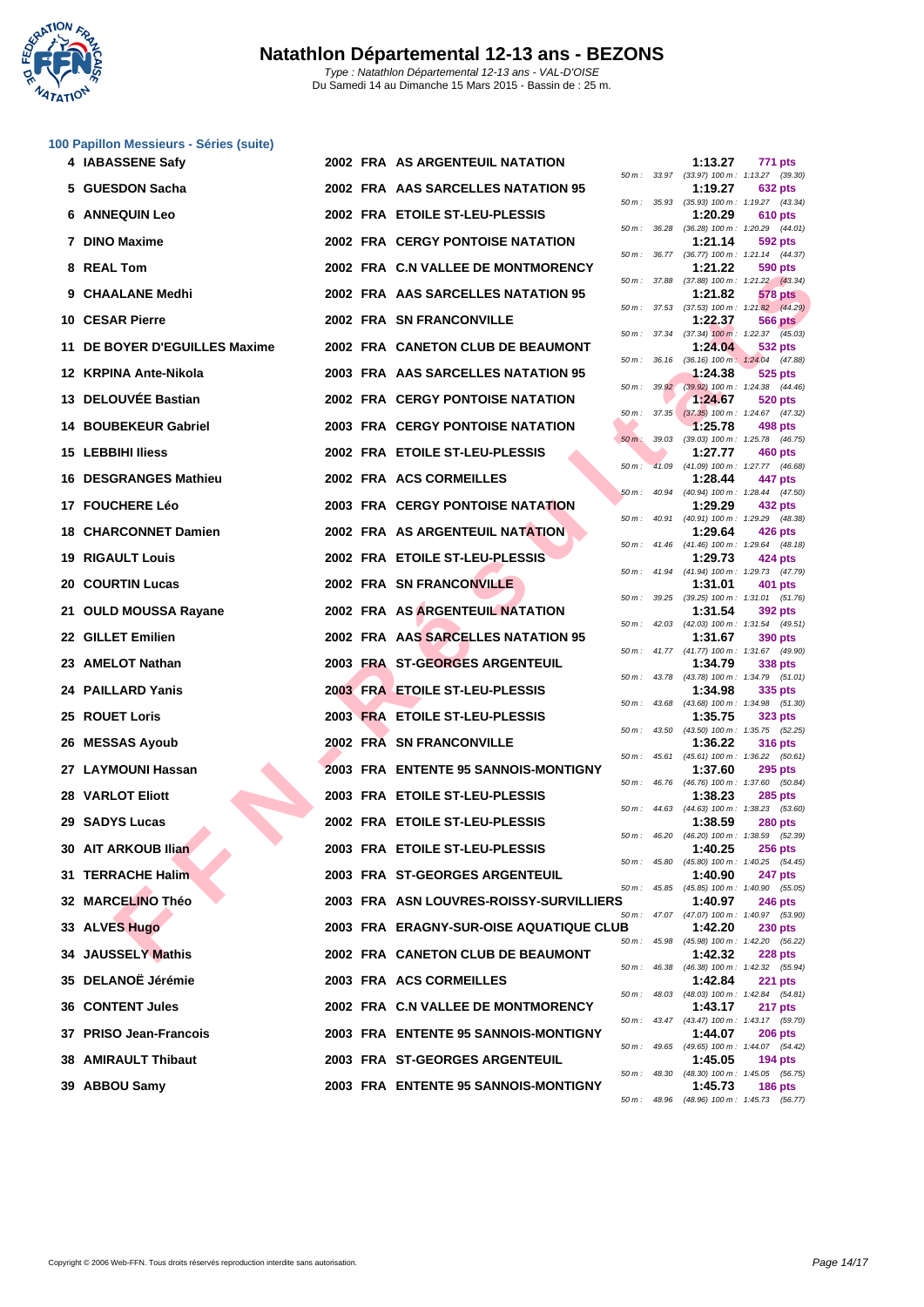

#### **[100 Papil](http://www.ffnatation.fr/webffn/index.php)lon Messieurs - Séries (suite)**

| 40 OUAHABI Samy                                                        |              | 2003 FRA AAS SARCELLES NATATION 95                                               |          |                  | 1:46.75                | 174 pts                                                      |
|------------------------------------------------------------------------|--------------|----------------------------------------------------------------------------------|----------|------------------|------------------------|--------------------------------------------------------------|
| 41 GROSSO Jason                                                        |              | <b>2003 FRA CERGY PONTOISE NATATION</b>                                          |          | 50 m: 46.89      | 1:47.29                | $(46.89)$ 100 m : 1:46.75 (59.86)<br><b>168 pts</b>          |
| <b>42 LESPINAS Louis</b>                                               |              | 2002 FRA CN 95 EZANVILLE                                                         |          | 50 m : 48.49     | 1:48.84                | (48.49) 100 m: 1:47.29 (58.80)<br>$151$ pts                  |
| <b>43 VAN AUDENRODE Théo</b>                                           |              | 2003 FRA ASN LOUVRES-ROISSY-SURVILLIERS                                          |          |                  | 1:49.44                | 50 m: 47.62 (47.62) 100 m: 1:48.84 (1:01.22)<br>144 $pts$    |
|                                                                        |              |                                                                                  |          |                  |                        | 50 m: 47.25 (47.25) 100 m: 1:49.44 (1:02.19)                 |
| <b>43 LAROCHELLE Axel</b>                                              |              | <b>2003 FRA CERGY PONTOISE NATATION</b>                                          |          |                  | 1:49.44                | <b>144 pts</b>                                               |
| <b>45 BOTIN Killian</b>                                                |              | 2002 FRA SN FRANCONVILLE                                                         |          |                  | 1:50.54                | 50 m: 49.53 (49.53) 100 m: 1:49.44 (59.91)<br><b>133 pts</b> |
|                                                                        |              |                                                                                  | $50 m$ : | 49.49            |                        | $(49.49) 100 \text{ m}$ : 1:50.54 $(1:01.05)$                |
| 46 DUBREUCQ Nolhan                                                     |              | 2002 FRA SN FRANCONVILLE                                                         |          |                  | 1:51.02                | $128$ pts                                                    |
| 47 MARY Alexandre                                                      |              | <b>2003 FRA CERGY PONTOISE NATATION</b>                                          |          |                  | 1:51.77                | 50 m: 51.91 (51.91) 100 m: 1:51.02 (59.11)<br>$121$ pts      |
|                                                                        |              |                                                                                  |          | 50 m: 52.44      |                        | $(52.44)$ 100 m : 1:51.77 $(59.33)$                          |
| <b>48 BUI-BLUTEAU Alec</b>                                             |              | 2003 FRA CANETON CLUB DE BEAUMONT                                                |          |                  | 1:52.68                | $112$ pts<br>50 m: 47.76 (47.76) 100 m: 1:52.68 (1:04.92)    |
| 49 QUILICHINI Martin                                                   |              | 2002 FRA C.N VALLEE DE MONTMORENCY                                               |          |                  | 1:56.05                | 83 pts                                                       |
|                                                                        |              |                                                                                  |          | $50 m$ : 48.09   |                        | $(48.09)$ 100 m : 1:56.05 $(1:07.96)$                        |
| 50 BLAZY Adam                                                          |              | 2003 FRA ASN LOUVRES-ROISSY-SURVILLIERS                                          | $50 m$ : | 53.41            | 2:03.12                | 37 pts<br>(53.41) 100 m: 2:03.12 (1:09.71)                   |
| 51 KHETABI Abdelkader                                                  |              | 2003 FRA ENTENTE 95 SANNOIS-MONTIGNY                                             |          |                  | 2:05.05                | 27 pts                                                       |
| --- LIOTTARD Cantin                                                    |              | 2002 FRA CERGY PONTOISE NATATION                                                 |          | $50 m$ : $56.39$ | <b>DSQ Vi</b>          | $(56.39) 100 m$ : 2:05.05 $(1:08.66)$                        |
| --- MESBAHI Badis                                                      |              | 2002 FRA USO BEZONS                                                              |          |                  | <b>DSQ Ni</b>          |                                                              |
| <b>TOPA Rafael</b>                                                     |              | 2003 FRA ENTENTE 95 SANNOIS-MONTIGNY                                             |          |                  | <b>DSQ Ni</b>          |                                                              |
| <b>BOTTARD Maxence</b>                                                 |              | 2002 FRA ENTENTE 95 SANNOIS-MONTIGNY                                             |          |                  | <b>DSQ Ni</b>          |                                                              |
|                                                                        |              |                                                                                  |          |                  |                        |                                                              |
| <b>TIHON David</b>                                                     |              | 2003 FRA CERGY PONTOISE NATATION                                                 |          |                  | <b>DNS</b> dec         |                                                              |
| --- TRUONG Huy                                                         |              | 2002 FRA CN GONESSE                                                              |          |                  | <b>DNS Nd</b>          |                                                              |
|                                                                        |              |                                                                                  |          |                  |                        |                                                              |
| 00 4 Nages Messieurs - Séries (Samedi 14 Mars 2015)                    |              |                                                                                  |          |                  |                        |                                                              |
| 1 BOUGHATTAS Fadi                                                      |              | <b>2003 FRA AAS SARCELLES NATATION 95</b>                                        |          |                  | 5:35.88                | <b>767 pts</b>                                               |
| 50 m: 35.17 (35.17) 100 m: 1:15.91 (40.74)                             | $150 m : -$  | $200 m: -$<br>$250 m : -$<br>$300 m: -$                                          |          |                  | $350 m: -$             | 400 m: 5:35.88 (4:19                                         |
| 2 IABASSENE Safy<br>50 m: 36.61 (36.61) 100 m: 1:20.84 (44.23)         | $150 m : -$  | 2002 FRA AS ARGENTEUIL NATATION<br>$200 m: -$<br>$250 m: -$<br>$300 m: -$        |          |                  | 5:37.70<br>$350 m: -$  | <b>756 pts</b><br>400 m : 5:37.70 (4:16                      |
| 3 BENSIDHOUM Riadh                                                     |              | 2002 FRA AAS SARCELLES NATATION 95                                               |          |                  | 5:40.51                | <b>738 pts</b>                                               |
| 50 m: 35.64 (35.64) 100 m: 1:17.62 (41.98)                             | $150 m: -$   | $200 m: -$<br>$250 m: -$<br>$300 m : -$                                          |          |                  | $350 m: -$             | 400 m: 5:40.51 (4:22                                         |
| 4 GUESDON Sacha                                                        | $150 m : -$  | 2002 FRA AAS SARCELLES NATATION 95<br>$200 m: -$<br>$250 m: -$<br>$300 m: -$     |          |                  | 5:44.66<br>$350 m : -$ | <b>713 pts</b>                                               |
| 50 m: 37.35 (37.35) 100 m: 1:22.44 (45.09)<br>5 RENAUDIN Remi          |              | <b>2002 FRA CERGY PONTOISE NATATION</b>                                          |          |                  | 5:44.89                | 400 m : 5:44.66 (4:22<br><b>711 pts</b>                      |
| 50 m: 35.35 (35.35) 100 m: 1:17.11 (41.76)                             | $150 m : -1$ | $200 m: -$<br>$250 m: -$<br>$300 m: -$                                           |          |                  | $350 m: -$             | 400 m : 5:44.89 (4:27                                        |
| 6 BAKHEIT Raphael                                                      |              | <b>2002 EGY MONTIGNY NATATION</b>                                                |          |                  | 5:57.72                | 636 pts                                                      |
| 50 m: 38.48 (38.48) 100 m: 1:27.88 (49.40)<br><b>7 GILLET Emilien</b>  | $150 m: -$   | $200 m$ : ---<br>$250 m : -$<br>$300 m: -$<br>2002 FRA AAS SARCELLES NATATION 95 |          |                  | $350 m : -$<br>5:57.97 | 400 m : 5:57.72 (4:29<br><b>634 pts</b>                      |
| 50 m: 41.15 (41.15) 100 m: 1:30.15 (49.00)                             | $150 m : -$  | $200 m: -$<br>$250 m : -$<br>$300 m$ : ---                                       |          |                  | $350 m: -$             | 400 m : 5:57.97 (4:27                                        |
| 8 CHARCONNET Damien                                                    |              | 2002 FRA AS ARGENTEUIL NATATION                                                  |          |                  | 6:00.83                | <b>618 pts</b>                                               |
| 50 m : 42.38 (42.38) 100 m : 1:34.71 (52.33)                           | $150 m : -$  | $200 m: -$<br>$300 m : -$<br>$250 m: -$                                          |          |                  | 350 m : ---            | 400 m : 6:00.83 (4:26                                        |
| 9 ANNEQUIN Leo                                                         | $150 m : -$  | 2002 FRA ETOILE ST-LEU-PLESSIS<br>$300 m$ : ---<br>$200 m : -$<br>$250 m : -$    |          |                  | 6:01.77<br>$350 m : -$ | <b>613 pts</b>                                               |
| 50 m: 37.48 (37.48) 100 m: 1:25.44 (47.96)<br>10 DINO Maxime           |              | <b>2002 FRA CERGY PONTOISE NATATION</b>                                          |          |                  | 6:03.19                | 400 m : 6:01.77 (4:36<br>605 pts                             |
| 50 m : 38.10 (38.10) 100 m : 1:25.69 (47.59)                           | $150 m : -$  | $200 m: -$<br>$250 m : -$<br>$300 m: -$                                          |          |                  | $350 m : -$            | 400 m : 6:03.19 (4:37                                        |
| 11 LIOTTARD Cantin                                                     |              | <b>2002 FRA CERGY PONTOISE NATATION</b>                                          |          |                  | 6:07.19                | 583 pts                                                      |
| 50 m: 38.41 (38.41) 100 m: 1:25.43 (47.02)<br><b>12 CHAALANE Medhi</b> | $150 m : -$  | $200 m: -$<br>250 m : ---<br>$300 m: -$<br>2002 FRA AAS SARCELLES NATATION 95    |          |                  | $350 m : -$<br>6:08.43 | 400 m : 6:07.19 (4:41<br>576 pts                             |
| 50 m : 39.18 (39.18) 100 m : 1:27.97 (48.79)                           | $150 m: -$   | $200 m: -$<br>$250 m: -$<br>$300 m$ : ---                                        |          |                  | $350 m : -$            | 400 m : 6:08.43 (4:40                                        |
| 13 CESAR Pierre<br>50 m: 39.41 (39.41) 100 m: 1:28.20 (48.79)          | 150 m : ---  | 2002 FRA SN FRANCONVILLE<br>$200 m: -$<br>$250 m: -$<br>$300 m : -$              |          |                  | 6:15.54<br>$350 m: -$  | 538 pts<br>400 m: 6:15.54 (4:47                              |

# **400 4 Nages Messieurs - Séries** (Samedi 14 Mars 2015)

| <b>BOUGHATTAS Fadi</b>                       |                       | 5:35.88<br>2003 FRA AAS SARCELLES NATATION 95          | <b>767 pts</b>            |
|----------------------------------------------|-----------------------|--------------------------------------------------------|---------------------------|
| 50 m: 35.17 (35.17) 100 m: 1:15.91 (40.74)   | $150 m: -$            | $200 m: -$<br>$250 m: -$<br>$300 m: -$<br>$350 m : -$  | 400 m: 5:35.88 (4:19.97)  |
| 2 IABASSENE Safy                             |                       | 5:37.70<br>2002 FRA AS ARGENTEUIL NATATION             | <b>756 pts</b>            |
| 50 m: 36.61 (36.61) 100 m: 1:20.84 (44.23)   | $150 m: -$            | $200 m: -$<br>$350 m : -$<br>$250 m: -$<br>$300 m: -$  | 400 m: 5:37.70 (4:16.86)  |
| 3 BENSIDHOUM Riadh                           |                       | 5:40.51<br>2002 FRAI AAS SARCELLES NATATION 95         | <b>738 pts</b>            |
| 50 m: 35.64 (35.64) 100 m: 1:17.62 (41.98)   | $150 m: -$            | $200 m: -$<br>$250 m: -$<br>$350 m: -$<br>$300 m : -$  | 400 m: 5:40.51 (4:22.89)  |
| 4 GUESDON Sacha                              |                       | 2002 FRA AAS SARCELLES NATATION 95<br>5:44.66          | <b>713 pts</b>            |
| 50 m: 37.35 (37.35) 100 m: 1:22.44 (45.09)   | $150 m: -$            | $200 m: -$<br>$350 m: -$<br>$250 m: -$<br>$300 m: -$   | 400 m: 5:44.66 (4:22.22)  |
| 5 RENAUDIN Remi                              |                       | <b>2002 FRA CERGY PONTOISE NATATION</b><br>5:44.89     | <b>711 pts</b>            |
| 50 m: 35.35 (35.35) 100 m: 1:17.11 (41.76)   | $150 m : -2$          | $200 m: -$<br>$350 m : -$<br>$250 m: -$<br>$300 m: -$  | 400 m: 5:44.89 (4:27.78)  |
| 6 BAKHEIT Raphael                            |                       | <b>2002 EGY MONTIGNY NATATION</b><br>5:57.72           | 636 pts                   |
| 50 m: 38.48 (38.48) 100 m: 1:27.88 (49.40)   | $150 m: -$            | $200 m: -$<br>$250 m: -$<br>$300 m : -$<br>$350 m : -$ | 400 m : 5:57.72 (4:29.84) |
| 7 GILLET Emilien                             |                       | 2002 FRA AAS SARCELLES NATATION 95<br>5:57.97          | <b>634 pts</b>            |
| 50 m: 41.15 (41.15) 100 m: 1:30.15 (49.00)   | $150 m: -$            | $200 m: -$<br>$250 m: -$<br>$300 m : -$<br>$350 m: -$  | 400 m: 5:57.97 (4:27.82)  |
| 8 CHARCONNET Damien                          |                       | 2002 FRA AS ARGENTEUIL NATATION<br>6:00.83             | <b>618 pts</b>            |
| 50 m : 42.38 (42.38) 100 m : 1:34.71 (52.33) | $150 m: -$            | $200 m: -$<br>$350 m : -$<br>$250 m: -$<br>$300 m: -$  | 400 m: 6:00.83 (4:26.12)  |
| 9 ANNEQUIN Leo                               |                       | 2002 FRA ETOILE ST-LEU-PLESSIS<br>6:01.77              | <b>613 pts</b>            |
| 50 m : 37.48 (37.48) 100 m : 1:25.44 (47.96) | $150 m : -$           | $200 m: -$<br>$250 m: -$<br>$300 m: -$<br>$350 m: -$   | 400 m: 6:01.77 (4:36.33)  |
| 10 DINO Maxime                               |                       | <b>2002 FRA CERGY PONTOISE NATATION</b><br>6:03.19     | 605 pts                   |
| 50 m: 38.10 (38.10) 100 m: 1.25.69 (47.59)   | $150 m: -$            | $200 m: -$<br>$250 m: -$<br>$350 m : -$<br>$300 m: -$  | 400 m: 6:03.19 (4:37.50)  |
| 11 LIOTTARD Cantin                           |                       | 2002 FRA CERGY PONTOISE NATATION<br>6:07.19            | 583 pts                   |
| 50 m: 38.41 (38.41) 100 m: 1:25.43 (47.02)   | $150 m: -$            | $200 m: -$<br>$250 m: -$<br>$300 m: -$<br>$350 m: -$   | 400 m : 6:07.19 (4:41.76) |
| 12 CHAALANE Medhi                            |                       | 2002 FRA AAS SARCELLES NATATION 95<br>6:08.43          | 576 pts                   |
| 50 m: 39.18 (39.18) 100 m: 1:27.97 (48.79)   | $150 m: -$            | $200 m: -$<br>$250 m: -$<br>$300 m: -$<br>$350 m : -$  | 400 m : 6:08.43 (4:40.46) |
| 13 CESAR Pierre                              |                       | <b>2002 FRA SN FRANCONVILLE</b><br>6:15.54             | 538 pts                   |
| 50 m: 39.41 (39.41) 100 m: 1:28.20 (48.79)   | $150 m: -$            | $200 m: -$<br>$250 m: -$<br>$350 m : -$<br>$300 m: -$  | 400 m: 6:15.54 (4:47.34)  |
| 14 DESGRANGES Mathieu                        |                       | 2002 FRA ACS CORMEILLES<br>6:22.14                     | <b>504 pts</b>            |
| 50 m: 41.90 (41.90) 100 m: 1:32.00 (50.10)   | $150 m: -$            | $200 m: -$<br>$250 m: -$<br>$300 m: -$<br>$350 m : -$  | 400 m: 6:22.14 (4:50.14)  |
| 15 DELANOË Jérémie                           |                       | 2003 FRA ACS CORMEILLES<br>6:23.09                     | 499 pts                   |
| 50 m: 48.68 (48.68) 100 m: 1:44.88           | (56.20)<br>$150 m: -$ | $200 m: -$<br>$350 m: -$<br>$250 m : -$<br>$300 m: -$  | 400 m: 6:23.09 (4:38.21)  |
| 16 DELOUVEE Bastian                          |                       | <b>2002 FRA CERGY PONTOISE NATATION</b><br>6:25.42     | <b>487 pts</b>            |
| 50 m: 49.47 (49.47) 100 m: 1:27.98 (38.51)   | $150 m: -$            | $200 m: -$<br>$350 m : -$<br>$250 m: -$<br>$300 m: -$  | 400 m : 6:25.42 (4:57.44) |
| <b>17 RIGAULT Louis</b>                      |                       | 2002 FRA ETOILE ST-LEU-PLESSIS<br>6:25.95              | 485 pts                   |
| 50 m: 44.80 (44.80) 100 m: 1:35.11 (50.31)   | $150 m: -$            | $200 m: -$<br>$250 m: -$<br>$350 m: -$<br>$300 m: -$   | 400 m: 6:25.95 (4:50.84)  |
| 18 BOUBEKEUR Gabriel                         |                       | <b>2003 FRA CERGY PONTOISE NATATION</b><br>6:28.47     | 472 pts                   |
| 50 m: 41.05 (41.05) 100 m: 1:33.34 (52.29)   | $150 m: -$            | $200 m: -$<br>$250 m: -$<br>$300 m: -$<br>$350 m : -$  | 400 m: 6:28.47 (4:55.13)  |
| <b>18 LEBBIHI Iliess</b>                     |                       | 2002 FRA ETOILE ST-LEU-PLESSIS<br>6:28.47              | 472 pts                   |
| 50 m: 43.41 (43.41) 100 m: 1:35.63 (52.22)   | $150 m : -$           | $200 m: -$<br>$250 m: -$<br>$300 m : -$<br>$350 m : -$ | 400 m : 6:28.47 (4:52.84) |

|             |       | 1:46.75                      | <b>174 pts</b>                 |
|-------------|-------|------------------------------|--------------------------------|
| 50 m: 46.89 |       |                              | (46.89) 100 m: 1:46.75 (59.86) |
|             |       | 1:47.29                      | <b>168 pts</b>                 |
| 50 m :      | 48.49 | $(48.49) 100 m$ :            | 1:47.29 (58.80)                |
|             |       | 1:48.84                      | <b>151 pts</b>                 |
| 50 m:       | 47.62 | $(47.62) 100 m$ :            | 1:48.84 (1:01.22)              |
|             |       | 1:49.44                      | <b>144 pts</b>                 |
| $50 m$ :    | 47.25 | $(47.25) 100 m$ :            | 1:49.44 (1:02.19)              |
|             |       | 1:49.44                      | 144 pts                        |
| 50 m :      | 49.53 | $(49.53) 100 m$ :            | 1:49.44 (59.91)                |
|             |       | 1:50.54                      | <b>133 pts</b>                 |
| 50 m:       | 49.49 | $(49.49) 100 m$ :            | 1:50.54 (1:01.05)              |
|             |       | 1:51.02                      | 128 pts                        |
| 50 m :      | 51.91 | $(51.91)$ 100 m :            | $1:51.02$ $(59.11)$            |
|             |       | 1:51.77                      | 121 pts                        |
| 50 m :      | 52.44 | $(52.44)$ 100 m:             | 1:51.77 (59.33)                |
|             |       | 1:52.68                      | 112 pts                        |
| 50 m :      | 47.76 | $(47.76) 100 m$ :            | 1:52.68 (1:04.92)              |
|             |       | 1:56.05                      | 83 pts                         |
| 50 m :      | 48.09 | $(48.09) 100 m$ :            | 1:56.05 (1:07.96)              |
|             | 53.41 | 2:03.12<br>$(53.41) 100 m$ : | 37 pts<br>2:03.12 (1:09.71)    |
| $50 m$ :    |       | 2:05.05                      | 27 pts                         |
| 50 m :      | 56.39 | $(56.39) 100 m$ :            | 2:05.05 (1:08.66)              |
|             |       | <b>DSQ Vi</b>                |                                |
|             |       |                              |                                |
| þ           |       | <b>DSQ Ni</b>                |                                |
|             |       | <b>DSQ Ni</b>                |                                |
|             |       | <b>DSQ Ni</b>                |                                |
|             |       | DNS dec                      |                                |
|             |       |                              |                                |
|             |       | <b>DNS Nd</b>                |                                |
|             |       |                              |                                |
|             |       |                              |                                |
|             |       |                              |                                |
|             |       | 5:35.88                      | <b>767 pts</b>                 |
|             |       | $350 m : -$                  | 400 m: 5:35.88                 |
|             |       | 5:37.70                      | <b>756 pts</b>                 |
|             |       | $350 m : -$                  | 400 m: 5:37.70                 |
|             |       |                              |                                |

| $350 m : -$ | 400 m: 5:35.88 (4:19.97) |
|-------------|--------------------------|
| 5:37.70     | <b>756 pts</b>           |
| $350 m : -$ | 400 m: 5:37.70 (4:16.86) |
| 5:40.51     | <b>738 pts</b>           |
| $350 m: -$  | 400 m: 5:40.51 (4:22.89) |
| 5:44.66     | <b>713 pts</b>           |
| $350 m : -$ | 400 m: 5:44.66 (4:22.22) |
| 5:44.89     | 711 pts                  |
| $350 m: -$  | 400 m: 5:44.89 (4:27.78) |
| 5:57.72     | 636 pts                  |
| $350 m : -$ | 400 m: 5:57.72 (4:29.84) |
| 5:57.97     | 634 pts                  |
| $350 m : -$ | 400 m: 5:57.97 (4:27.82) |
| 6:00.83     | <b>618 pts</b>           |
| $350 m : -$ | 400 m: 6:00.83 (4:26.12) |
| 6:01.77     | 613 pts                  |
| $350 m : -$ | 400 m: 6:01.77 (4:36.33) |
| 6:03.19     | <b>605 pts</b>           |
| $350 m : -$ | 400 m: 6:03.19 (4:37.50) |
| 6:07.19     | 583 pts                  |
| $350 m : -$ | 400 m: 6:07.19 (4:41.76) |
| 6:08.43     | 576 pts                  |
| $350 m : -$ | 400 m: 6:08.43 (4:40.46) |
| 6:15.54     | 538 pts                  |
| $350 m : -$ | 400 m: 6:15.54 (4:47.34) |
| 6:22.14     | 504 pts                  |
| $350 m : -$ | 400 m: 6:22.14 (4:50.14) |
| 6:23.09     | 499 pts                  |
| $350 m : -$ | 400 m: 6:23.09 (4:38.21) |
| 6:25.42     | 487 pts                  |
| $350 m : -$ | 400 m: 6:25.42 (4:57.44) |
| 6:25.95     | <b>485 pts</b>           |
| $350 m : -$ | 400 m: 6:25.95 (4:50.84) |
| 6:28.47     | 472 pts                  |
| $350 m : -$ | 400 m: 6:28.47 (4:55.13) |
| 6:28.47     | 472 pts                  |
| $350 m : -$ | 400 m: 6:28.47 (4:52.84) |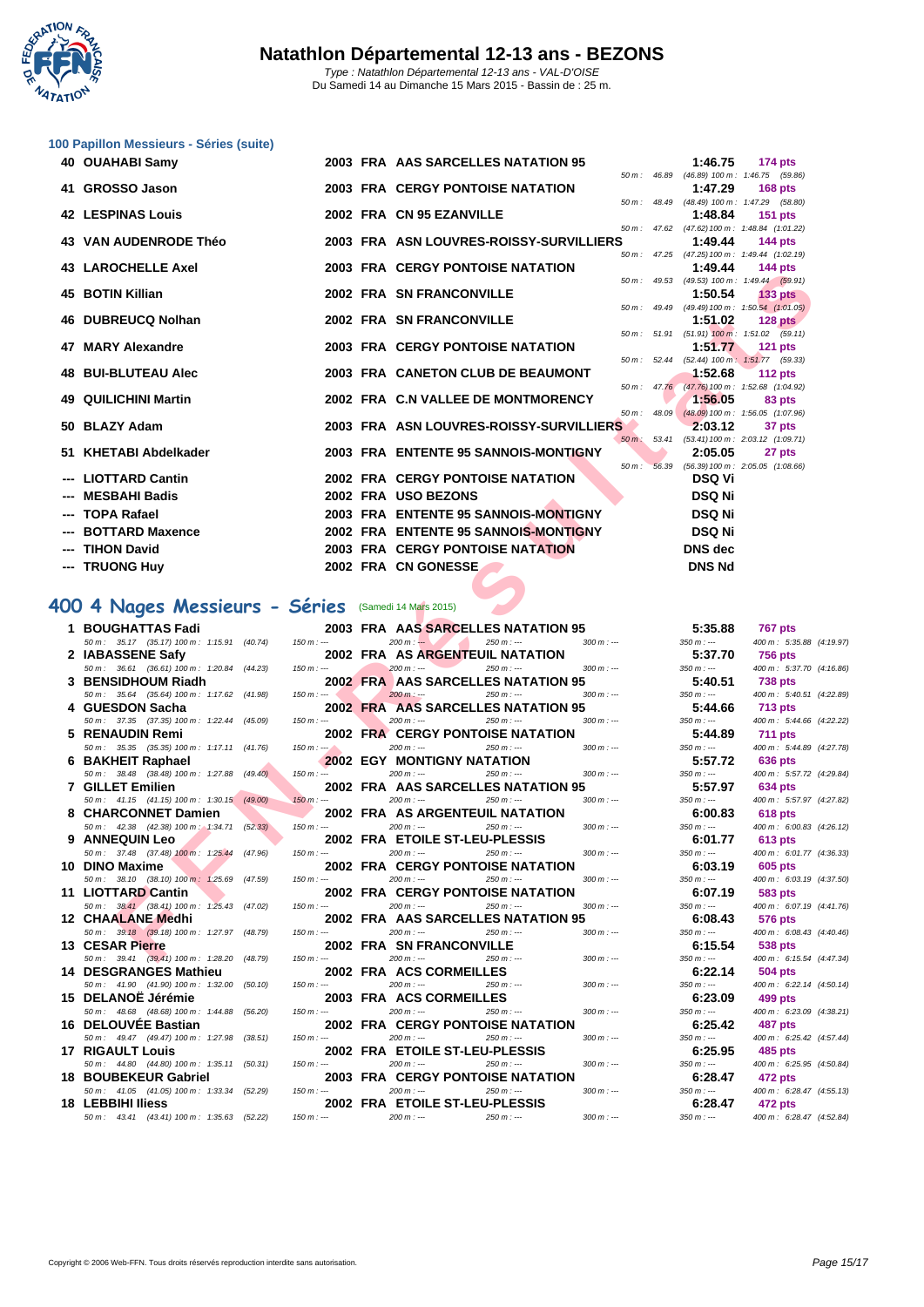

|    | 400 4 Nages Messieurs - Séries (suite)                                                                              |                   |                              |    |
|----|---------------------------------------------------------------------------------------------------------------------|-------------------|------------------------------|----|
| 20 | <b>OULD MOUSSA Rayane</b>                                                                                           |                   |                              | 20 |
| 21 | 43.30 (43.30) 100 m : 1:35.71<br>$50 m$ :<br><b>REAL Tom</b>                                                        | (52.41)           | $150 m: -$                   | 20 |
| 22 | 50 m: 41.96 (41.96) 100 m: 1:29.38<br><b>FOUCHERE Léo</b>                                                           | (47.42)           | $150 m : -$                  | 20 |
| 23 | 50 m : 42.00 (42.00) 100 m : 1:34.26<br>DE BOYER D'EGUILLES Maxime                                                  | (52.26)           | $150 m : -$                  | 20 |
| 24 | 39.12<br>$(39.12)$ 100 m : 1:30.07<br>$50 m$ :<br><b>TIHON David</b>                                                | (50.95)           | $150 m : -$                  | 20 |
| 25 | 41.78 (41.78) 100 m : 1:34.23<br>$50 m$ :<br><b>MESSAS Ayoub</b>                                                    | (52.45)           | 150 m : ---                  | 20 |
| 26 | 47.74 (47.74) 100 m : 1:41.53<br>$50 m$ :<br><b>AMELOT Nathan</b>                                                   | (53.79)           | $150 m : -$                  | 20 |
| 27 | 42.53 (42.53) 100 m : 1:37.12<br>50 m :<br><b>COURTIN Lucas</b>                                                     | (54.59)           | 150 m : ---                  | 20 |
| 28 | 39.78 (39.78) 100 m : 1:33.30<br>50 m :<br><b>KARA Umutcan</b>                                                      | (53.52)           | $150 m : -$                  | 20 |
| 29 | 50 m: 49.40 (49.40) 100 m: 1:47.88<br><b>ROUET Loris</b>                                                            | (58.48)           | $150 m : -$                  | 20 |
| 30 | 50 m: 46.88 (46.88) 100 m: 1:41.42<br><b>LAYMOUNI Hassan</b>                                                        | (54.54)           | $150 m : -$                  | 20 |
| 31 | $50 m$ :<br>51.12<br>$(51.12)$ 100 m : 1:47.94<br><b>PAILLARD Yanis</b>                                             | (56.82)           | $150 m: -$                   | 20 |
| 32 | 47.11<br>$(47.11)$ 100 m : 1:43.02<br>$50 m$ :<br><b>DAUGERON Jordan</b>                                            | (55.91)           | $150 m : -$                  | 20 |
| 33 | 42.98<br>$(42.98)$ 100 m : 1:38.09<br>50 m :<br><b>VARLOT Eliott</b>                                                | (55.11)           | $150 m : -$                  | 20 |
| 34 | 45.90 (45.90) 100 m : 1:43.73<br>50 m :<br><b>SADYS Lucas</b>                                                       | (57.83)           | 150 m : ---                  | 20 |
| 35 | $50 m$ : 48.62<br>$(48.62)$ 100 m : 1:45.35<br><b>DOLLET Mathis</b>                                                 | (56.73)           | $150 m : -$                  | 20 |
| 36 | 46.53 (46.53) 100 m : 1:47.73 (1:01.20)<br>$50 m$ :<br><b>PRISO Jean-Francois</b>                                   |                   | $150 m : -$                  | 20 |
| 37 | 52.06<br>$(52.06)$ 100 m : 1:50.37<br>$50 m$ :<br><b>DUBREUCQ Nolhan</b>                                            | (58.31)           | 150 m : ---                  | 20 |
| 38 | $50 m$ :<br>48.34<br>(48.34) 100 m : 1:47.51<br><b>GROSSO Jason</b>                                                 | (59.17)           | $150 m : -$                  | 20 |
| 39 | 50 m: 51.05 (51.05) 100 m: 1:52.22 (1:01.17)<br><b>OUAHABI Samy</b>                                                 |                   | $150 m: -$                   | 20 |
| 40 | 48.06<br>$(48.06)$ 100 m : 1:47.41<br>$50 m$ :<br><b>TERRACHE Halim</b>                                             | (59.35)           | $150 m : -$                  | 20 |
| 41 | 51.11 (51.11) 100 m: 1:51.70 (1:00.59)<br>50 m :<br><b>MARY Alexandre</b>                                           |                   | 150 m : ---                  | 20 |
| 42 | 52.86 (52.86) 100 m: 1:55.81 (1:02.95)<br>50 m :<br><b>AMIRAULT Thibaut</b><br>49.66<br>(49.66) 100 m :<br>$50 m$ : |                   | $150 m : -$<br>$150 m$ : $-$ | 20 |
| 43 | <b>JAUSSELY Mathis</b><br>(45.65) 100 m: 1:47.02 (1:01.37)<br>$50 m$ :<br>45.65                                     | 1:52.77 (1:03.11) | 150 m : ---                  | 20 |
| 44 | <b>AIT ARKOUB Ilian</b>                                                                                             |                   |                              | 20 |
| 45 | 50 m : 50.43 (50.43) 100 m : 1:50.87 (1:00.44)<br>AGATI Tiziano                                                     |                   | $150 m: -$                   | 20 |
| 46 | 50 m : 48.05 (48.05) 100 m : 1:48.16 (1:00.11) 150 m : ---<br><b>BOTIN Killian</b>                                  |                   |                              | 20 |
| 47 | 49.44 (49.44) 100 m : 1:52.68 (1:03.24)<br>50 m :<br><b>MARCELINO Théo</b>                                          |                   | $150 m : -$                  | 20 |
| 48 | 50 m : 48.26 (48.26) 100 m : 1:49.00 (1:00.74)<br><b>CONTENT Jules</b>                                              |                   | $150 m : -$                  | 20 |
| 49 | 50 m : 46.68 (46.68) 100 m : 1:43.93 (57.25)<br><b>BLAZY Adam</b>                                                   |                   | $150 m : -$                  | 20 |
| 50 | 53.67 (53.67) 100 m : 2:03.78 (1:10.11)<br>$50 m$ :<br><b>SOHAN Rithik</b>                                          |                   | $150 m : -$                  | 20 |
| 51 | 50 m : 53.24 (53.24) 100 m : 1:55.90 (1:02.66)<br><b>LAROCHELLE Axel</b>                                            |                   | $150 m: -$                   | 20 |
| 52 | 50 m: 51.61 (51.61) 100 m: 1:52.77 (1:01.16)<br>KHETABI Abdelkader                                                  |                   | $150 m : -$                  | 20 |
| 53 | 50 m : 57.40 (57.40) 100 m : 2:03.97 (1:06.57)<br>VAN AUDENRODE Théo                                                |                   | $150 m : -$                  | 20 |
| 54 | 50 m : 50.04 (50.04) 100 m : 1:56.51 (1:06.47)<br><b>QUILICHINI Martin</b>                                          |                   | $150 m : -$                  | 20 |
| 55 | 50 m : 48.33 (48.33) 100 m : 1:59.98 (1:11.65)<br><b>TOPA Rafael</b>                                                |                   | $150 m : -$                  | 20 |
|    | 50 m : 1:08.90 (1:08.90) 100 m : 2:28.80 (1:19.90)                                                                  |                   | $150 m : -$                  |    |

| 0 4 Nages Messieurs - Series (suite)                                    |               |                                                                                       |                        |                                             |
|-------------------------------------------------------------------------|---------------|---------------------------------------------------------------------------------------|------------------------|---------------------------------------------|
| 20   OULD MOUSSA Rayane                                                 |               | 2002 FRA AS ARGENTEUIL NATATION                                                       | 6:28.57                | 472 pts                                     |
| 50 m: 43.30 (43.30) 100 m: 1:35.71 (52.41)<br>21 REAL Tom               | $150 m : -$   | $200 m: -$<br>$250 m : -$<br>$300 m: -$<br>2002 FRA C.N VALLEE DE MONTMORENCY         | $350 m : -$<br>6:28.60 | 400 m: 6:28.57 (4:52.86)<br>471 pts         |
| 50 m: 41.96 (41.96) 100 m: 1:29.38 (47.42)                              | $150 m: -$    | $200 m: -$<br>$250 m: -$<br>$300 m: -$                                                | $350 m: -$             | 400 m: 6:28.60 (4:59.22)                    |
| 22 FOUCHERE Léo<br>50 m: 42.00 (42.00) 100 m: 1:34.26 (52.26)           | $150 m : -$   | <b>2003 FRA CERGY PONTOISE NATATION</b><br>200 m : ---<br>$250 m : -$<br>$300 m: -$   | 6:30.20<br>$350 m : -$ | 464 pts<br>400 m: 6:30.20 (4:55.94)         |
| 23 DE BOYER D'EGUILLES Maxime                                           |               | 2002 FRA CANETON CLUB DE BEAUMONT                                                     | 6:30.86                | 460 pts                                     |
| 50 m : 39.12 (39.12) 100 m : 1:30.07<br>(50.95)<br>24 TIHON David       | $150 m: -$    | 200 m : ---<br>$250 m : -$<br>300 m : ---<br><b>2003 FRA CERGY PONTOISE NATATION</b>  | $350 m : -$<br>6:31.19 | 400 m: 6:30.86 (5:00.79)<br><b>459 pts</b>  |
| 50 m: 41.78 (41.78) 100 m: 1:34.23 (52.45)                              | $150 m: -$    | $200 m: -$<br>$250 m: -$<br>$300 m: -$                                                | $350 m: -$             | 400 m: 6:31.19 (4:56.96)                    |
| 25  MESSAS Ayoub<br>50 m: 47.74 (47.74) 100 m: 1:41.53 (53.79)          | $150 m : -$   | <b>2002 FRA SN FRANCONVILLE</b><br>$200 m: -$<br>$250 m : -$<br>$300 m$ : ---         | 6:36.75<br>$350 m : -$ | 432 pts<br>400 m: 6:36.75 (4:55.22)         |
| 26   AMELOT Nathan                                                      |               | 2003 FRA ST-GEORGES ARGENTEUIL                                                        | 6:38.49                | 424 pts                                     |
| 50 m: 42.53 (42.53) 100 m: 1:37.12 (54.59)<br>27 COURTIN Lucas          | $150 m : -$   | $200 m: -$<br>$250 m : -$<br>$300 m : -$<br><b>2002 FRA SN FRANCONVILLE</b>           | $350 m: -$<br>6:41.11  | 400 m: 6:38.49 (5:01.37)<br>412 pts         |
| 50 m: 39.78 (39.78) 100 m: 1:33.30 (53.52)                              | $150 m: -$    | $200 m: -$<br>$300 m : -$<br>$250 m: -$                                               | $350 m: -$             | 400 m: 6:41.11 (5:07.81)                    |
| 28   KARA Umutcan<br>50 m: 49.40 (49.40) 100 m: 1:47.88 (58.48)         | $150 m: -$    | 2003 FRA USO BEZONS<br>$200 m: -$<br>$250 m : -$<br>$300 m$ : ---                     | 6:46.83<br>$350 m: -$  | <b>386 pts</b><br>400 m: 6:46.83 (4:58.95)  |
| 29   ROUET Loris                                                        |               | 2003 FRA ETOILE ST-LEU-PLESSIS                                                        | 6:48.55                | <b>378 pts</b>                              |
| 50 m : 46.88 (46.88) 100 m : 1:41.42<br>(54.54)<br>30   LAYMOUNI Hassan | $150 m: -$    | $200 m : -$<br>$250 m: -$<br>300 m : ---<br>2003 FRA ENTENTE 95 SANNOIS-MONTIGNY      | $350 m : -$<br>6:49.38 | 400 m: 6:48.55 (5:07.13)<br>375 pts         |
| 50 m: 51.12 (51.12) 100 m: 1:47.94<br>(56.82)                           | $150 m : -$   | $200 m: -$<br>$250 m : -$<br>$300 m: -$                                               | $350 m: -$             | 400 m: 6:49.38 (5:01.44)                    |
| 31   PAILLARD Yanis<br>50 m: 47.11 (47.11) 100 m: 1:43.02 (55.91)       | $150 m: -$    | 2003 FRA ETOILE ST-LEU-PLESSIS<br>$200 m: -$<br>$250 m: -$<br>$300 m: -$              | 6:49.50<br>$350 m : -$ | 374 pts<br>400 m: 6:49.50 (5:06.48)         |
| 32 DAUGERON Jordan                                                      |               | <b>2002 FRA CERGY PONTOISE NATATION</b>                                               | 6:49.99                | <b>372 pts</b>                              |
| 50 m: 42.98 (42.98) 100 m: 1:38.09<br>(55.11)<br>33 VARLOT Eliott       | $150 m$ : --- | 200 m : ---<br>$250 m : -$<br>$300 m: -$<br>2003 FRA ETOILE ST-LEU-PLESSIS            | $350 m: -$<br>6:53.69  | 400 m: 6:49.99 (5:11.90)<br>356 pts         |
| 50 m: 45.90 (45.90) 100 m: 1:43.73 (57.83)                              | $150 m: -$    | $200 m: -$<br>$250 m: -$<br>$300 m: -$                                                | $350 m : -$            | 400 m: 6:53.69 (5:09.96)                    |
| 34   SADYS Lucas<br>50 m: 48.62 (48.62) 100 m: 1:45.35 (56.73)          | $150 m: -$    | 2002 FRA ETOILE ST-LEU-PLESSIS<br>$200 m: -$<br>$300 m$ : ---<br>$250 m : -$          | 6:54.35<br>$350 m: -$  | 353 pts<br>400 m: 6:54.35 (5:09.00)         |
| 35   DOLLET Mathis                                                      |               | 2002 FRA CN FOSSES                                                                    | 6:57.27                | 341 pts                                     |
| 50 m: 46.53 (46.53) 100 m: 1:47.73 (1:01.20)<br>36 PRISO Jean-Francois  | $150 m: -$    | $250 m: -$<br>$300 m : -$<br>$200 m: -$<br>2003 FRA ENTENTE 95 SANNOIS-MONTIGNY       | $350 m : -$<br>6:57.39 | 400 m: 6:57.27 (5:09.54)<br>340 pts         |
| 50 m: 52.06 (52.06) 100 m: 1:50.37 (58.31)                              | $150 m: -$    | $200 m: -$<br>$250 m: -$<br>$300 m: -$                                                | $350 m : -$            | 400 m: 6:57.39 (5:07.02)                    |
| 37   DUBREUCQ Nolhan<br>50 m: 48.34 (48.34) 100 m: 1:47.51 (59.17)      | $150 m : -$   | 2002 FRA SNFRANCONVILLE<br>$200 m: -$<br>$300 m$ : ---<br>$250 m: -$                  | 6:59.30<br>$350 m : -$ | 332 pts<br>400 m: 6:59.30 (5:11.79)         |
| 38   GROSSO Jason                                                       |               | <b>2003 FRA CERGY PONTOISE NATATION</b>                                               | 6:59.42                | 332 pts                                     |
| 50 m: 51.05 (51.05) 100 m: 1:52.22 (1:01.17)                            | $150 m: -$    | $200 m: -$<br>$250 m: -$<br>$300 m : -$                                               | $350 m : -$<br>7:00.22 | 400 m: 6:59.42 (5:07.20)                    |
| 39   OUAHABI Samv<br>50 m: 48.06 (48.06) 100 m: 1:47.41 (59.35)         | $150 m: -$    | 2003 FRA AAS SARCELLES NATATION 95<br>$200 m: -$<br>$250 m : -$<br>$300 m: -$         | $350 m: -$             | 329 pts<br>400 m: 7:00.22 (5:12.81)         |
| 40 TERRACHE Halim<br>50 m: 51.11 (51.11) 100 m: 1:51.70 (1:00.59)       | $150 m : -$   | 2003 FRA ST-GEORGES ARGENTEUIL<br>$200 m : -$<br>$250 m: -$<br>$300 m$ : ---          | 7:03.65<br>$350 m: -$  | 315 pts<br>400 m: 7:03.65 (5:11.95)         |
| 41 MARY Alexandre                                                       |               | <b>2003 FRA CERGY PONTOISE NATATION</b>                                               | 7:06.13                | 305 pts                                     |
| 50 m: 52.86 (52.86) 100 m: 1:55.81 (1:02.95)<br>42 AMIRAULT Thibaut     | $150 m: -$    | 200 m : ---<br>$250 m : -$<br>$300 m: -$                                              | $350 m : -$            | 400 m: 7:06.13 (5:10.32)                    |
| 50 m : 49.66 (49.66) 100 m : 1:52.77 (1:03.11)                          | $150 m$ : $-$ | 2003 FRA ST-GEORGES ARGENTEUIL<br>$200 m: -$<br>$250 m: -$<br>$300 m : -$             | 7:07.07<br>$350 m : -$ | 301 pts<br>400 m: 7:07.07 (5:14.30)         |
| 43   JAUSSELY Mathis                                                    |               | 2002 FRA CANETON CLUB DE BEAUMONT                                                     | 7:11.50                | <b>284 pts</b>                              |
| 50 m: 45.65 (45.65) 100 m: 1:47.02 (1:01.37)<br>44   AIT ARKOUB Ilian   | $150 m : -$   | $200 m: -$<br>$250 m : -$<br>$300 m: -$<br>2003 FRA ETOILE ST-LEU-PLESSIS             | $350 m : -$<br>7:11.57 | 400 m: 7:11.50 (5:24.48)<br><b>284 pts</b>  |
| 50 m: 50.43 (50.43) 100 m: 1:50.87 (1:00.44)                            | $150 m : -$   | $200 m: -$<br>$250 m : -$<br>$300 m$ : ---                                            | $350 m: -$             | 400 m: 7:11.57 (5:20.70)                    |
| 45   AGATI Tiziano<br>50 m : 48.05 (48.05) 100 m : 1:48.16 (1:00.11)    | $150 m : -$   | 2003 FRA CN FOSSES<br>$250 m : -$<br>$300 m: -$<br>200 m : ---                        | 7:13.51<br>$350 m : -$ | <b>276 pts</b><br>400 m: 7:13.51 (5:25.35)  |
| 46 BOTIN Killian                                                        |               | 2002 FRA SN FRANCONVILLE                                                              | 7:19.83                | <b>253 pts</b>                              |
| 50 m : 49.44 (49.44) 100 m : 1:52.68 (1:03.24)<br>47  MARCELINO Théo    | $150 m : -$   | $200 m: -$<br>$250 m : -$<br>$300 m$ : ---<br>2003 FRA ASN LOUVRES-ROISSY-SURVILLIERS | $350 m : -$<br>7:24.07 | 400 m: 7:19.83 (5:27.15)<br><b>238 pts</b>  |
| 50 m : 48.26 (48.26) 100 m : 1:49.00 (1:00.74)                          | $150 m: -$    | 200 m : ---<br>$250 m : -$<br>$300 m : -$                                             | $350 m : -$            | 400 m: 7:24.07 (5:35.07)                    |
| 48 CONTENT Jules<br>50 m : 46.68 (46.68) 100 m : 1:43.93 (57.25)        | $150 m: -$    | 2002 FRA C.N VALLEE DE MONTMORENCY<br>$200 m : -$<br>$250 m : -$<br>$300 m$ : ---     | 7:25.93<br>$350 m : -$ | <b>231 pts</b><br>400 m: 7:25.93 (5:42.00)  |
| 49 BLAZY Adam                                                           |               | 2003 FRA ASN LOUVRES-ROISSY-SURVILLIERS                                               | 7:32.54                | 209 pts                                     |
| 50 m: 53.67 (53.67) 100 m: 2:03.78 (1:10.11)<br>50 SOHAN Rithik         | $150 m : -$   | 200 m : ---<br>$300 m : -$<br>$250 m : -$<br>2002 FRA CN FOSSES                       | $350 m : -$<br>7:32.91 | 400 m : 7:32.54 (5:28.76)<br><b>208 pts</b> |
| 50 m: 53.24 (53.24) 100 m: 1:55.90 (1:02.66)                            | $150 m : -$   | 200 m : ---<br>$250 m : -$<br>$300 m : -$                                             | $350 m : -$            | 400 m: 7:32.91 (5:37.01)                    |
| 51   LAROCHELLE Axel<br>50 m: 51.61 (51.61) 100 m: 1:52.77 (1:01.16)    | $150 m : -$   | <b>2003 FRA CERGY PONTOISE NATATION</b><br>200 m : ---<br>$250 m : -$<br>$300 m : -$  | 7:37.28<br>$350 m : -$ | <b>194 pts</b><br>400 m: 7:37.28 (5:44.51)  |
| 52 KHETABI Abdelkader                                                   |               | 2003 FRA ENTENTE 95 SANNOIS-MONTIGNY                                                  | 7:42.22                | <b>179 pts</b>                              |
| 50 m: 57.40 (57.40) 100 m: 2:03.97 (1:06.57)<br>53   VAN AUDENRODE Théo | $150 m : -$   | $200 m: -$<br>$250 m : -$<br>$300 m$ : ---<br>2003 FRA ASN LOUVRES-ROISSY-SURVILLIERS | $350 m: -$<br>7:45.63  | 400 m : 7:42.22 (5:38.25)<br><b>168 pts</b> |
| 50 m: 50.04 (50.04) 100 m: 1:56.51 (1:06.47)                            | $150 m: -$    | $200 m: -$<br>$250 m: -$<br>$300 m : -$                                               | $350 m : -$            | 400 m: 7:45.63 (5:49.12)                    |
| 54 QUILICHINI Martin<br>50 m: 48.33 (48.33) 100 m: 1:59.98 (1:11.65)    | $150 m : -$   | 2002 FRA C.N VALLEE DE MONTMORENCY<br>200 m : ---<br>$250 m : -$<br>$300 m : -$       | 8:00.73<br>$350 m : -$ | 127 pts<br>400 m : 8:00.73 (6:00.75)        |
| 55   TOPA Rafael                                                        |               | 2003 FRA ENTENTE 95 SANNOIS-MONTIGNY                                                  | 9:09.44                | 12 pts                                      |
| 50 m: 1:08.90 (1:08.90) 100 m: 2:28.80 (1:19.90)                        | $150 m : -$   | $200 m: -$<br>$250 m : -$<br>$300 m$ : ---                                            | $350 m : -$            | 400 m : 9:09.44 (6:40.64)                   |

| 6:28.57                | 472 pts                                     |           |
|------------------------|---------------------------------------------|-----------|
| 350 m : ---<br>6:28.60 | 400 m: 6:28.57 (4:52.86)<br>471 pts         |           |
| $350 m : -$            | 400 m: 6:28.60 (4:59.22)                    |           |
| 6:30.20<br>350 m : --- | 464 pts<br>400 m: 6:30.20 (4:55.94)         |           |
| 6:30.86                | <b>460 pts</b>                              |           |
| $350 m : -$<br>6:31.19 | 400 m : 6:30.86<br><b>459 pts</b>           | (5:00.79) |
| $350 m : -$            | $400 \text{ m}: 6:31.19 (4:56.96)$          |           |
| 6:36.75<br>$350 m : -$ | <b>432 pts</b><br>400 m : 6:36.75           | (4:55.22) |
| 6:38.49                | 424 pts                                     |           |
| $350 m : -$<br>6:41.11 | 400 m : 6:38.49<br><b>412 pts</b>           | (5:01.37) |
| $350 m : -$            | 400 m : 6:41.11                             | (5:07.81) |
| 6:46.83<br>$350 m : -$ | <b>386 pts</b><br>400 m : 6:46.83           | (4:58.95) |
| 6:48.55                | <b>378 pts</b>                              |           |
| $350 m : -$<br>6:49.38 | 400 m : 6:48.55 (5:07.13)<br>375 pts        |           |
| $350 m : -$            | 400 m : 6:49.38                             | (5:01.44) |
| 6:49.50<br>$350 m : -$ | 374 pts<br>400 m: 6:49.50 (5:06.48)         |           |
| 6:49.99                | <b>372 pts</b>                              |           |
| $350 m : -$<br>6:53.69 | 400 m : 6:49.99<br><b>356 pts</b>           | (5:11.90) |
| $350 m : -$            | 400 m: 6:53.69 (5:09.96)                    |           |
| 6:54.35<br>$350 m : -$ | 353 pts<br>400 m: 6:54.35 (5:09.00)         |           |
| 6:57.27                | 341 pts                                     |           |
| $350 m : -$<br>6:57.39 | 400 m: 6:57.27 (5:09.54)<br>340 pts         |           |
| $350 m : -$            | 400 m : 6:57.39 (5:07.02)                   |           |
| 6:59.30<br>$350 m : -$ | 332 pts<br>400 m: 6:59.30 (5:11.79)         |           |
| 6:59.42<br>$350 m : -$ | 332 pts<br>400 m: 6:59.42 (5:07.20)         |           |
| 7:00.22                | 329 pts                                     |           |
| $350 m : -$<br>7:03.65 | 400 m : 7:00.22<br><b>315 pts</b>           | (5:12.81) |
| 350 m : ---            | 400 m: 7:03.65 (5:11.95)                    |           |
| 7:06.13<br>$350 m : -$ | 305 pts<br>400 m: 7:06.13 (5:10.32)         |           |
| 7:07.07                | 301 pts                                     |           |
| $350 m : -$<br>7:11.50 | 400 m: 7:07.07 (5:14.30)<br><b>284 pts</b>  |           |
| 350 m : ---            | 400 m: 7:11.50 (5:24.48)                    |           |
| 7:11.57<br>$350 m : -$ | 284 pts<br>400 m: 7:11.57 (5:20.70)         |           |
| 7:13.51                | 276 pts                                     |           |
| $350 m : -$<br>7:19.83 | 400 m: 7:13.51 (5:25.35)<br><b>253 pts</b>  |           |
| $350 m : -$            | 400 m: 7:19.83 (5:27.15)<br><b>238 pts</b>  |           |
| 7:24.07<br>$350 m : -$ | 400 m: 7:24.07 (5:35.07)                    |           |
| 7:25.93                | 231 pts<br>$400 m$ : 7:25.93 (5:42.00)      |           |
| $350 m : -$<br>7:32.54 | <b>209 pts</b>                              |           |
| 350 m : ---<br>7:32.91 | 400 m : 7:32.54 (5:28.76)<br><b>208 pts</b> |           |
| 350 m : ---            | 400 m: 7:32.91 (5:37.01)                    |           |
| 7:37.28<br>$350 m : -$ | 194 pts<br>400 m: 7:37.28 (5:44.51)         |           |
| 7:42.22                | 179 pts                                     |           |
| $350 m : -$<br>7:45.63 | 400 m : 7:42.22 (5:38.25)<br>168 pts        |           |
| $350 m : -$            | 400 m: 7:45.63 (5:49.12)                    |           |
| 8:00.73<br>$350 m : -$ | 127 pts<br>400 m: 8:00.73 (6:00.75)         |           |
| 9:09.44                | 12 pts                                      |           |
| 350 m : ---            | 400 m: 9:09.44 (6:40.64)                    |           |